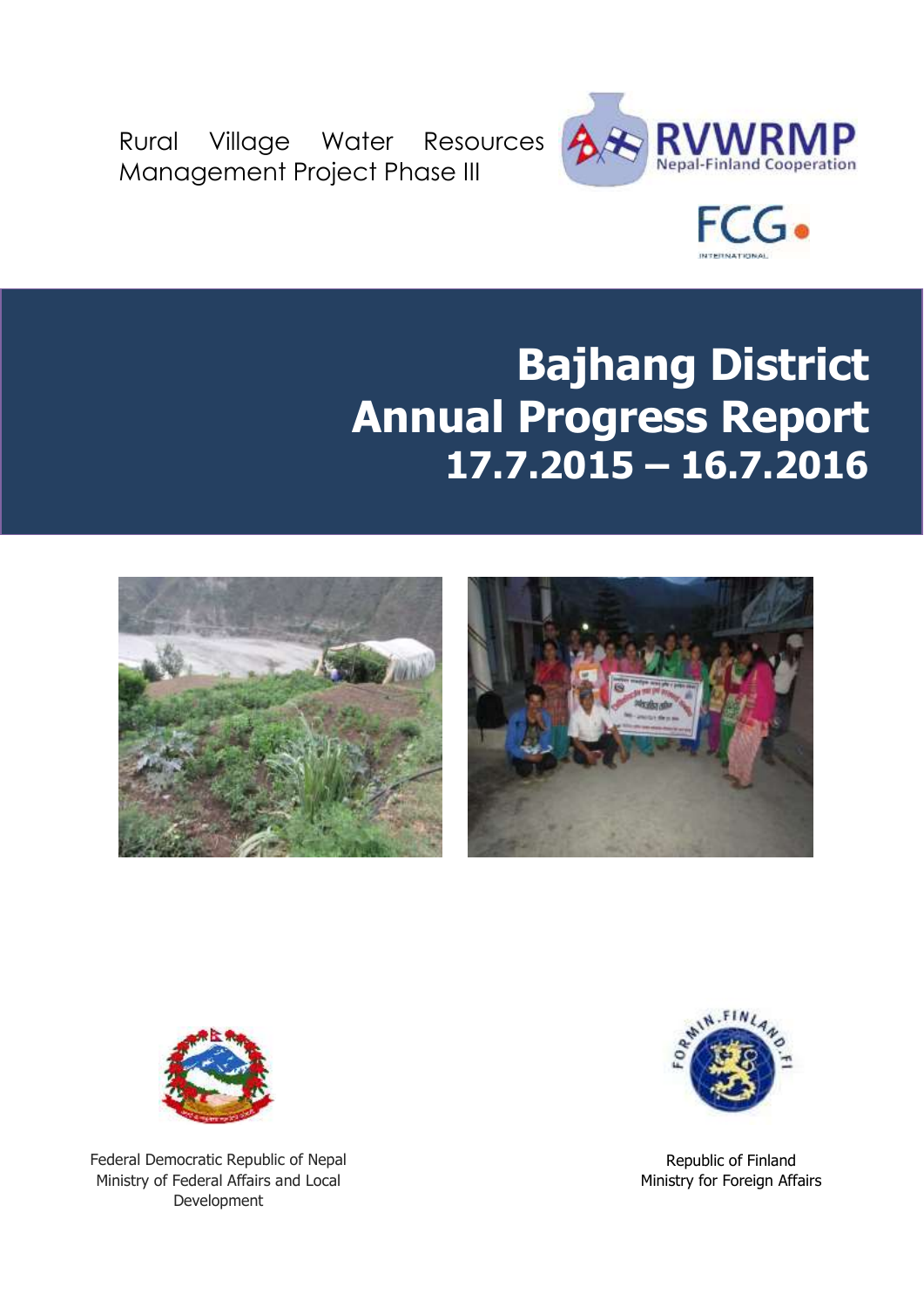# <span id="page-1-0"></span>**LIST OF ABBREVIATIONS**

| AB             | <b>Actual Beneficiary</b>                                             |
|----------------|-----------------------------------------------------------------------|
| <b>AEPC</b>    | Alternative Energy Promotion Centre                                   |
| <b>AWP</b>     | Annual Work Plan                                                      |
| BE             | <b>Beneficiary Equivalent</b>                                         |
| CA             | Constituent Assembly                                                  |
| CB             | Capacity Building                                                     |
| <b>CBMS</b>    | Capacity Building and Monitoring Specialist                           |
| Cl             | Conventional Irrigation                                               |
| CO             | Community Organization                                                |
| <b>CSIDB</b>   | Cottage and Small Industry Development Board                          |
| <b>CY</b>      | Calendar Year                                                         |
| <b>DADO</b>    |                                                                       |
|                | District Agriculture Development Office                               |
| <b>DDC</b>     | <b>District Development Committee</b>                                 |
| <b>DIDC</b>    | <b>District Information Development Centre</b>                        |
| <b>DLS</b>     | Department of Livestock Services                                      |
| <b>DMC</b>     | <b>District Management Committee</b>                                  |
| <b>DoC</b>     | Department of Cooperatives                                            |
| Dol            | Department of Irrigation                                              |
| <b>DOLIDAR</b> | Department of Local Infrastructure Development and Agricultural Roads |
| <b>DTO</b>     | <b>District Technical Office</b>                                      |
| D-WASH-CC      | <b>District WASH Coordination Committee</b>                           |
| <b>DWRDF</b>   | District Water Resource Development Fund                              |
| <b>DWS</b>     | Drinking Water Supply/Scheme                                          |
| <b>DWSS</b>    | Department of Water Supply and Sewerage                               |
| <b>ESAP</b>    | Energy Sector Assistance Programme                                    |
| <b>EUR</b>     | Euro                                                                  |
| <b>FCG</b>     | <b>FCG International Ltd</b>                                          |
| <b>FY</b>      | <b>Fiscal Year</b>                                                    |
| <b>GDI</b>     | Gender Development Index                                              |
| <b>GESI</b>    | Gender Equality and Social Inclusion                                  |
| <b>GGR</b>     | <b>Gravity Goods Ropeway</b>                                          |
| GOF            | Government of Finland                                                 |
| <b>GON</b>     | Government of Nepal                                                   |
| HQ             | Headquarter                                                           |
| <b>HRBA</b>    | Human Rights Based Approach                                           |
| <b>ICA</b>     | <b>International Cooperative Alliance</b>                             |
| ICS            | <b>Improved Cooking Stove</b>                                         |
| ILO            | International Labor Organization                                      |
| <b>IPO</b>     | Implementation on-going                                               |
| <b>LDO</b>     | Local Development Officer                                             |
| <b>LSGA</b>    | Local Self Governance Act                                             |
| M              | Million                                                               |
| <b>MDG</b>     | Millennium Development Goal                                           |
| <b>MFA</b>     | Ministry for Foreign Affairs (of Finland)                             |
| MH             | Micro hydro                                                           |
| MHP            | Micro hydro project                                                   |
| <b>MIS</b>     | Management Information System                                         |
| <b>MoFALD</b>  | Ministry of Federal Affairs and Local Development                     |
| MoU            | Memorandum of Understanding                                           |
| <b>MoUD</b>    | Ministry of Urban Development                                         |
| <b>MTR</b>     | Mid-Term Review                                                       |
| <b>MUS</b>     |                                                                       |
| <b>NCF</b>     | Multiple Use System<br>Nordic Climate Fund                            |
|                |                                                                       |
| <b>NPR</b>     | Nepalese rupee                                                        |
| <b>NRREP</b>   | National Rural Renewable Energy Project                               |
| <b>NSHMP</b>   | National Sanitation and Hygiene Master Plan                           |
| ODF            | <b>Open Defecation Free</b>                                           |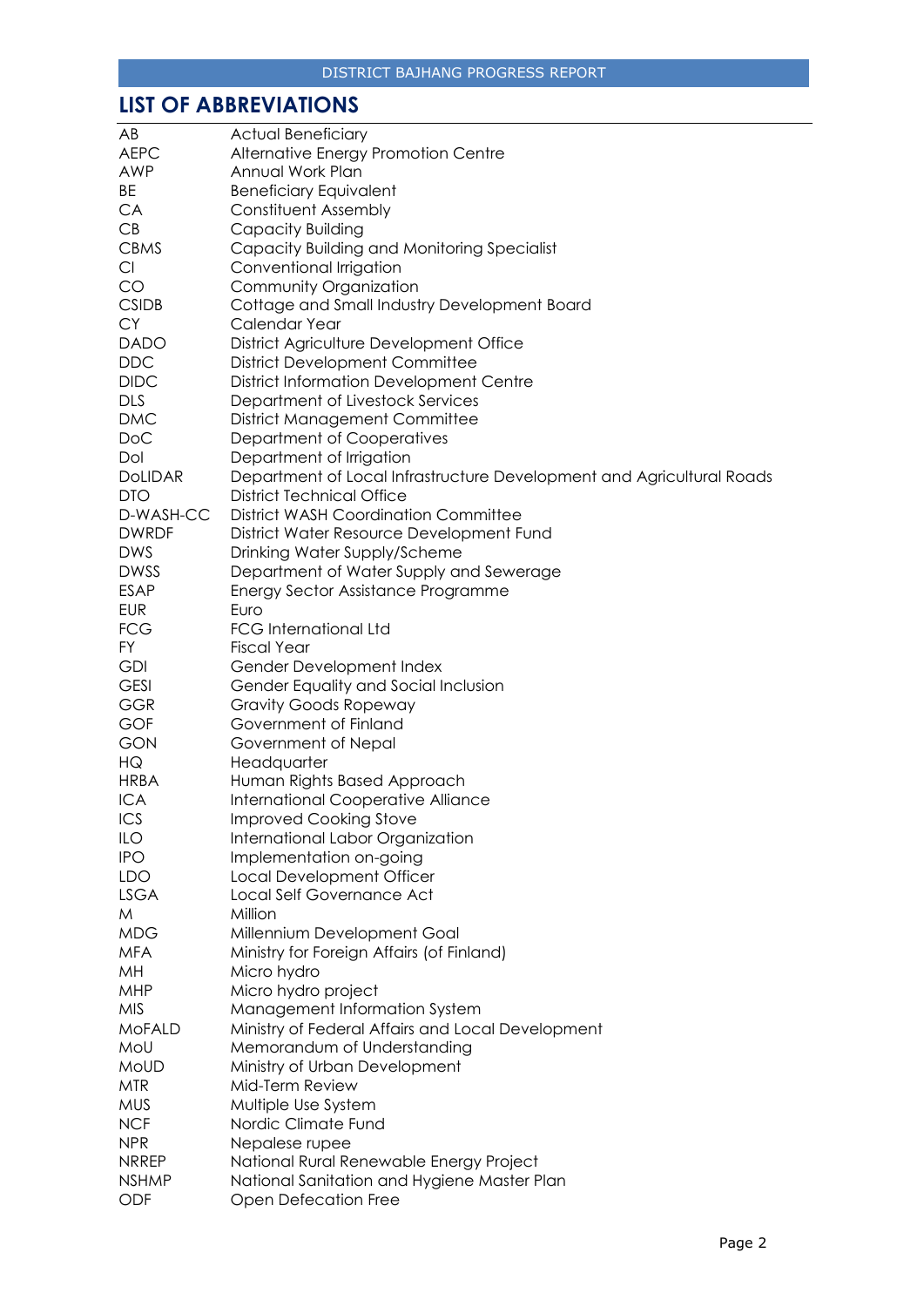| <b>O&amp;M</b> | Operation and Maintenance                                     |
|----------------|---------------------------------------------------------------|
| p/m            | Person month                                                  |
| PAF            | Poverty Alleviation Fund                                      |
| <b>PDNA</b>    | Post Disaster Needs Assessment                                |
| <b>PCO</b>     | <b>Project Coordination Office</b>                            |
| PoCo           | Post Construction                                             |
| PSU            | Project Support Unit                                          |
| <b>RADC</b>    | Remote Area Development Committee                             |
| <b>REDP</b>    | Rural Energy Development Programme                            |
| REFEL          | Renewable Energy Technologies for Enhancing Rural Livelihoods |
| <b>RVWRMP</b>  | Rural Village Water Resources Management Project              |
| <b>RWH</b>     | Rainwater Harvesting                                          |
| RWSSP-WN       | Rural Water Supply and Sanitation Project, West Nepal         |
| SbS            | <b>Step by Step Guidelines</b>                                |
| SC             | <b>Steering Committee</b>                                     |
| SDP            | Sector Development Plan                                       |
| <b>SEIU</b>    | Sector Efficiency Improvement Unit                            |
| SNV            | Netherland's Development Organization                         |
| SO             | <b>Support Organisation</b>                                   |
| SP             | Support Person (individual hired by DDC)                      |
| SvB            | <b>Supervisory Board</b>                                      |
| SWAP           | Sector Wide Approach Programme                                |
| Τ              | Trimester of Nepalese Fiscal Year                             |
| <b>TA</b>      | <b>Technical Assistance</b>                                   |
| UC             | <b>User Committee</b>                                         |
| <b>VDC</b>     | Village Development Committee                                 |
| <b>VMW</b>     | Village Maintenance Worker                                    |
| V-WASH-CC      | <b>VDC WASH Coordination Committee</b>                        |
| WASH           | Water Supply, Sanitation and Hygiene                          |
| <b>WBRS</b>    | Web-based Reporting System                                    |
| <b>WSP</b>     | Water Safety Plan                                             |
| WSSDO          | Water Supply and Sanitation Division Office                   |
| <b>WUMP</b>    | Water Use Master Plan                                         |

#### **Index**

**[LIST OF ABBREVIATIONS......................................................................................................................](#page-1-0) 2**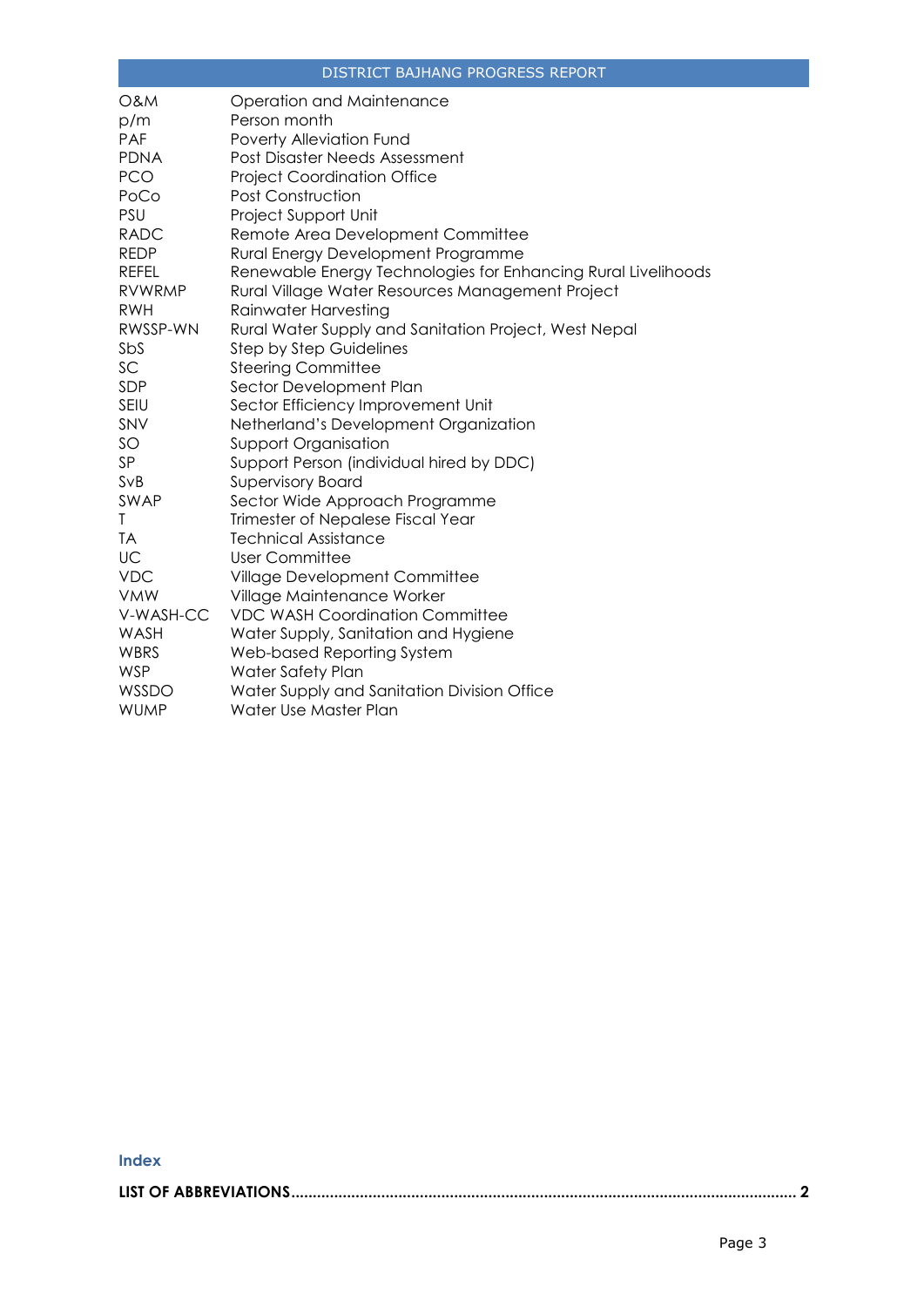<span id="page-3-0"></span>

| 1. |     |  |
|----|-----|--|
| 2. |     |  |
| 3. |     |  |
|    |     |  |
|    |     |  |
|    |     |  |
|    |     |  |
|    |     |  |
|    |     |  |
|    |     |  |
|    |     |  |
|    |     |  |
|    |     |  |
|    |     |  |
|    |     |  |
|    |     |  |
|    |     |  |
|    |     |  |
|    |     |  |
| 4. |     |  |
| 5. |     |  |
|    | 5.1 |  |
|    | 5.2 |  |
|    | 5.3 |  |
| 6. |     |  |
| 7. |     |  |
|    | 7.1 |  |
|    | 7.2 |  |
|    | 7.3 |  |
|    |     |  |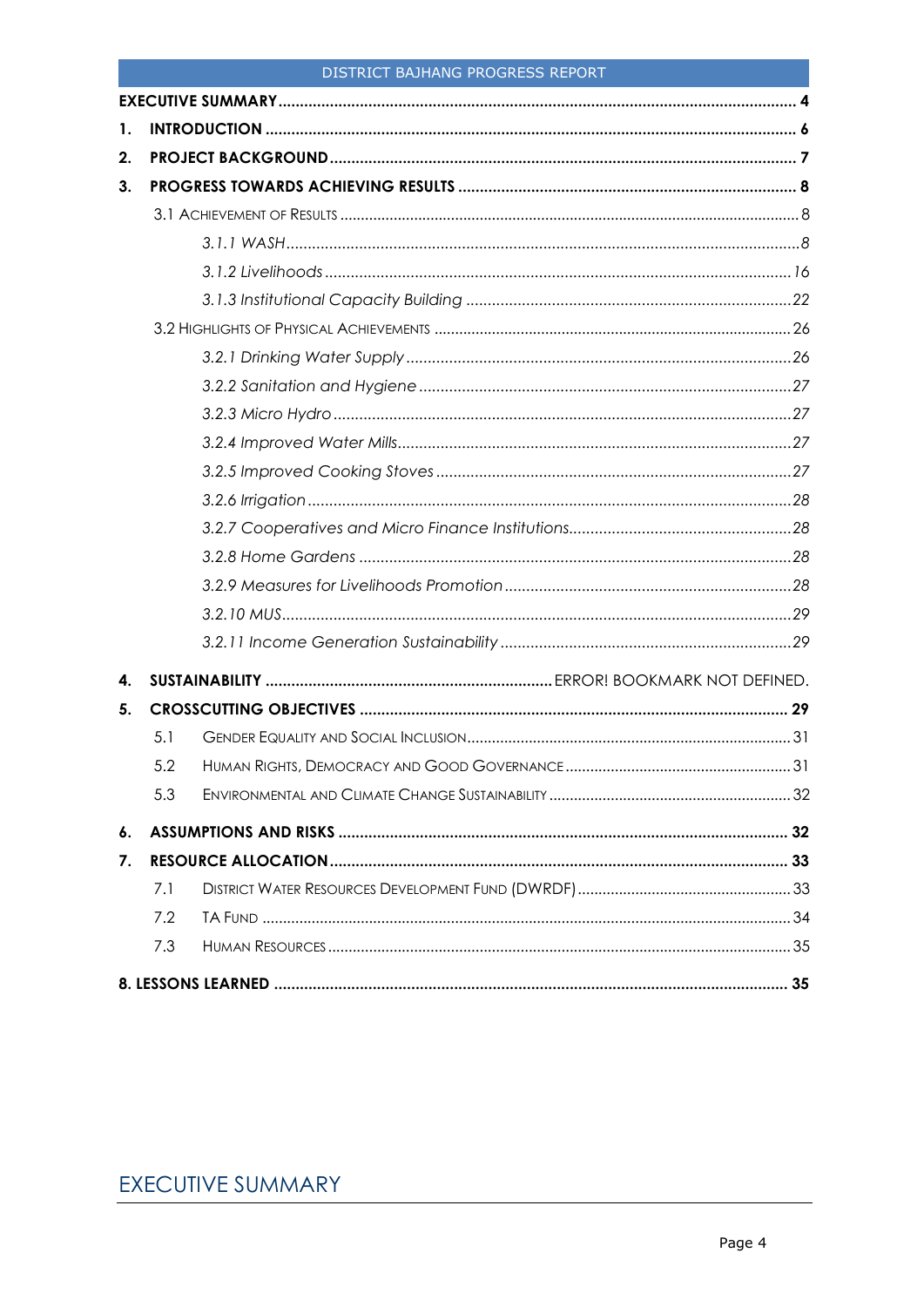Rural Village Water Resources Management Project (RVWRMP), works in ten districts, is a bilateral project between Government of Nepal (GoN) and Government of Finland (GoF). The overall (long term) objective of RVWRMP is institutionalized capacity at local and regional levels to sustain and continuously improve enhanced quality of life, better environmental conditions and increased opportunities in rural livelihoods in the Project area. RVWRMP has largely result orientated and result based approach in WASH, Livelihoods and Institutions development.

Main objective to increase access of rural people to safe drinking water supply, basic sanitation, improved hygiene behavior changed as well as capacity building, income generation and other cross cutting issues. This report is to highlight about annual progress of development activities, which was done within this fiscal year 2072/73 and result analysis which ultimately fulfilled of long term objectives and goal of RVWRMP.

DDC / RVWRMP Bajhang has been implementing rural drinking water supply, institutional sanitation and other cross cutting issues like climate change, capacity building, green economy and gender and social inclusion for the holistic development of rural community people. DDC /RVWRMP Bajhang has been facilitating in preparation of Water Use Master Plan (WUMP), which is one of the pioneering step before intervention and implementation of development activities at four new VDC (Dantola, Surma, Dahabagar and Deulikot VDC).

Within this FY 2072/73, there are 8 individual Drinking water supply schemes are ongoing within this fiscal year 4057 beneficiaries going to be benefitted with in FY 073/074. These schemes have been implemented by total 8 Users Committees.

Bajhang District has been declared ODF on dated 31 December 2015 (Push 16, 2072). Kafalseeri, Matela, Malumela and Pipalkot VDC had declared with ICS used VDC and Masta, Pauwagadhi and Rilu VDC declared Chhau hut free VDC under the support of DDC/RVWRMP Bajhang with collaboration of VWASH-CC, political parties, women groups, child clubs and teacher played vital role to declare ICS used and Chhau hut free VDC.

DDC/RVWRMP Bajhang has conducted scheme level training as per step by step related with CAP, Account management; GESI, O&M, WSP, Sanitation, home gardening management orientation. All together 1555 Users' people were aware about scheme level training among them 55 % were women (10 % Dalit and 90 % others female).

Similarly, Livelihood promotion related training like Home Gardening Management (HGM), Nursery Holders training, commercial vegetable production training have been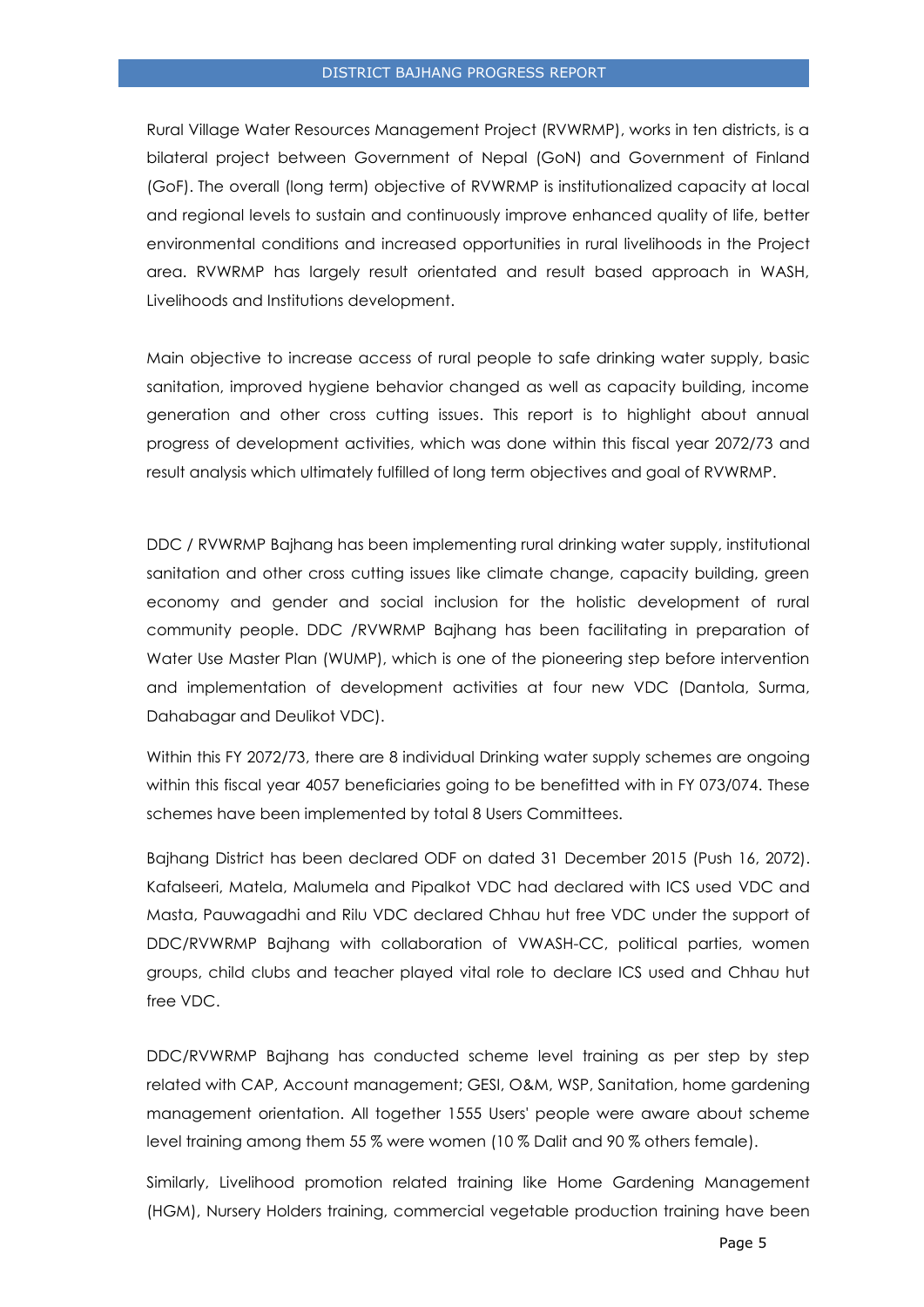conducted at project working VDC ( Dhamena, Bhatekhola, Matela, Malumela, Kotbhairab and Pipalkot) within this fiscal year 2072/73. Total 519 participants were participated in this local level training, among them 24 % were men and 76 % women (9 % Dalit women, and 91 % others women). Participants had gained practical knowledge on organic compost preparation and management, urine collection and its use, polyhouse establishment and vegetable production and methods of making organic pesticide.

Similarly, Menstrual and Hygiene Day, Global Hand Washing Day, World Water Day, International Women Day, Dry Toilet Day and National Sanitation Week were celebrated within this fiscal year to raise awareness and sensitize to community people. Above mentioned national and international days were celebrated through campaign, mass meeting, local folk songs, street drama, quiz contest, one of major tools, to create favourable environment to make them self-realization, behaviour changed and good practice towards WASH sector as well as nutrition, health & sanitation Education, environment. In this awareness campaign and mass meeting, total 6234 people were participated among them 66 % female (9% Dalit female) and 34 % male.

DDC/RVWRMP has became one of best project in the Bajhang district fulfilling the need of rural community and popular among the people as well as fully utilized of available resources wisely to overcome of difficulty of people facing in water supply ,sanitation ,hygiene ,livelihood and other cross cutting issues. In this FY 2072/73, total expenses was amount NRs 25918356.57, among them 100% capital and 97% recurrent, NRs 12299999.57 which was shared by GoF, NRs 13080000.00 shared by GoN and 538357 shared by District development committee.

#### <span id="page-5-0"></span>Introduction

Rural Village Water Resources Management Project (RVWRMP) is supported by the Government of Nepal (GON) and the Government of Finland (GOF). It is continuation of financial and technical support that GOF has provided to water sector in Nepal since 1989. Phase I (2006-2010), Phase II (2010-2016), is followed by Phase III (2016-2022). RVWRMP works in the form of ten district-based sub-projects under the District Development Committees (DDCs). It is active in nine hilly and mountainous districts of the Far and Mid-Western Nepal, and six hill VDCs of a Terai district. The ten districts are: Achham, Baitadi, Bajhang, Bajura, Dadeldhura, Dailekh, Darchula, Doti, Humla, and Kailali. Out of these Dailekh and Humla are located in Mid-Western Region and the other districts in Far Western Region. In Bajhang there are 6 core VDCs (Dhamena, Bhatekhola, Malumela, Matela, Kotbhairab and Pipalkot). Similarly WUMP ongoing VDCs (Dantola, Surma, Dahabagar and Deulikot and 4 VDCs will be selected for WUMP preparation in next fiscal year.

Bajhang is one of the remote hilly districts situated in the far western development region of Nepal. Chainpur is the head quarter of Bajhang and which is connected by all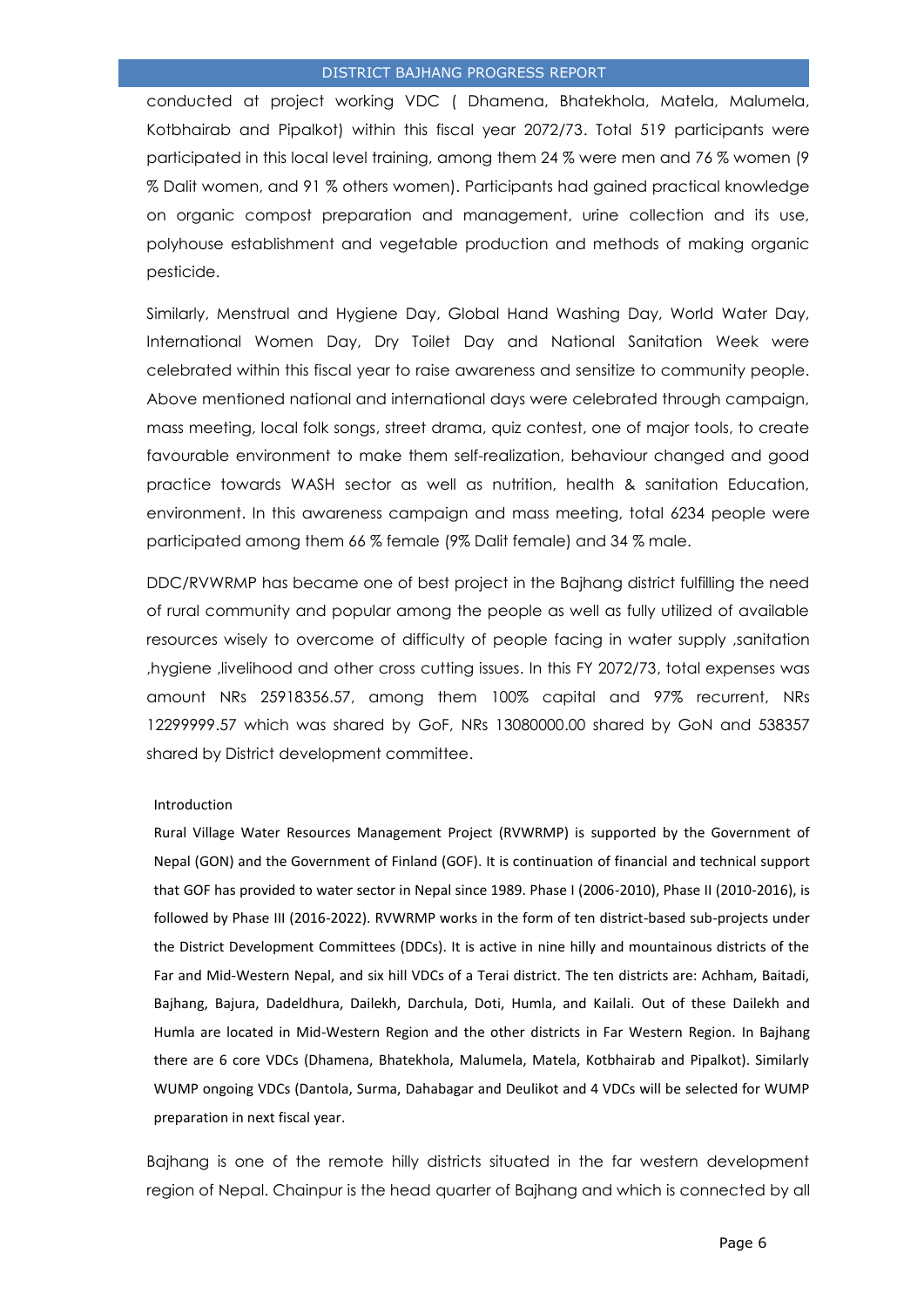weather road networks. It covers an area of 3,422 sq.km and has a population 195,159 (Male =48%, Female =52%).The topography varies from 915 to 7077 meter from mean sea level. Bajura and Humla lies in the eastern part, Darchula and Baitadi in western, Humla and China in northern and Baitadi and Doti in southern parts of Bajhang districts. There are 42 VDC and newly established one municipality. Bajhang is 74<sup>th</sup> position in the country as per HDI and  $68<sup>th</sup>$  as per Human poverty rank. Literacy rate in Bajhang is 55.50 % (Male literacy=72.90% Female literacy 40.12%). Around 74% people in Bajhang are getting drinking water from pipeline but sustainability is to be improved and District declared open defecation free on 31 December 2015. Total land 3422 sq km available in Bajhang, among them, agriculture land occupies by 8%, 30% by forest, and pasture land by 6% and 46% by others.

#### <span id="page-6-0"></span>Project Background

Rural Village Water Resources Management Project is a water resources management project which, in addition to water supply and sanitation, supports community-based irrigation, micro-hydro power, improved cooking stoves and water mills, number of environmental improvements as well as home gardens, sustainable livelihoods and institutional capacity building activities. The broad range of activities address poverty and as such, provide ample opportunities to develop different approaches promote good practices and trigger a range of ideas for improved well-being in these very remote villages. User Committees (UC) will plan, implement and later operate village level schemes. These schemes are based on the priorities as identified in each Water Use Master Plan (WUMP). UCs are supported by the Support Organizations/Persons (SO/SPs) and the District and Village Development Committees. District Development Committees (DDCs) are the executing agencies of the District Projects in coordination with the sector partners. The Department of Local Infrastructure Development and Agricultural Roads (DoLIDAR) under the Ministry of Federal Affairs and Local Development (MoFALD) and the Project Support/Coordination Unit (PSU/PCO) of the Project provide support and assistance to the districts.

RVWRMP had implemented project activities in 5 VDCs Rilu, Masta, Pauwagadhi, koiralakot and Kafalseri since first phase to end of second phase and had covered 90% above drinking water facilities, covered 100% sanitation facilities and covered 70% above home gardening management in those VDCs. All VDCs RVWRMP had phased out end of F/Y5 of second phase 2071/72 and prepared joint action plan among the stakeholders towards the sustainability. Now RVWRMP has been implemented project activities in third phase as well Dhamena, Bhatekhola, Malumela, Matela, Kotbhairab and Pipalkot Community water supply and institutional toilet support activities are ongoing in these VDCs. RVWRMP have been supported to prepare WUMP in F/Y1 072/073 as well Dantola, Surma, Dahabagar and Deulikot. VDC level planning had completed and data put process in ongoing. And four VDCs are proposed for WUMP preparation for next year F/Y 2. There are implementing 2 BCRWME VDCs Deulekh and Syandi.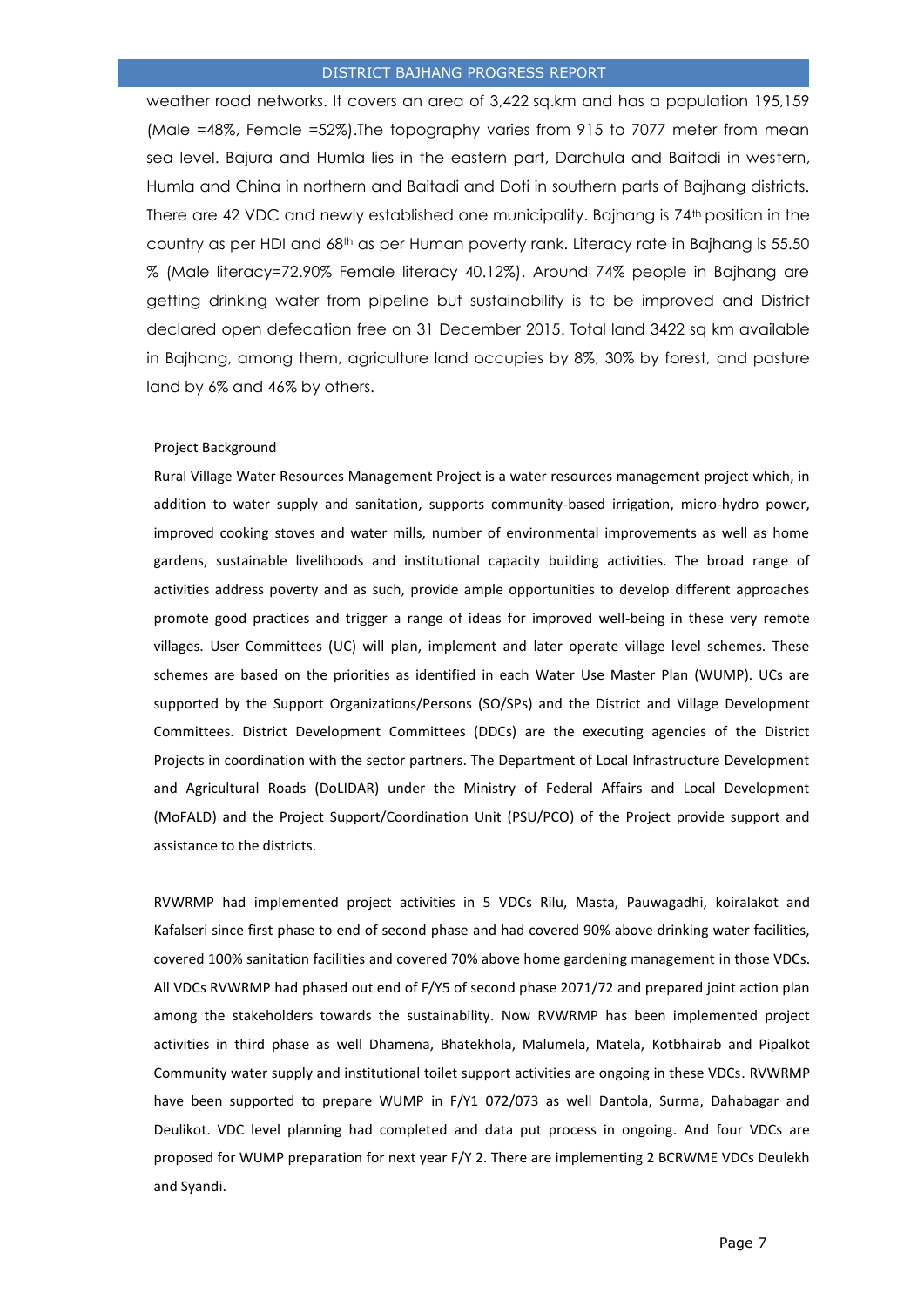#### <span id="page-7-0"></span>Progress towards achieving results

Rural Village Water Resources Management Project has been agreed progress towards achieving results are Institutionalized community capacity to construct and maintain community managed water supply and adopt appropriate technologies and sanitation and hygiene behavior. Similarly Improved and sustainable nutrition, food security and sustainable income at community level through water resources based livelihoods development. And GoN institutional capacity to continue integrated water resources planning and support to communities in implementing and maintaining WASH and livelihood activities.

## <span id="page-7-1"></span>3.1 Achievement of Results

#### 3.1.1 WASH

<span id="page-7-2"></span>**Result 1: Institutionalised community capacity to construct and maintain community managed water supply and adopt appropriate technologies and sanitation and hygiene behaviour** 

Indicators 1.1: 97% of community members in the Project VDCs have improved water supply systems

Safe, sustainable and improved drinking water supply system is major component, area of result and target of RVWRMP III. Ongoing water supply schemes are covered Large population in Bhtekhola VDC and small population in Kotbhairab VDC. Due to the water shed conflict in Matela VDC had not started water supply schemes but there is ongoing institutional toilet in School. All ongoing schemes will be completed F/Y 2 on 073/074. Due to the delay implementation of water supply schemes there are not completed any schemes in Bajhang. Detail briefing below in Table no 1.

| Indicator 1.1                                                                             | <b>Matela</b> | <b>Dhamena</b> | <b>Bhatekhola</b> | <b>Malumela</b> | Pipalkot | <b>Kotbhairab</b> |
|-------------------------------------------------------------------------------------------|---------------|----------------|-------------------|-----------------|----------|-------------------|
| Total population in the<br><b>VDC</b>                                                     | 3054          | 3388           | 3630              | 2616            | 4998     | 4403              |
| Population with basic<br>improved water supply in<br><b>Baseline</b>                      | $\Omega$      | $\Omega$       | $\Omega$          | $\Omega$        | 0        | $\Omega$          |
| Additional population<br>benefitted from project<br>in F/Y 1 (Scheme is not<br>completed) |               | 233            | 1278              | 1879            | 410      | 257               |
| Cumulative population<br>with improved water<br>supply                                    |               | 233            | 1278              | 1879            | 410      | 257               |
| % of population with<br>improved water supply                                             |               | 7%             | 35%               | 71%             | 8%       | 6%                |

#### **Table 1: Access to improved water supply in core VDCs**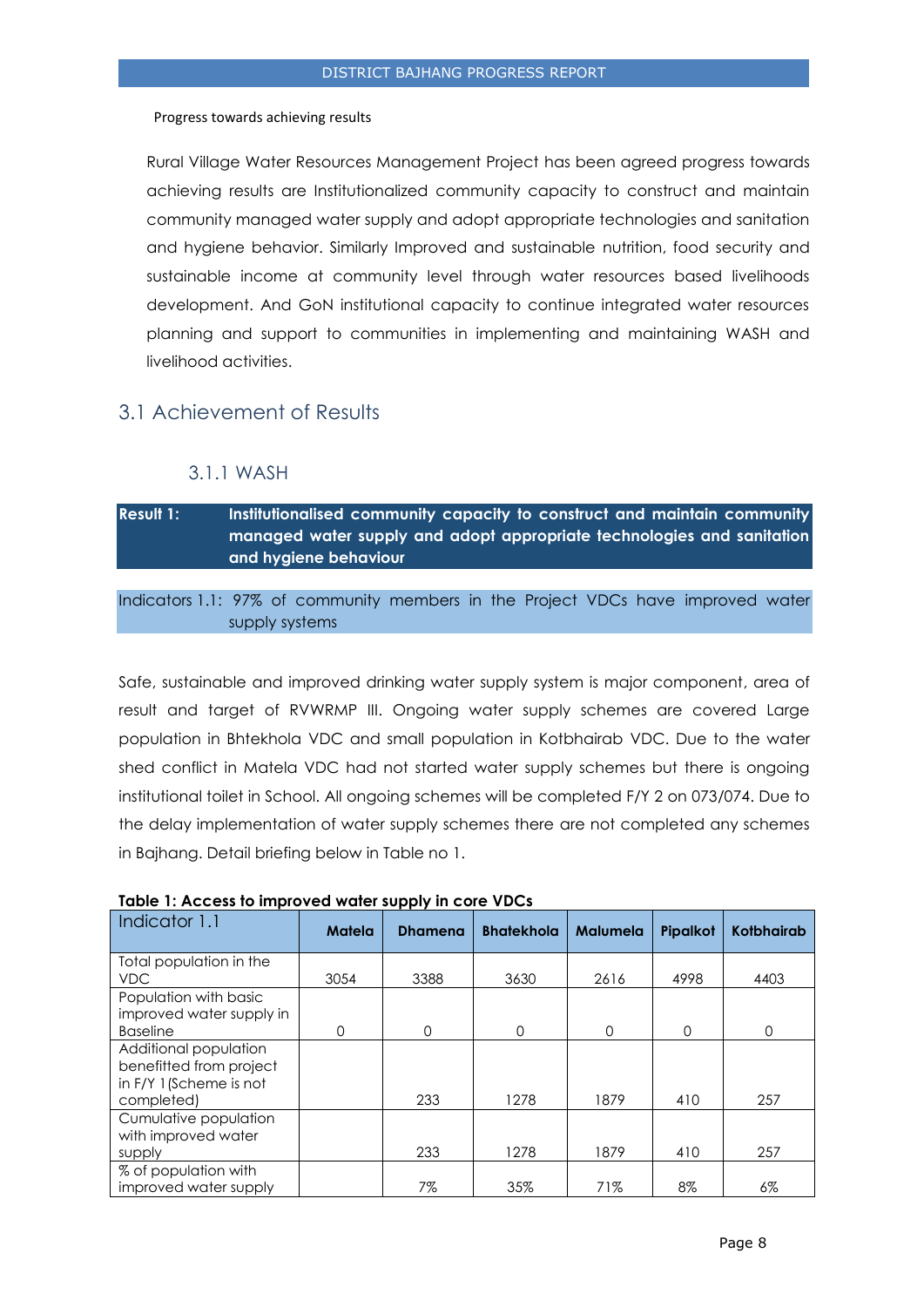Indicator 1.3: Community ownership demonstrated by communities having contributed in cash and kind at least 25% towards construction

Community contribution is the major part for ownership and sustainability cash and kind contribution in Scheme implementation. Every household have been must be paid for their contribution in Scheme completion. In this fiscal year maximum community contribution in Malumela 26% and minimum community contribution is showing in Bhtekhola, Dhamena and Pipalkot 20% with cash and kind contribution. Detailed briefing below in Table no 2

| <b>TODIC 2. COMMITMENT COMMISSION ON WASH</b> |         |                |                   |            |            |                   |  |  |
|-----------------------------------------------|---------|----------------|-------------------|------------|------------|-------------------|--|--|
| Indicator 1.3                                 | Matela  | <b>Dhamena</b> | <b>Bhatekhola</b> | Malumela   | Pipalkot   | <b>Kotbhairab</b> |  |  |
| <b>Total WASH Investment</b><br>Cost          | 1080980 | 5769641        | 11884947          | 15097682.5 | 5966104.35 | 3584382.31        |  |  |
| <b>Actual Cost Contribution</b>               |         |                |                   |            |            |                   |  |  |
| o In Cash                                     | 21619   | 14000          | 51000             | 106200     | 25000      | 31168.73          |  |  |
| o In Kind                                     | 248625  | 1139927        | 2376431           | 3809789.77 | 1171006.29 | 743629.52         |  |  |
| % Cost Contribution                           | 25%     | 20%            | 20%               | 26%        | 20%        | 22%               |  |  |

#### **Table 2: Community contribution on WASH**

Indicator 1.4: 70% of critical water resources identified in WUMP (yield less than 45l/person/day) and protected with climate resilience and/ or water recharge initiatives

Effect of climate change is distinctly visible in the project VDCs, including effects such as depleting source discharge; shorter, more intense rainfall; landslides; failure or decreased winter rains; floods; damage to structures; water quality degradation; and drought. These have widespread impacts on water supply, sanitation and livelihoods of the populations. In this regard some schemes sources have been reduced Pipalkot and Bhatekhola respectively 1 scheme. Due to the sources depleting we had stopped to make agreement in Pipalkot and Bhatekhola. Detail briefing below in Table no 3.

| Indicator 1.4                                                     | Matela | <b>Dhamena</b> | <b>Bhatekhola</b> | <b>Malumela</b> | Pipalkot | <b>Kotbhairab</b> |
|-------------------------------------------------------------------|--------|----------------|-------------------|-----------------|----------|-------------------|
| Total number of critical<br>water sources (identified<br>by WUMP) | 0      | 0              |                   | $\Omega$        |          | <sup>0</sup>      |
| Number of protected<br>sources through climate<br>resilience      |        |                |                   |                 |          |                   |
| Number of protected<br>sources through water<br>recharge          |        |                |                   |                 |          |                   |
| Total number of sources<br>protected                              |        |                |                   |                 |          |                   |
| % of critical water<br>sources protected                          |        |                |                   |                 |          |                   |

| Table 3: Critical water source protection in core VDCs |  |
|--------------------------------------------------------|--|
|--------------------------------------------------------|--|

#### Indicator 1.5: 100% coverage of water supply schemes with Water Safety Plan

Water safety plan is the major activity for towards sustainability of water supply schemes. In water safety plan process major sub activities as well water safety plan orientation in step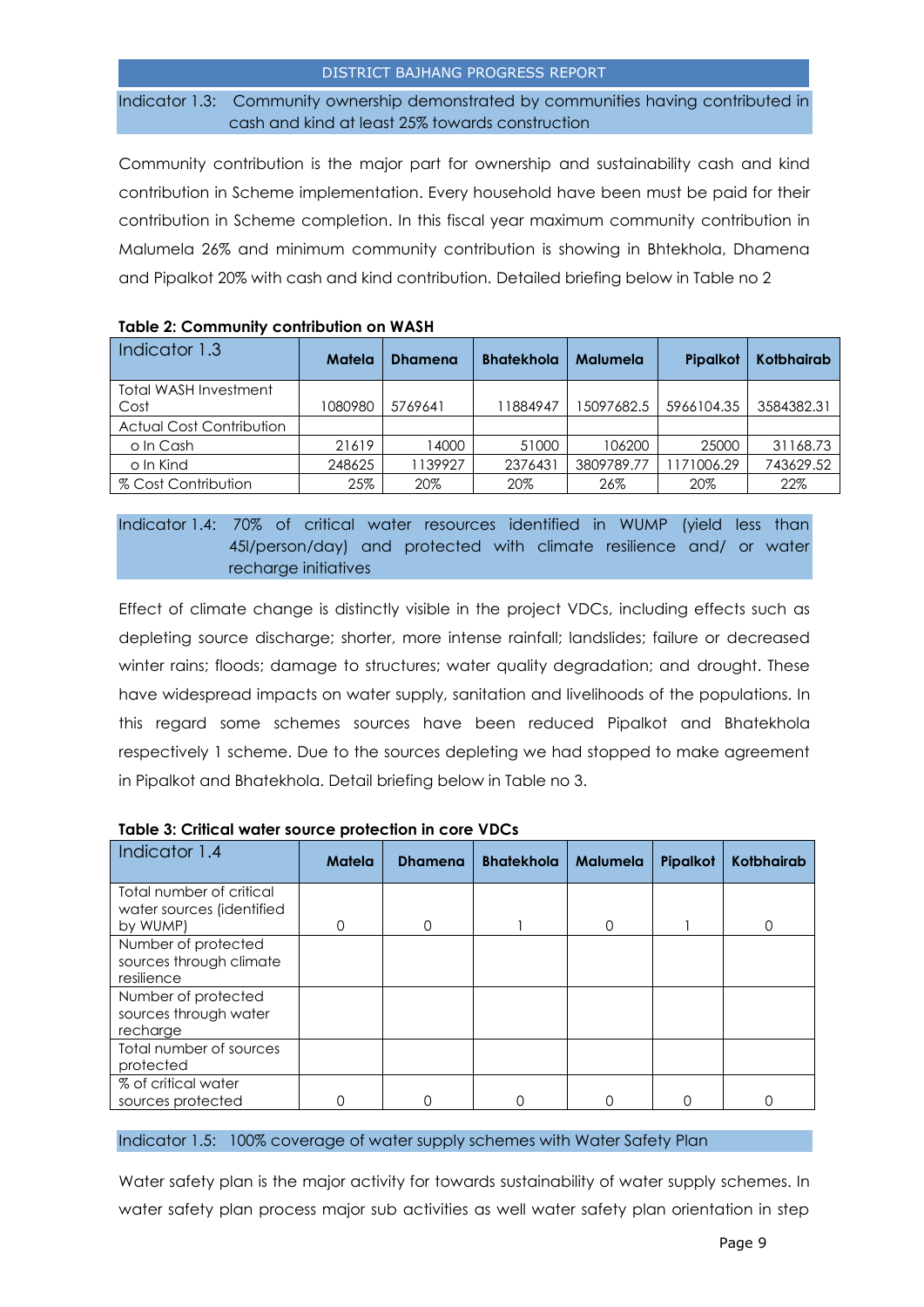by step process. Appraisal of the scheme from intake to tap, hazard analysis and risk identification. Activities planning for reduction and implementation based on WSP guideline. In this fiscal year we are not able to prepare WSP plan due to all DWSS are ongoing. Detail briefing below in Table no 4.

| Indicator 1.5          | Matela | <b>Dhamena</b> | <b>Bhatekhola</b> | Malumela | Pipalkot | <b>Kotbhairab</b> |  |
|------------------------|--------|----------------|-------------------|----------|----------|-------------------|--|
| Number of water supply |        |                |                   |          |          |                   |  |
| scheme implemented     |        |                |                   |          |          |                   |  |
| Number of water supply |        |                |                   |          |          |                   |  |
| scheme with WSP        |        |                |                   |          |          |                   |  |
| % of water supply      |        |                |                   |          |          |                   |  |
| schemes with WSP       |        |                |                   | 71%      |          |                   |  |

| Table 4: Water supply schemes with WSP in core VDCs |  |  |  |  |  |  |
|-----------------------------------------------------|--|--|--|--|--|--|
|-----------------------------------------------------|--|--|--|--|--|--|

#### Indicators 1.6: 95% of User Committees of improved water supply schemes in the supported VDC are active and able to maintain service level

Formulate and approve operation and maintenance management regulation, UC regular meeting, establishment and mobilization of operation and maintenance fund, mobilization of village maintenance worker, monthly water tariff collection are major dimensions for scheme sustainability and insularity availability of safe drinking water supply. In this connection water supply schemes are ongoing in 5 project VDCs, O&M regulation had been approved and implementing. Fund collected for operation and maintenance fund purposed before scheme agreement. VMW are mobilized and conducting regular UC meeting. Detail briefing below in Table no 5.

| Indicator 1.6                                       | Matela | <b>Dhamena</b> | <b>Bhatekhola</b> | malumela | Pipalkot | <b>Kotbhairab</b> |
|-----------------------------------------------------|--------|----------------|-------------------|----------|----------|-------------------|
| Number of water supply                              |        |                |                   |          |          |                   |
| scheme implemented                                  | Ω      | $\overline{2}$ | 2                 |          |          |                   |
| Number of schemes<br><b>having:</b> O&M regulations |        |                |                   |          |          |                   |
| implemented +                                       |        |                |                   |          |          |                   |
| Functional status: fully                            |        |                |                   |          |          |                   |
| functional + O&M fund                               |        |                |                   |          |          |                   |
| available + VMW                                     |        |                |                   |          |          |                   |
| mobilized +                                         |        |                |                   |          |          |                   |
| UCs having meetings                                 |        |                |                   |          |          |                   |
| regularly                                           | 0      | 2              | 2                 |          |          |                   |
| % of UCs: active and                                |        |                | 100%              | 100%     | 100%     | 100%              |
| able to maintain service                            |        |                |                   |          |          |                   |
| level                                               |        | 100%           |                   |          |          |                   |

**Table 5: Active water supply UCs maintaining service level**

Indicator 1.7: At least three public audits conducted in each constructed drinking water scheme with participation of women and minority populations

Public auditing is major part for maintaining transparency among the project stakeholders. Basic criteria is 50% above participation of female, proportionate participation of Dalit and Janjati and at least 80% above households' participation is compulsory provision on during the public auditing. There is compulsory provision of public auditing in three steps before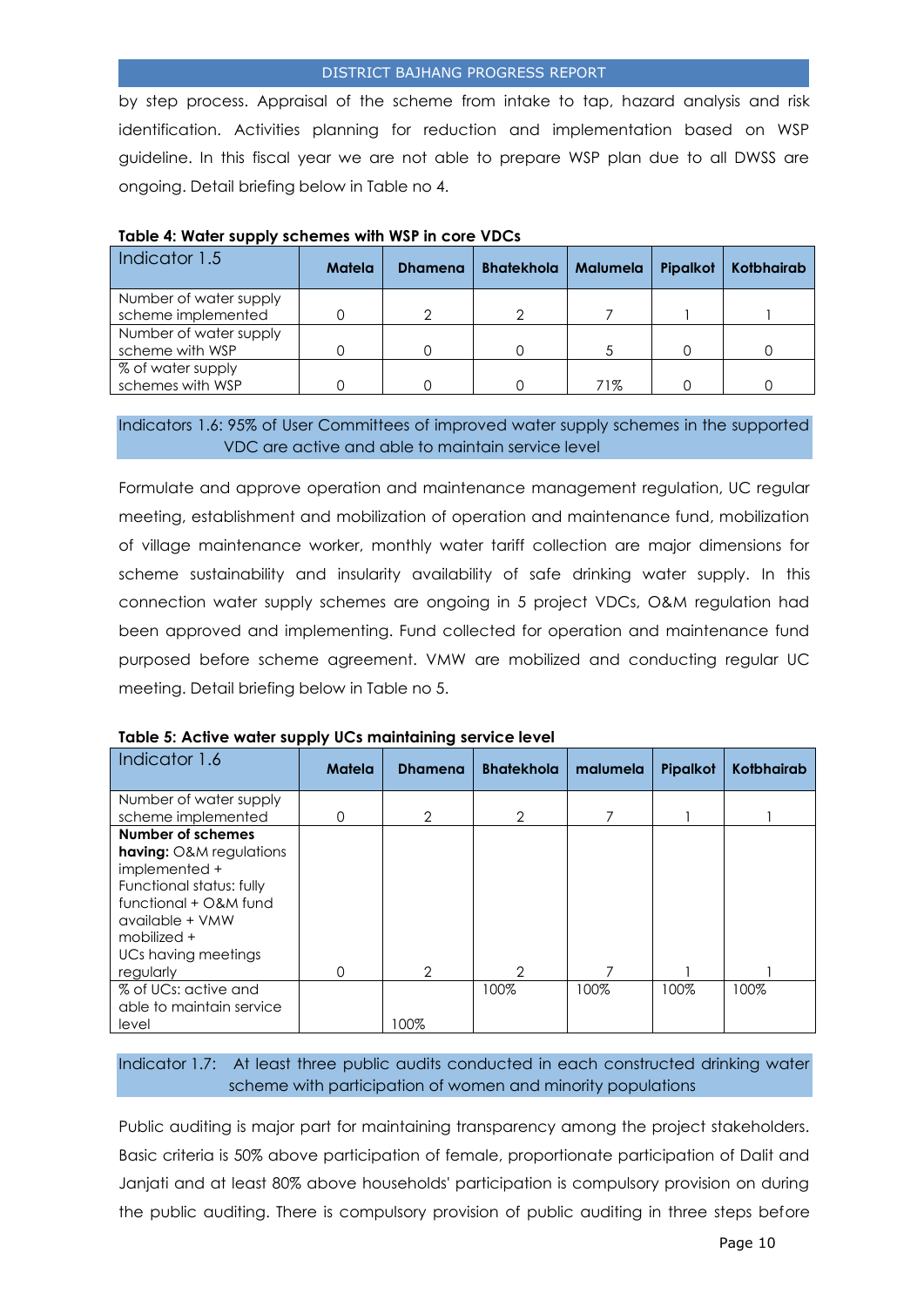starting, before second installment and before final payment. In this connection there have been all schemes completed public auditing but final public audit is remaining due to not completion of the schemes. Good female participation in Bhatekhola 55% and poor participation in Pipalkot 33% only they should be improved in coming public auditing process. Detail briefing below in Table no 6.

| Indicator 1.7               | Matela                                                  | <b>Dhamena</b> | <b>Bhatekhola</b> | malumela | pipalkot | Kotbhairab      |
|-----------------------------|---------------------------------------------------------|----------------|-------------------|----------|----------|-----------------|
| Number of water supply      |                                                         |                |                   |          |          |                 |
| scheme implemented          | $\Omega$                                                | $\overline{2}$ | 2                 | 7        |          |                 |
| Number of schemes           |                                                         |                |                   |          |          |                 |
| having at-least 3 public    |                                                         |                |                   |          |          |                 |
| audit                       |                                                         | 2              | $\overline{2}$    | 7        |          |                 |
| % of WS schemes with at-    |                                                         |                |                   |          |          |                 |
| least 3 public audits       |                                                         |                |                   | 5        |          |                 |
| Number of participation in  |                                                         |                |                   |          |          |                 |
| public audit                | $\Omega$                                                | 100            | 205               | 103      | 110      | 23              |
| Number of female            |                                                         |                |                   |          |          |                 |
| participation               |                                                         | 48             | 112               | 42       | 38       | $\overline{11}$ |
| Number of Dalit             |                                                         |                |                   |          |          |                 |
| participation               |                                                         | 22             | 10                | 16       |          | 19              |
| Number of Janajati          |                                                         |                |                   |          |          |                 |
| participation               |                                                         | $\Omega$       | 0                 |          |          |                 |
| % of Female participation   |                                                         | 48%            | 55%               | 45%      | 35%      | 48%             |
| % of Dalit participation    |                                                         | 22%            | 5%                | 16%      |          | 82%             |
| % of Janajati participation |                                                         |                |                   |          |          |                 |
| Remarks                     | Except five Schemes Malumela conducted two public audit |                |                   |          |          |                 |

| Table 6: WS Schemes with at-least three public audits |  |  |  |
|-------------------------------------------------------|--|--|--|
|-------------------------------------------------------|--|--|--|

Indicator 1.8: At least 50% of key positions (chair, vice chair, secretary, joint secretary and treasurer) in UCs of improved water supply schemes in the Project VDCs are held by women and a proportionate share (25%) held by minority populations

Ensure women's full and effective participation and equal opportunities for leadership at all levels of decision-making in political, economic and public life. Ensure responsive, inclusive, participatory and representative decision-making at all levels in community organization to Promote and enforce non-discriminatory laws and policies for sustainable development everywhere. Project has been ensuring of men and women from each household equal number of participation of male and female (50%) is expected in all types of committees' formed and proportionate representation of Disadvantaged Groups. In addition, separate groups of Dalit and indigenous communities will be formed. Leadership position is the major indicators measuring participation of female and other excluded community. There are 50% participation of female and hugely 25% of Dalit participation in leadership position. Detail briefing below in Table no 7.

| Table 7: Composition of UC's key positions in implemented Water Supply schemes |  |  |  |
|--------------------------------------------------------------------------------|--|--|--|
|                                                                                |  |  |  |

| Indicator 1.8               | Matela | <b>Dhamana</b> | <b>Bhatakhola</b> |    | Malumela   Pipalkot   Kotbhairab |
|-----------------------------|--------|----------------|-------------------|----|----------------------------------|
| Total UC Key Positions      |        |                |                   | 28 |                                  |
| <b>Female Key Positions</b> |        |                |                   | 4  |                                  |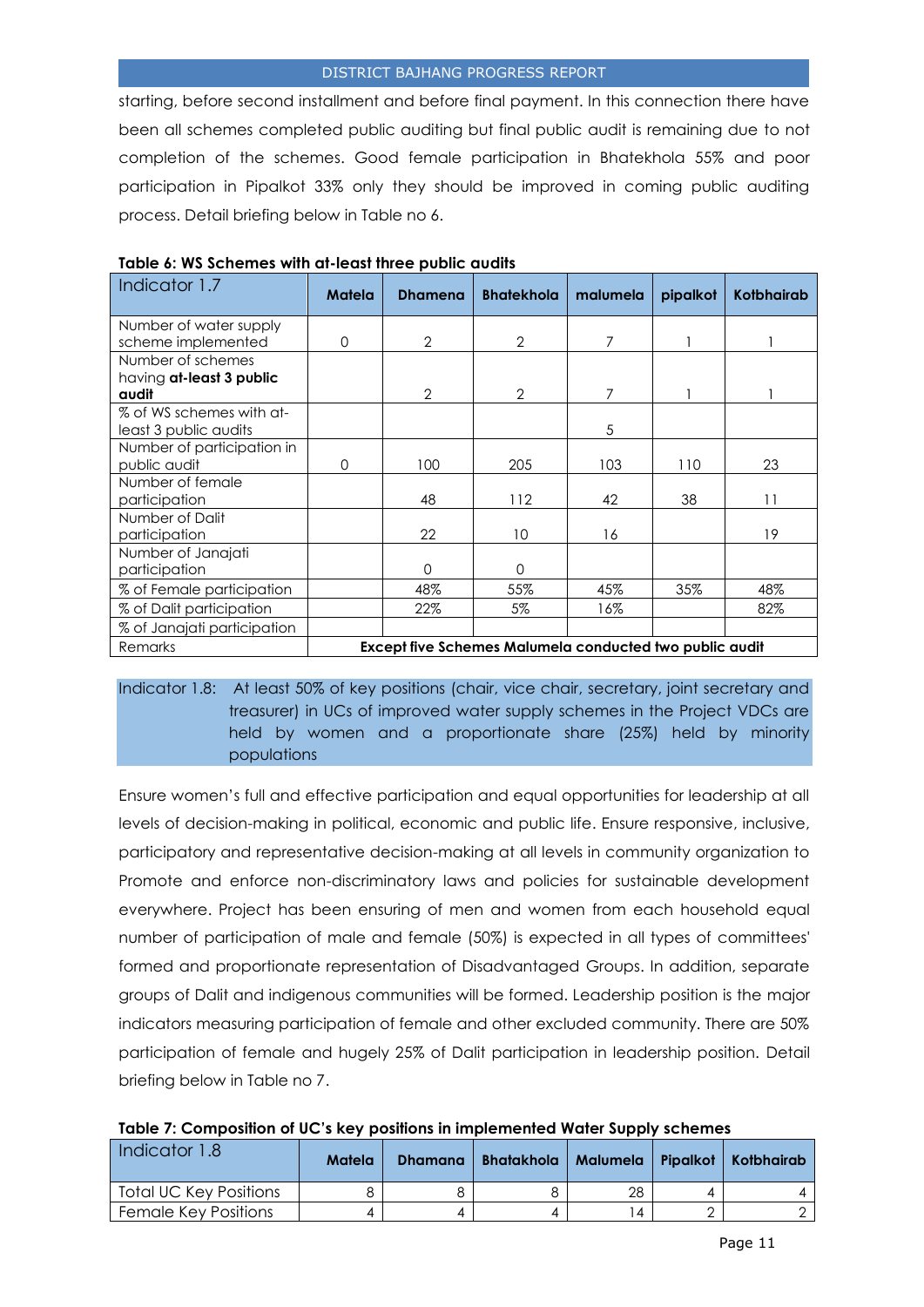| DISTRICT BAJHANG PROGRESS REPORT |     |     |                     |     |     |     |  |
|----------------------------------|-----|-----|---------------------|-----|-----|-----|--|
| <b>Dalit Key Positions</b>       |     |     |                     |     |     |     |  |
| Janajati Key Positions           |     |     |                     |     |     |     |  |
| % Female Key Positions           | 50% | 50% | 50%                 | 50% | 50% | 50% |  |
| % Dalit Key Positions            |     | 25% |                     |     |     | .5C |  |
| % Janajati Key                   |     |     |                     |     |     |     |  |
| Positions                        |     |     |                     |     |     |     |  |
| Remarks                          |     |     | No janjati in users |     |     |     |  |

#### Indicator 1.9: 100% of schools and health posts have child, gender and disabled (CGD) friendly WASH facilities

Main objective of the project to ensure healthy lives and promote well being for all significantly reduce the number of deaths and illnesses from hazardous water and contamination. All institutions should have users-friendly clean, hygienic functional toilets with hand washing with soap station and proper waste management facilities, and All schools must have Child, Gender and disabled (CGD) friendly functional toilet with water and hand washing (with soap station) and facilities including menstrual hygiene facilities. The schools must have garbage pit facilities within the school premises. All institutions should keep their premises in clean and hygienic condition. In core VDC school have been taking pro activeness towards the sustainability of healthy lives and hygienic behave in all levels. All schools have toilets, child club firmed, hand washing with soap and other activities are slowly improving Detail briefing below in Table no 8.1 and 8.2.

| Indicator 1.9                                                                             | <b>Matela</b>  | <b>Dhamena</b> | <b>Bhatekhola</b> | Malumela       | Pipalkot       | <b>Kotbhairab</b> |
|-------------------------------------------------------------------------------------------|----------------|----------------|-------------------|----------------|----------------|-------------------|
| Number<br><b>of</b><br>Total<br>Schools                                                   | 8              | 5              | 10                | 9              | 14             | $\overline{7}$    |
| having<br>Schools<br>child club                                                           | 8              | 5              | 10                | 9              | 14             | $\overline{7}$    |
| Schools having<br>functional Water<br>facilities within<br>school yard                    | 1              | 3              | 6                 | 8              | $\overline{7}$ | 3                 |
| Schools having low<br>cost water<br>treatment practices<br>for drinking water<br>service. | 3              | 3              | 3                 | 5              | $\Omega$       | 3                 |
| Schools having<br>functional toilet<br>(1:50 student) cabin<br>& urinal.                  | 1              |                | 5                 | 1              | 6              | 1                 |
| having<br>Schools<br>child<br>gender<br>8 <sup>2</sup><br>friendly toilet                 | 8              |                | $\overline{7}$    | 9              | $\overline{0}$ | $\overline{2}$    |
| School having MHM<br>facilities                                                           | 0              | $\overline{0}$ | $\mathbf{1}$      | 1              | $\Omega$       | 1                 |
| Schools with disable<br>students (crutches,                                               | $\overline{O}$ |                | $\overline{O}$    | $\overline{0}$ | $\overline{0}$ | $\overline{0}$    |

#### **Table 8.1: Status of CGD friendly WASH facilities in schools**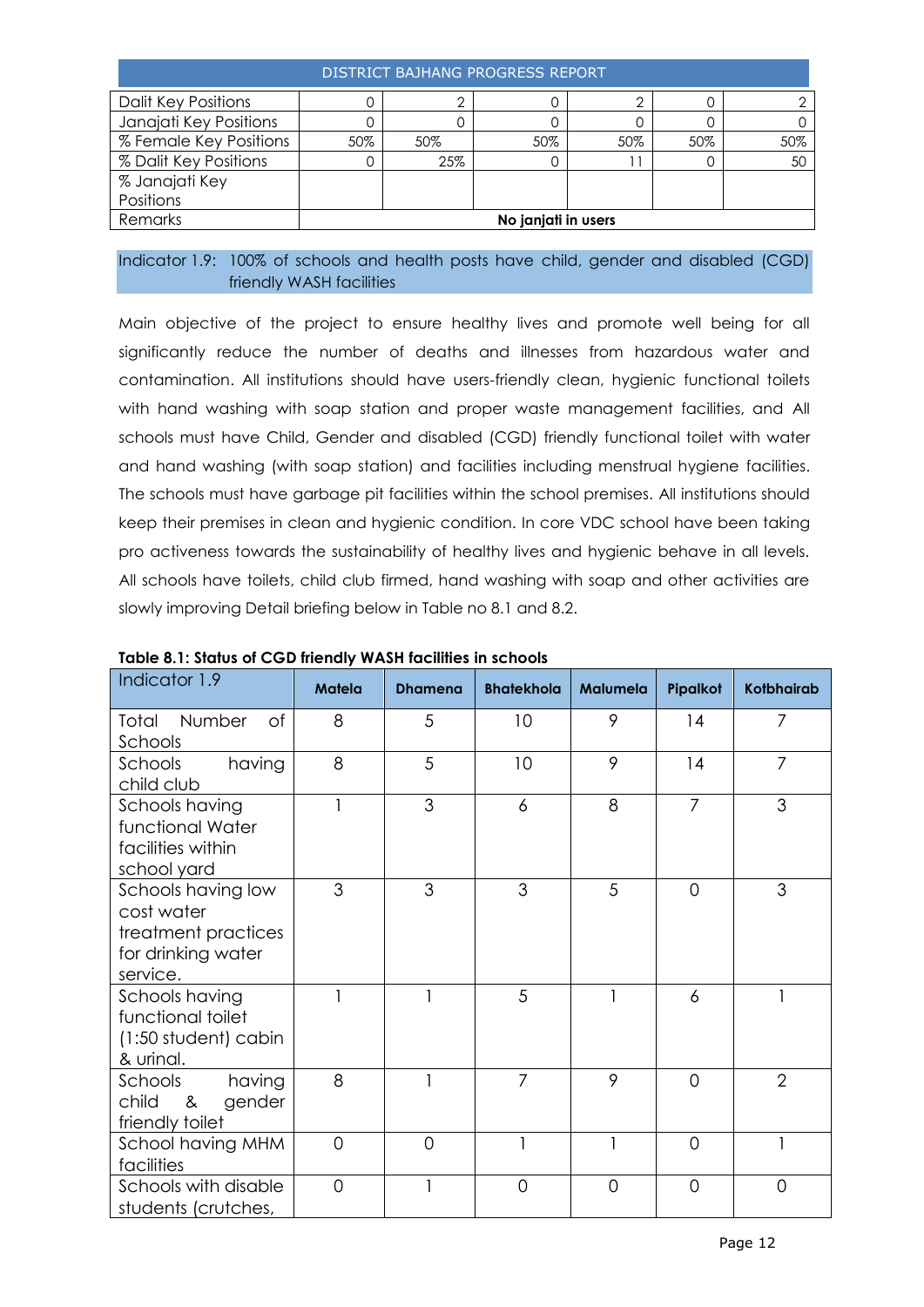|                                                                              |                |   | DISTRICT BAJHANG PROGRESS REPORT |          |          |                |
|------------------------------------------------------------------------------|----------------|---|----------------------------------|----------|----------|----------------|
| wheel chair user).                                                           |                |   |                                  |          |          |                |
| Schools<br>having<br>friendly<br>disable<br>toilet (Ram+++)                  | $\overline{O}$ |   | $\overline{0}$                   | 0        | $\Omega$ | 0              |
| Schools<br>having<br>hand washing with<br>soap facilities                    | 8              | 5 | 5                                |          | 3        | $\overline{2}$ |
| Schools having solid<br>waste<br>management<br>practices                     | 8              | 5 | 3                                | 7        |          | $\overline{2}$ |
| Schools<br>having<br>fund<br>for<br>O&M<br>sustaining the WASH<br>facilities | $\overline{2}$ |   |                                  | 3        | $\Omega$ | $\overline{2}$ |
| Schools<br>having<br>garden                                                  | $\Omega$       | ∩ | $\Omega$                         | $\Omega$ | $\Omega$ | $\Omega$       |

## **Table 8.2: Status of CGD friendly WASH facilities in other institutions (health-post, public offices)**

| Indicator 1.9                                                                                                 | <b>Matela</b>  | <b>Dhamena</b> | <b>Bhatekhola</b> | Malumela       | Pipalkot       | <b>Kotbhairab</b> |
|---------------------------------------------------------------------------------------------------------------|----------------|----------------|-------------------|----------------|----------------|-------------------|
| Total Number<br>of institutions                                                                               | $\overline{2}$ | $\overline{2}$ | 5                 | $\overline{7}$ | 6              | 5                 |
| Institutions<br>having<br>functional<br>Water facilities                                                      | $\overline{2}$ | $\overline{2}$ | 5                 | $\overline{7}$ | 6              | 5                 |
| Institutions<br>having<br>low<br>water<br>cost<br>treatment<br>practices<br>for<br>drinking water<br>service. | $\overline{0}$ | $\overline{0}$ | $\overline{O}$    | $\overline{0}$ | $\overline{O}$ | $\mathbf 0$       |
| Institutions<br>having<br>functional<br>toilet.                                                               | $\overline{2}$ | $\overline{2}$ | 5                 | $\overline{7}$ | 6              | 5                 |
| Institutions<br>having gender<br>friendly toilet                                                              | $\overline{1}$ | $\mathbf{1}$   | $\mathbf{1}$      | $\mathbf{1}$   | $\mathbf{1}$   | $\mathbf{1}$      |
| Institutions<br>having disable<br>(crutch, wheel<br>chair<br>user)<br>friendly toilet.                        | $\Omega$       | $\overline{0}$ | $\overline{O}$    | $\Omega$       | $\Omega$       | $\overline{O}$    |
| Institutions<br>having<br>hand<br>washing<br>with<br>soap facilities                                          | $\overline{2}$ | $\overline{2}$ | $\overline{2}$    | 3              | $\overline{2}$ | $\overline{2}$    |
| Institutions<br>having<br>solid                                                                               | $\overline{2}$ | $\overline{2}$ | 5                 | $\overline{7}$ | 6              | 5                 |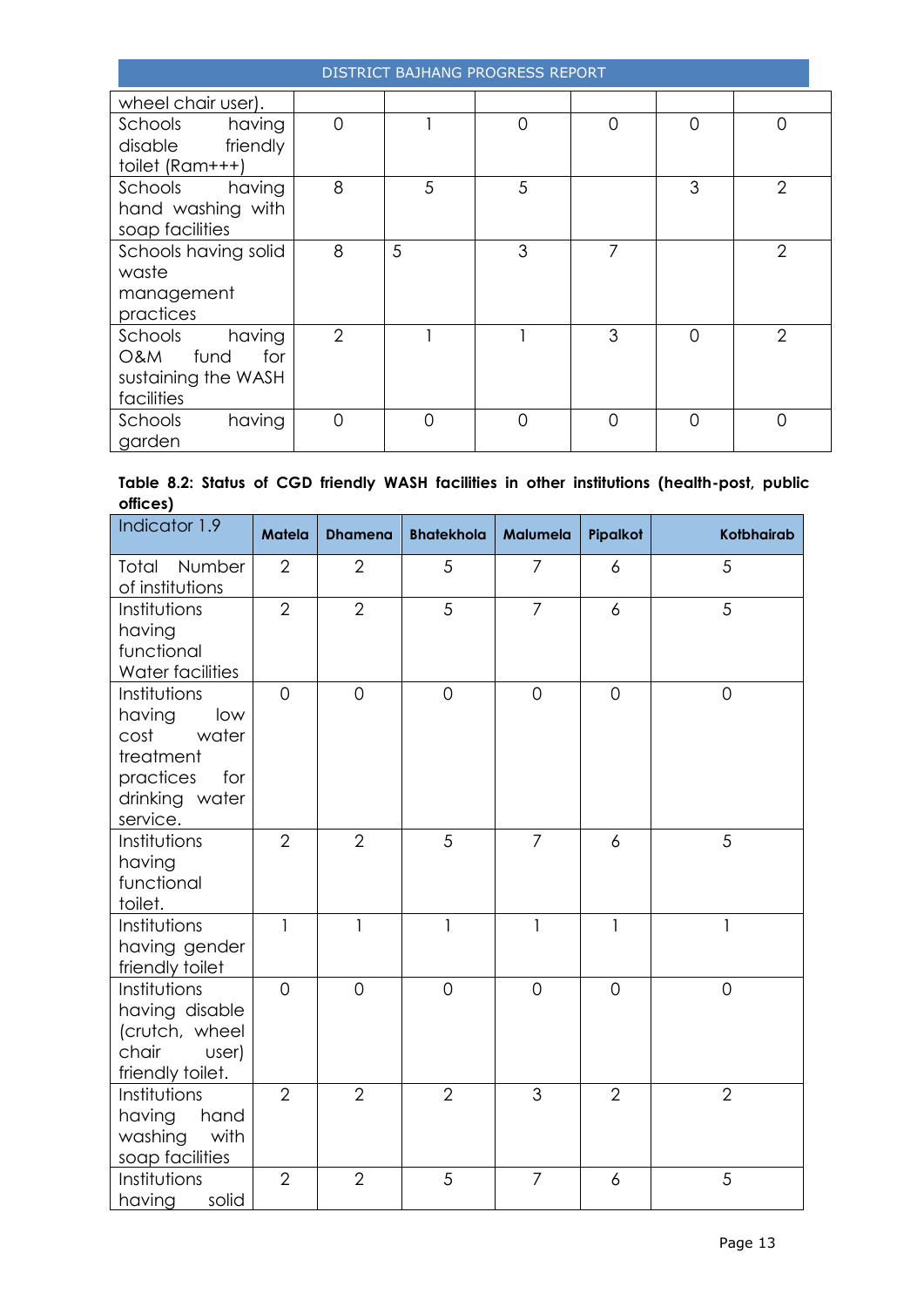| <b>DISTRICT BAJHANG PROGRESS REPORT</b>                                 |  |  |  |  |  |  |  |  |
|-------------------------------------------------------------------------|--|--|--|--|--|--|--|--|
| waste<br>management<br>practices                                        |  |  |  |  |  |  |  |  |
| Sub/health<br>post having<br>hospital waste<br>management<br>facilities |  |  |  |  |  |  |  |  |

Indicator 1.10: More than 50% of RV-supported drinking water services schemes in core VDCs shall have affiliation with cooperative to proliferate their capital

Rural Village Water Resources Management Project has been supporting people in its working areas for the development of cooperatives since Phase I. The objective of cooperative development has been also to "assist the water supply scheme for WS account regulation, operation and maintenance fund systematically collection towards the sustainability of community water supply. In core project VDCs in third phase cooperative strengthening process and water supply schemes are ongoing. After the completion of water supply schemes and strengthening cooperatives strengthening process will be started. Detail briefing below in Table no 9.

| Indicator 1.10        | Matela   | <b>Dhamena</b> | <b>Bhatekhola</b> | <b>Malumela</b> | Pipalkot | <b>Kotbhairab</b> |
|-----------------------|----------|----------------|-------------------|-----------------|----------|-------------------|
|                       |          |                |                   |                 |          |                   |
| Total number of WS    |          |                |                   |                 |          |                   |
| schemes               | $\Omega$ | $\overline{2}$ | $\mathcal{P}$     | 2               |          |                   |
| Number of schemes     |          |                |                   |                 |          |                   |
| having account in     |          |                |                   |                 |          |                   |
| cooperative           |          |                |                   |                 |          |                   |
| Amount of total O&M   |          |                |                   |                 |          |                   |
| fund of WS schemes in |          |                |                   |                 |          |                   |
| cooperatives          |          |                |                   |                 |          |                   |
| % of WS schemes       |          |                |                   |                 |          |                   |
| affiliated in         |          |                |                   |                 |          |                   |
| cooperatives          |          |                |                   |                 |          |                   |
| Remarks               |          |                |                   |                 |          |                   |

**Table 9: Affiliation of WS schemes in cooperatives in core VDCs**

## Indicator 1.11: 50% of VDCs are able to declare Total Sanitation, by achieving 4 out of 5 of the key do-able action indicators

Total Sanitation concentrates on ending Open Defecation as a first significant step to an entry point of changing behavior use of toilets by all including menstruating women and elderly people. Bajhang district had declared Open defecation free on 31 December 2015. Now total sanitation practices are ongoing as well hand washing with soap or cleaning agent at critical times, Use of safe water (handling and treatment of drinking water), Use of Safe Food Clean House (yards, solid/ liquid, animal waste management, ICS used). Now showing all households have access of toilet, community HHs have been hand washing practicing, 4 VDCs are declared ICS used VDCs, majority household are practicing farm yard manure, 50% above households are practicing chang, solid waste management pit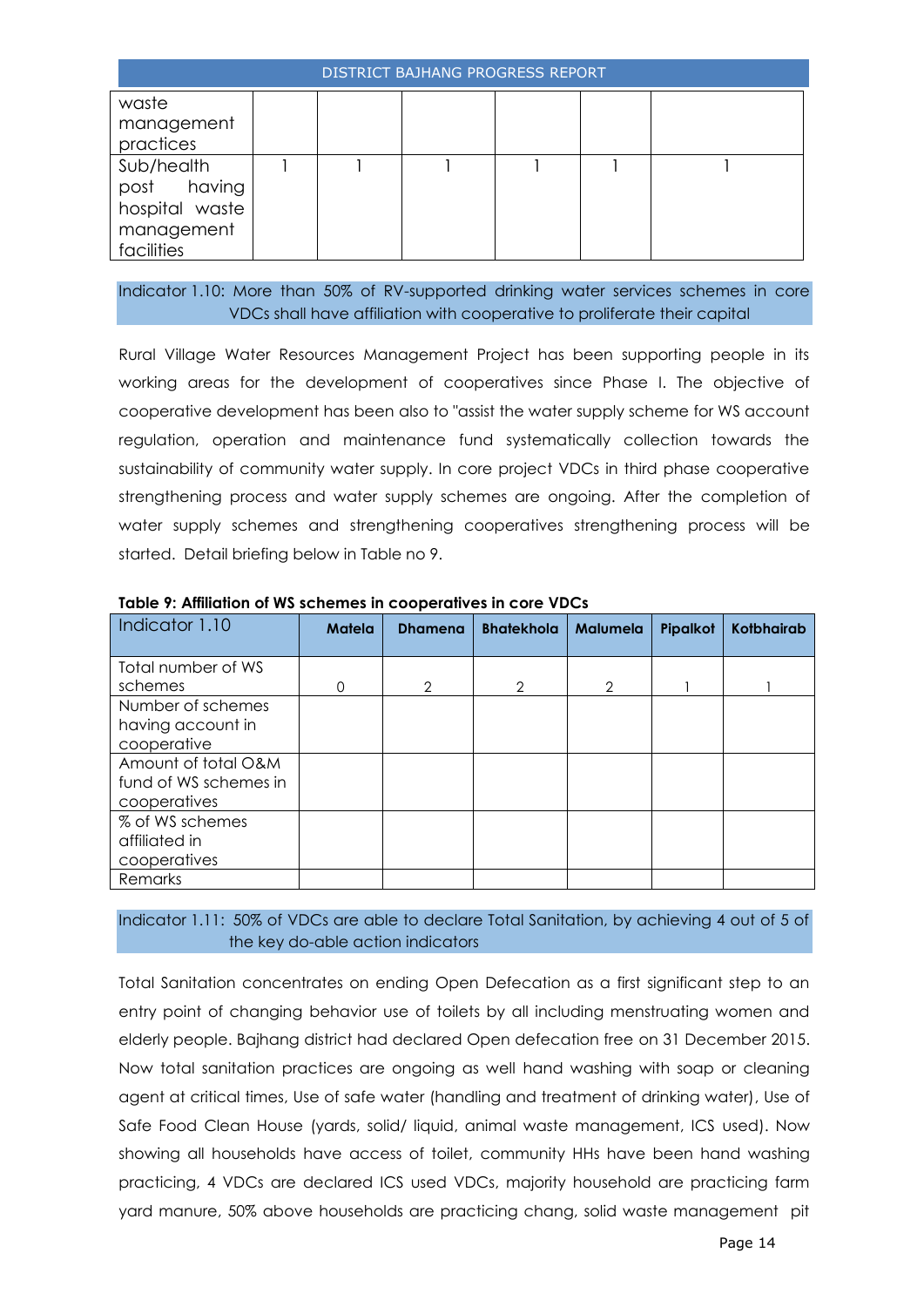and use of waste water in home gardening management. Detail briefing below in Table no 10 about total sanitation status.

| Indicator 1.11                                                                                                      | <b>Matela</b> | <b>Dhamena</b>      | <b>Bhatekhola</b>   | Malumela            | Pipalkot            | <b>Kotbhairab</b> |
|---------------------------------------------------------------------------------------------------------------------|---------------|---------------------|---------------------|---------------------|---------------------|-------------------|
| Total household in<br><b>VDC</b>                                                                                    | 509           | 512                 | 584                 | 434                 | 833                 | 691               |
| HHs having access<br>to toilet to all at all<br>time                                                                | 509           | 512                 | 584                 | 434                 | 833                 | 691               |
| HHs having hand<br>washing with soap<br>facilities                                                                  | 463           | 204                 | 510                 | 434                 |                     | 309               |
| <b>HHs having access</b><br>to safe drinking<br>water<br>(practicing low cost<br><b>HH</b> treatment<br>technology) | $\mathbf 0$   | $\mathsf{O}\xspace$ | $\mathsf{O}\xspace$ | $\mathsf{O}\xspace$ | $\mathsf{O}\xspace$ | $\mathbf 0$       |
| HHs practicing safe<br>food intake.                                                                                 | $\Omega$      | $\Omega$            | $\Omega$            | $\mathbf 0$         | $\Omega$            | $\Omega$          |
| HH having ICS                                                                                                       | 509           | $\mathbf 0$         | 584                 | 434                 | 833                 | 20                |
| HHs managing the<br><b>FYM</b>                                                                                      | 199           | 194                 | 117                 | 82                  | 226                 | 178               |
| HH having the<br>Chang                                                                                              | 202           | 210                 | 280                 | 170                 | 593                 | 253               |
| HHs having waste Pit                                                                                                | 224           | 140                 | 230                 | 81                  | 143                 | 253               |
| HHs managing the<br>waste water in HG                                                                               | 207           | 169                 | 65                  | 49                  | 143                 | 224               |
| Achieved VDCs with at<br>least 4 out of 5 of the key<br>do-able action indicators<br>(Yes/No)                       | Yes           | Yes                 | Yes                 | Yes                 | Yes                 | Yes               |
| <b>Declared Total Sanitation</b><br>VDC (Yes/No)                                                                    | <b>No</b>     | <b>No</b>           | <b>No</b>           | <b>No</b>           | <b>No</b>           | <b>No</b>         |

#### **Table 10: Total sanitation status of core VDCs**

*Source: Hygiene Behavior Convenience Survey (HBCS) for Sanitation and Hygiene*

#### Indicator 1.12: 90% of menstruating women able to use the toilet in project VDCs

Open defecation free declaration means all household have constructed toilet, all HHs have been using toilets and all institutions have constructed and using toilet. But some women are not using tap and toilet belief of impurity and un touch ability during menstruation period. After continue support and facilitation of project they have been changing towards the use of toilet and tap in majority households, School and public places. Detail briefing below in Table 11.

#### **Table 11: Menstruating women using toilet in core VDCs**

|                |  | Matela   Dhamena   Bhatekhola   Malumela   Pipalkot   Kotbhairab |  |  |
|----------------|--|------------------------------------------------------------------|--|--|
| Indicator 1.12 |  |                                                                  |  |  |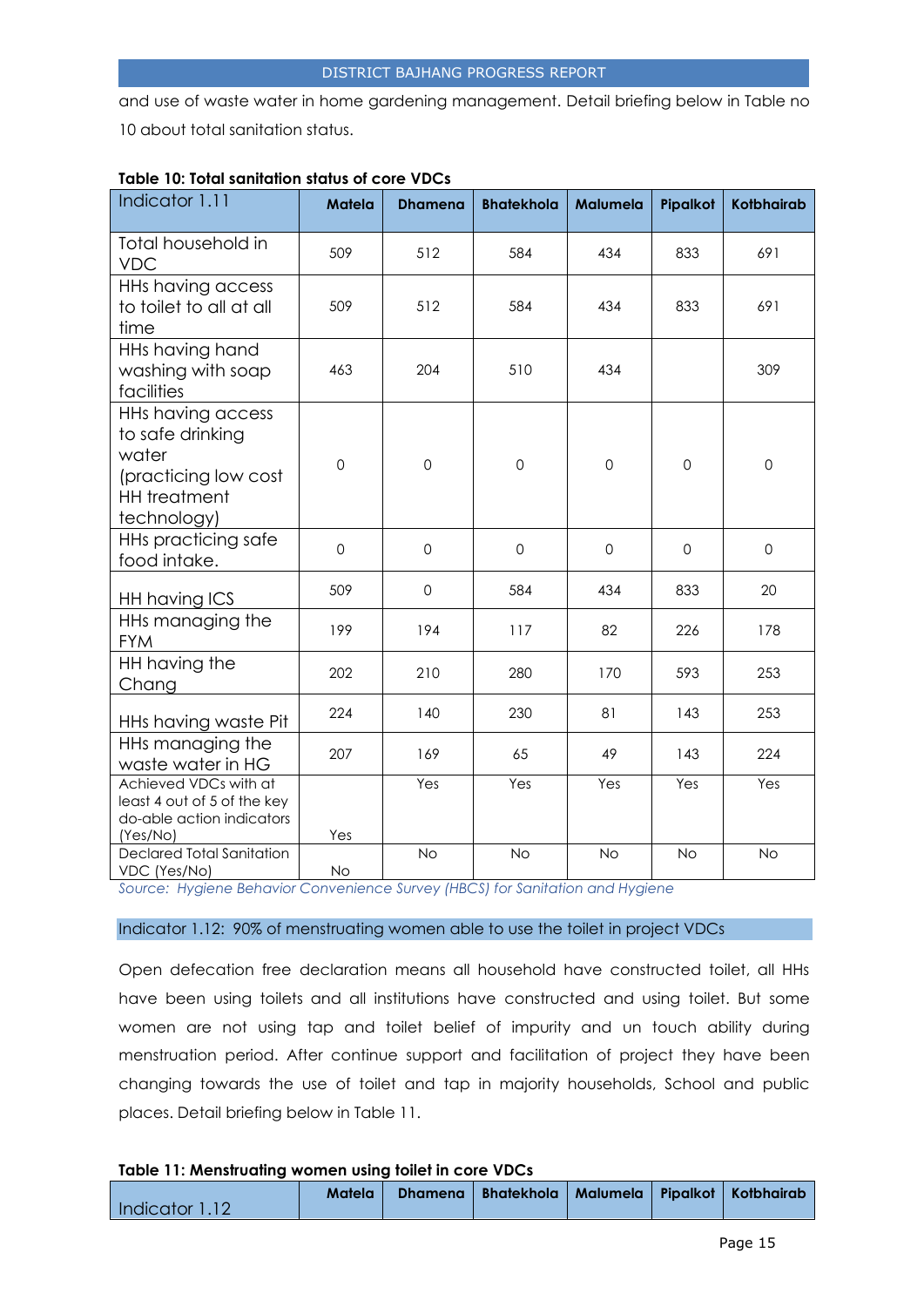| DISTRICT BAJHANG PROGRESS REPORT                                                            |  |    |     |     |  |    |
|---------------------------------------------------------------------------------------------|--|----|-----|-----|--|----|
| Total respondents of BCS                                                                    |  | 47 | 350 | 189 |  |    |
| Number of respondents:<br>Do menstruating women<br>able to use toilet? with<br>answer "Yes" |  | 47 | 350 | 189 |  | 75 |
| % of menstruating<br>women able to use toilet                                               |  |    |     |     |  |    |

*Source: Behavior Convenience Survey (BCS) for Sanitation and Hygiene*

## <span id="page-15-0"></span>3.1.2 Livelihoods

Improved and sustainable nutrition, food security and sustainable income at Community level through water resources based livelihoods development is second target and result of RVWRMP. RVWRMP's approach to livelihoods is based on the sustainable livelihoods framework which emphasizes generating or strengthening natural resources-based livelihoods. It emphasizes community participation, community interest and community demand. It links up the community capacity development and increased resilience to cope with the impact of climate change with the promotion of improved livelihood options such as on farm and off farm income generating activities. According to the Project Document, livelihood interventions will be implemented in two different modes; one with the WASH scheme defined as basic intervention in the firm of home garden and the other with income generating livelihoods with cooperative development, irrigation and micro hydro (MH) schemes.

## **Result 2: Improved and sustainable nutrition, food security and sustainable income at community level through water resources based livelihoods development**

Indicator 2.1: At least 78% of the households provided with improved water supply, have a functional home garden

The Home Garden (HG) is the basic intervention combined with all drinking water schemes. At least 80% of households involved in the project core VDCs will have functional HGs covering at least seasonal vegetables, spices, fodder and fruits. The HGs will be facilitated by communities themselves, supported by trained Leader Farmers (LFs) (two in each group, with one female LF) and Livelihood Promoters (LPs). Each HG group will include 50% female farmers and proportionate participation of excluded communities. Each group receives two trainings (i.e. Home Garden Basic and Home Garden Refresher training) introducing low cost technologies and multipurpose nurseries. Greenhouse support will be an option for climatically challenging contexts, along with mushroom cultivation for landless HHs. The project will have a School Garden in each VDC, based on the commitment of the school to contribute, manage and protect the garden. HGs will also be implemented in non-core project VDCs together with DWS schemes. In this connection we had provided home gardening training in all ongoing water supply schemes. All household have been cultivated home gardening management with vegetable, spices, fruits and fodder. Detail briefing below in Table no 12.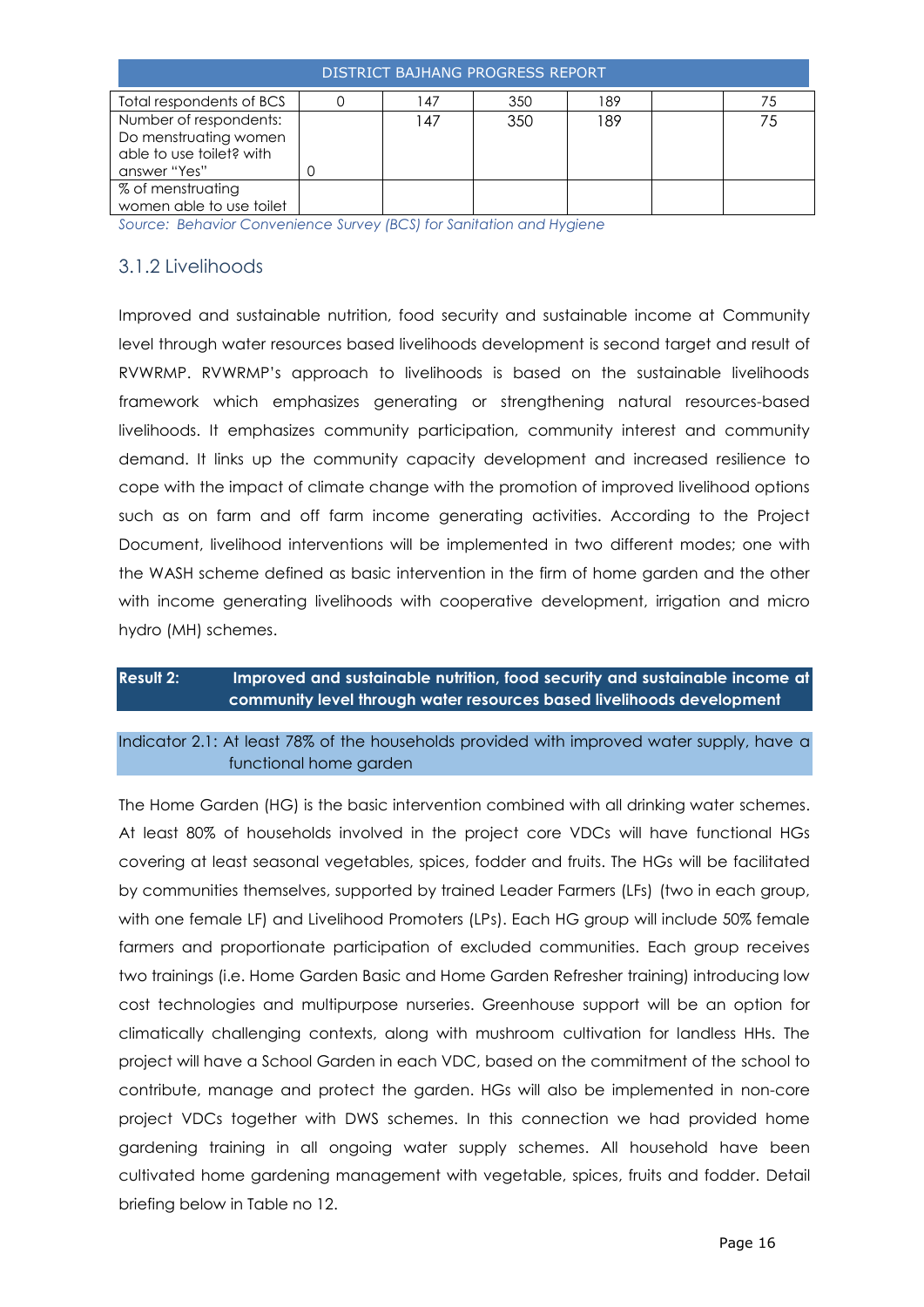|                        | <b>Matela</b> | <b>Dhamena</b> | <b>Bhatekhola</b> | <b>Malumela</b> | Pipalkot | <b>Kotbhairab</b> |
|------------------------|---------------|----------------|-------------------|-----------------|----------|-------------------|
| Indicator 2.1          |               |                |                   |                 |          |                   |
| Number of beneficiary  |               |                |                   |                 |          |                   |
| households of WS       |               |                |                   |                 |          |                   |
| schemes                |               | 36             | 196               | 189             | 76       | 32                |
| Number of WS           |               |                |                   |                 |          |                   |
| beneficiary household  |               |                |                   |                 |          |                   |
| with functional home   |               |                |                   |                 |          |                   |
| garden*                |               | 36             | 196               | 189             | 76       | 32                |
| Number of people       |               |                |                   |                 |          |                   |
| benefited by Home      |               |                |                   |                 |          |                   |
| Garden                 | 53            | 36             | 196               | 189             | 76       | 32                |
| % of WS beneficiary    |               |                |                   |                 |          |                   |
| households with        |               |                |                   |                 |          |                   |
| functional home garden |               | 100            | 100               | 100             | 100      | 100               |

#### **Table 12: WS beneficiary households with functional home garden in core VDCs**

\* Home garden means the household having 4 major crops in the garden: vegetables, spices, fodder, fruit and productive at least 6 months.

#### Indicator 2.3: At least 50% of home garden training participants, TOTs and/or Lead Farmers are women

Home gardening management training is basic intervention for home gardening management in house hold, school and other public offices. Many of the capacity building activities have been conducted in scheme implementation including home gardening management orientation and home gardening management training. The Home Garden is the basic intervention combined with all drinking water schemes together training conduction. Female and excluded communities are first priority for home gardening management training. In this connection female are 75% above participation are in different level of training as well home gardening management training, leader farmer training, ToT training etc. Detail briefing below in Table no 13.

|                        | <b>Matela</b> | <b>Dhamena</b> | <b>Bhatekhola</b> | <b>Malumela</b> | Pipalkot | <b>Kotbhairab</b> |
|------------------------|---------------|----------------|-------------------|-----------------|----------|-------------------|
| Indicator 2.3          |               |                |                   |                 |          |                   |
| Number of participants |               |                |                   |                 |          |                   |
| in HG training         | 59            | 60             | 69                | 120             | 124      | 54                |
| Number of women        |               |                |                   |                 |          |                   |
| participated in HG     |               |                |                   |                 |          |                   |
| training               | 53            | 47             | 60                | 90              | 109      | 48                |
| Number of participants |               |                |                   |                 |          |                   |
| in TOT                 | 3             | 4              | 4                 | 3               | 4        | 4                 |
| Number of women        |               |                |                   |                 |          |                   |
| participated in TOT    |               | $\overline{2}$ | $\overline{2}$    |                 |          |                   |
| Number of participants |               |                |                   |                 |          |                   |
| in Leader Farmer       |               |                |                   |                 |          |                   |
| training               | 3             | 4              | 4                 | 3               | 4        | 4                 |
| Number of women        |               |                |                   |                 |          |                   |
| participated in Leader |               |                |                   |                 |          |                   |
| Farmer training        |               | $\overline{2}$ | $\overline{2}$    |                 |          |                   |
| % of women             |               |                |                   |                 |          |                   |
| participation in HG    | 90%           | 78%            | 87%               | 75%             | 88%      | 89%               |
| % of women             |               |                |                   |                 |          |                   |
| participation in TOT   | 33%           | 50%            | 50%               | 33%             | 25%      | 25%               |
| % of women             |               |                |                   |                 |          |                   |
| participation in LF    | 33%           | 50%            | 50%               | 33%             | 25%      | 25%               |

#### **Table 13: Women participation in HG, TOT and/or LF training in core VDCs**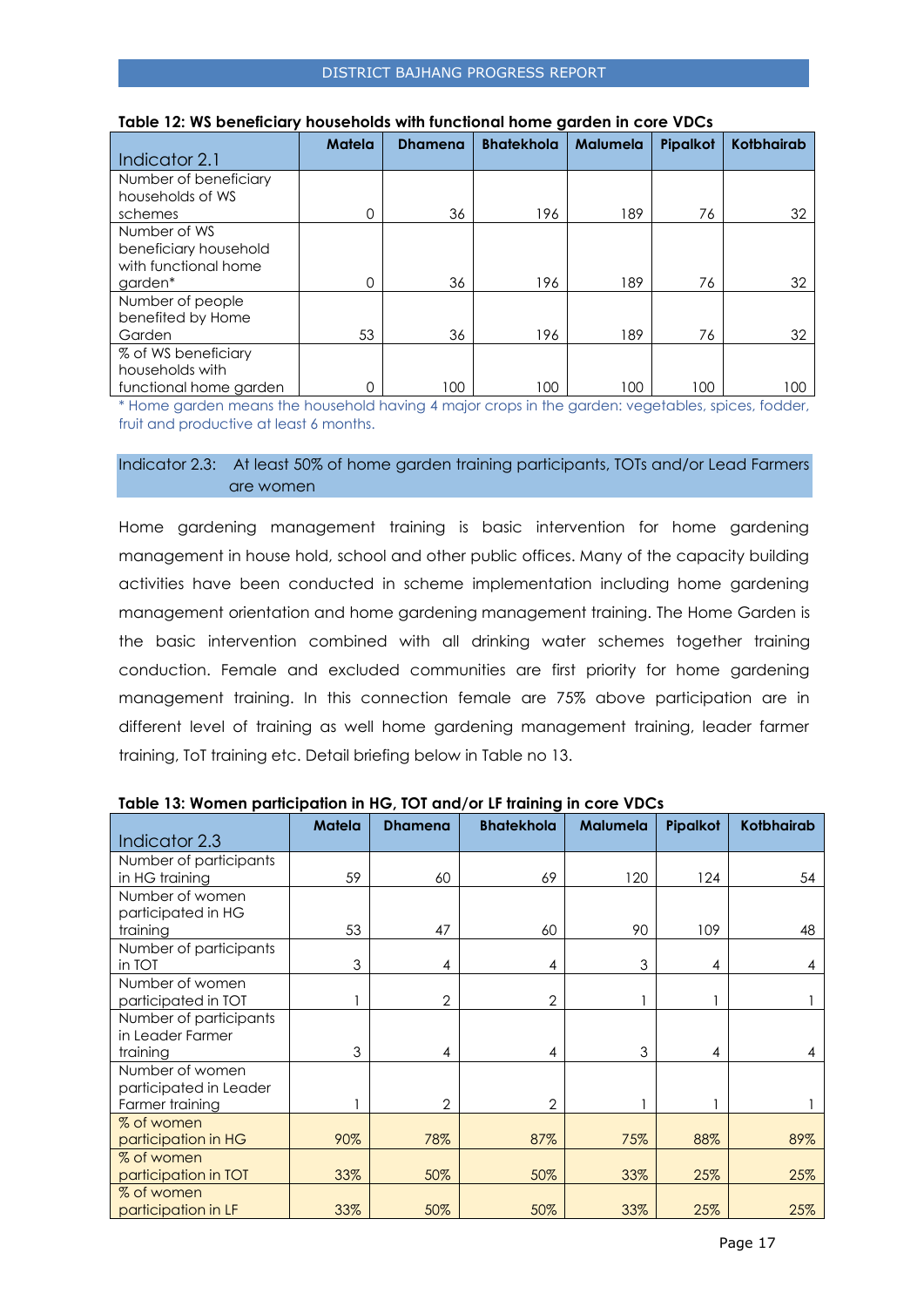| <b>DISTRICT BAJHANG PROGRESS REPORT</b>                  |     |     |     |     |     |     |
|----------------------------------------------------------|-----|-----|-----|-----|-----|-----|
| training                                                 |     |     |     |     |     |     |
| % of women<br>participated in HG<br>and/or TOT and/or LF |     |     |     |     |     |     |
| training (total)                                         | 85% | 75% | 83% | 73% | 89% | 81% |

Indicator 2.4: Dalit and other socially excluded groups have participated in home garden training at least to their representative proportion of community members.

RVWRMP priority is Income raising opportunities shall be improved by providing paid work opportunities for women and disadvantaged households. Home gardening management training give opportunity to those people who are excluded from public benefited. Each HG group will include 50% female farmers and proportionate participation of excluded communities. Each group receives two trainings (i.e. Home Garden Basic and Home Garden Refresher training) introducing low cost technologies and multipurpose nurseries. In this connection in Kotbhairab and Dhamena VDC have been almost households training participants are Dalit. And remaining VDCs also participated Dalit household in home gardening management training. Detail briefing below in Table no 14.

| Table 14: Proponton of participants in Home garden fraining in core VDCs |                |                |                   |                |                 |                   |
|--------------------------------------------------------------------------|----------------|----------------|-------------------|----------------|-----------------|-------------------|
| Indicator 2.4                                                            | Matela         | <b>Dhamena</b> | <b>Bhatekhola</b> | Malumela       | <b>Pipalkot</b> | <b>Kotbhairab</b> |
| Number of total WS                                                       |                |                |                   |                |                 |                   |
| beneficiary Households                                                   | 0              | 36             | 196               | 189            | 76              | 32                |
| Number of Dalit HH                                                       | 0              | 26             | 6                 | 0              | 4               | 30                |
| Number of Janajati HH                                                    |                |                |                   |                |                 |                   |
| % of Dalit HH in the                                                     |                |                |                   |                |                 |                   |
| beneficiary community                                                    |                |                |                   |                |                 |                   |
| % of Janajati HH in the                                                  |                |                |                   |                |                 |                   |
| beneficiary community                                                    |                |                |                   |                |                 |                   |
| Number of participants                                                   |                |                |                   |                |                 |                   |
| in HG training                                                           | 53             | 47             | 60                | 90             | 109             | 48                |
| Number of Dalit                                                          |                |                |                   |                |                 |                   |
| participants                                                             | 0              | 26             | 6                 | $\Omega$       | 4               | $\Omega$          |
| Number of Janajati                                                       |                |                |                   |                |                 |                   |
| participants                                                             | 0              | 0              | 0                 | 0              | $\mathbf 0$     | $\Omega$          |
| % of Dalit participation                                                 |                |                |                   |                |                 |                   |
| in HG training                                                           |                |                |                   |                |                 |                   |
| % of Janajati                                                            |                |                |                   |                |                 |                   |
| participation in HG                                                      |                |                |                   |                |                 |                   |
| training                                                                 |                |                |                   |                |                 |                   |
| % Difference in                                                          |                |                |                   |                |                 |                   |
| proportionate                                                            |                |                |                   |                |                 |                   |
| participation of Dalit                                                   |                |                |                   |                |                 |                   |
| % Difference in                                                          |                |                |                   |                |                 |                   |
| proportionate                                                            |                |                |                   |                |                 |                   |
| participation of Janajati                                                | $\overline{0}$ | $\overline{0}$ | $\overline{0}$    | $\overline{0}$ | $\overline{0}$  | $\mathbf{O}$      |

**Table 14: Proportion of participants in Home garden training in core VDCs**

#### Indicator 2.5: 70% of irrigation scheme beneficiaries practicing double or triple cropping

Irrigation is main component for livelihood development and growth production cash and cereal crop. We can be conventional irrigation system (with MUS) Standalone nonconventional schemes with ponds (including RWH) Conventional (small) hill irrigation Rehabilitation/repair of conventional irrigation schemes Lifting irrigation with coordination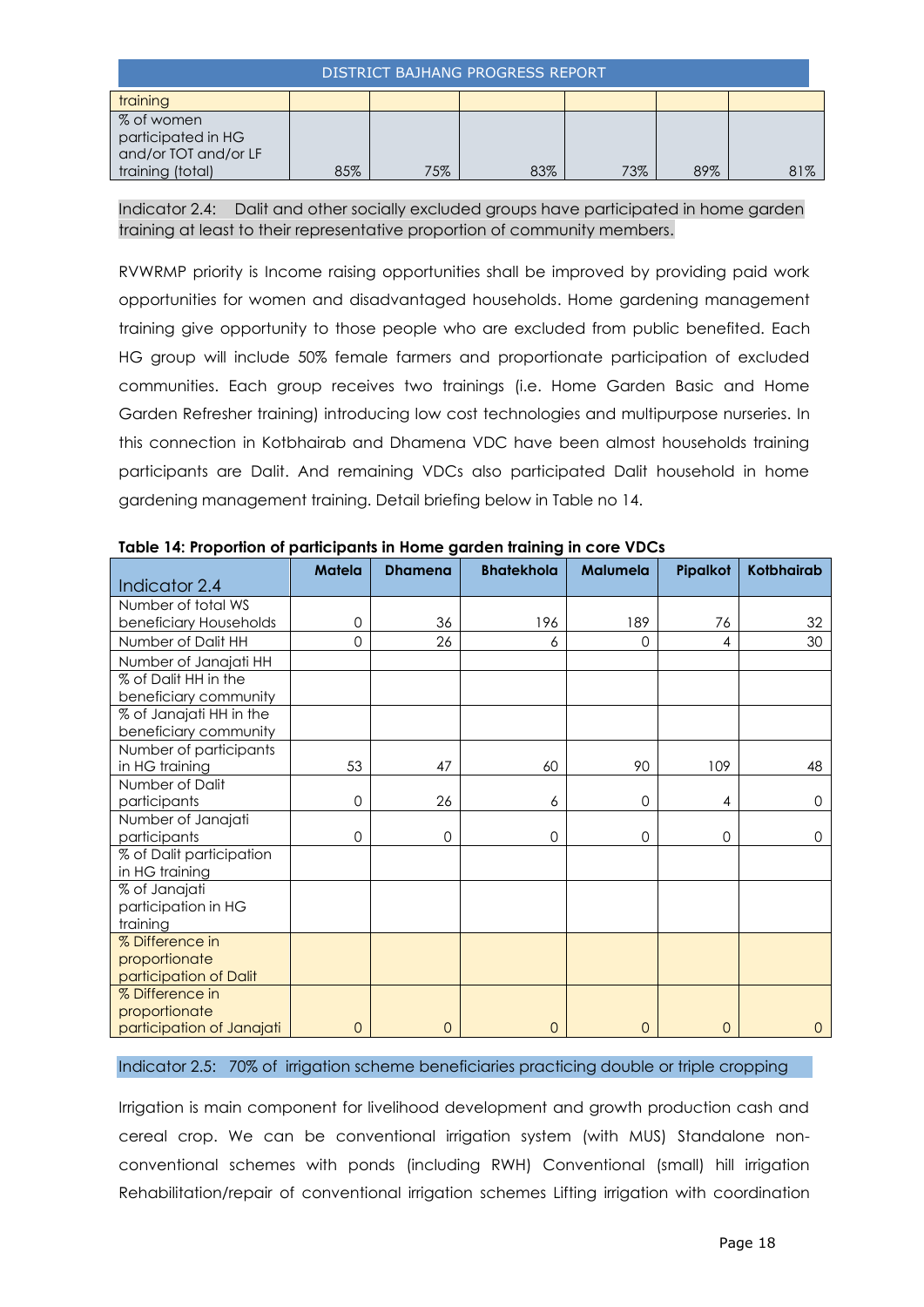AEPC Hydraulic ram pumps and micro irrigation technology. Mainly irrigation focused on improved livelihood and overcome the poverty of targeted community in targeted VDCs. Concern of Bajhang in new project VDCs we had implement only one scheme in Malumela VDC last FY 5 of second phase. But WUMP has been proposed large list of the schemes in all project VDCs. We can see here nominal coverage in only in Malumela VDC.

| Indicator 2.1            | <b>Matela</b> | <b>Dhamena</b> | <b>Bhatekhola</b> | <b>Malumela</b> | Pipalkot | <b>Kotbhairab</b> |
|--------------------------|---------------|----------------|-------------------|-----------------|----------|-------------------|
| Number of CI schemes     |               |                |                   |                 |          |                   |
| Number of CI beneficiary |               |                |                   |                 |          |                   |
| <b>HHs</b>               |               |                |                   | 95              |          |                   |
| Number of CI             |               |                |                   |                 |          |                   |
| beneficiaries            |               |                |                   | 95              |          |                   |
| Number of CI beneficiary |               |                |                   |                 |          |                   |
| HHs practicing double or |               |                |                   |                 |          |                   |
| triple cropping          |               |                |                   | 40              |          |                   |
| Number of MIT schemes    |               |                |                   | 5               |          |                   |
| Number of MIT            |               |                |                   |                 |          |                   |
| beneficiary HHs          |               |                |                   | 50              |          |                   |
| Number of MIT            |               |                |                   |                 |          |                   |
| beneficiaries            |               |                |                   | 300             |          |                   |
| Number of MIT            |               |                |                   |                 |          |                   |
| beneficiary HHs          |               |                |                   |                 |          |                   |
| practicing double or     |               |                |                   |                 |          |                   |
| triple cropping          |               |                |                   | 50              |          |                   |
| % of total irrigation    |               |                |                   |                 |          |                   |
| beneficiary HHs          |               |                |                   |                 |          |                   |
| practicing double or     |               |                |                   |                 |          |                   |
| triple cropping**        |               |                |                   | 90              |          |                   |

**Table 15: Irrigation beneficiaries<sup>1</sup> practicing double or triple cropping in core VDCs**

\*\*Double or more crops could include cereals, vegetables and tuber-crops

#### Indicator 2.6: Estimated 50 000 beneficiaries receive irrigation support

#### Not implemented

Indicator 2.7: At least 50% of the energy generated by micro-hydro schemes is utilized and paid

Not implemented

l

| rapic to: Encryf generation and onlization will revenue in core viscs |               |                |                   |                 |          |                   |
|-----------------------------------------------------------------------|---------------|----------------|-------------------|-----------------|----------|-------------------|
| Indicator 2.7                                                         | <b>Matela</b> | <b>Dhamena</b> | <b>Bhatekhola</b> | <b>Malumela</b> | Pipalkot | <b>Kotbhairab</b> |
| Number of Energy<br>schemes                                           |               |                |                   |                 |          |                   |
| Number of energy<br>schemes through MUS                               |               |                |                   |                 |          |                   |
| Total energy produced<br>(KWH)                                        |               |                |                   |                 |          |                   |
| Total energy utilized<br>(KWH)                                        |               |                |                   |                 |          |                   |
| Total revenue collected                                               |               |                |                   |                 |          |                   |

#### **Table 16: Energy generation and utilization with revenue in core VDCs**

<sup>1</sup> Irrigation beneficiaries practicing double or triple cropping would be counted only after 12 months from completion of irrigation schemes.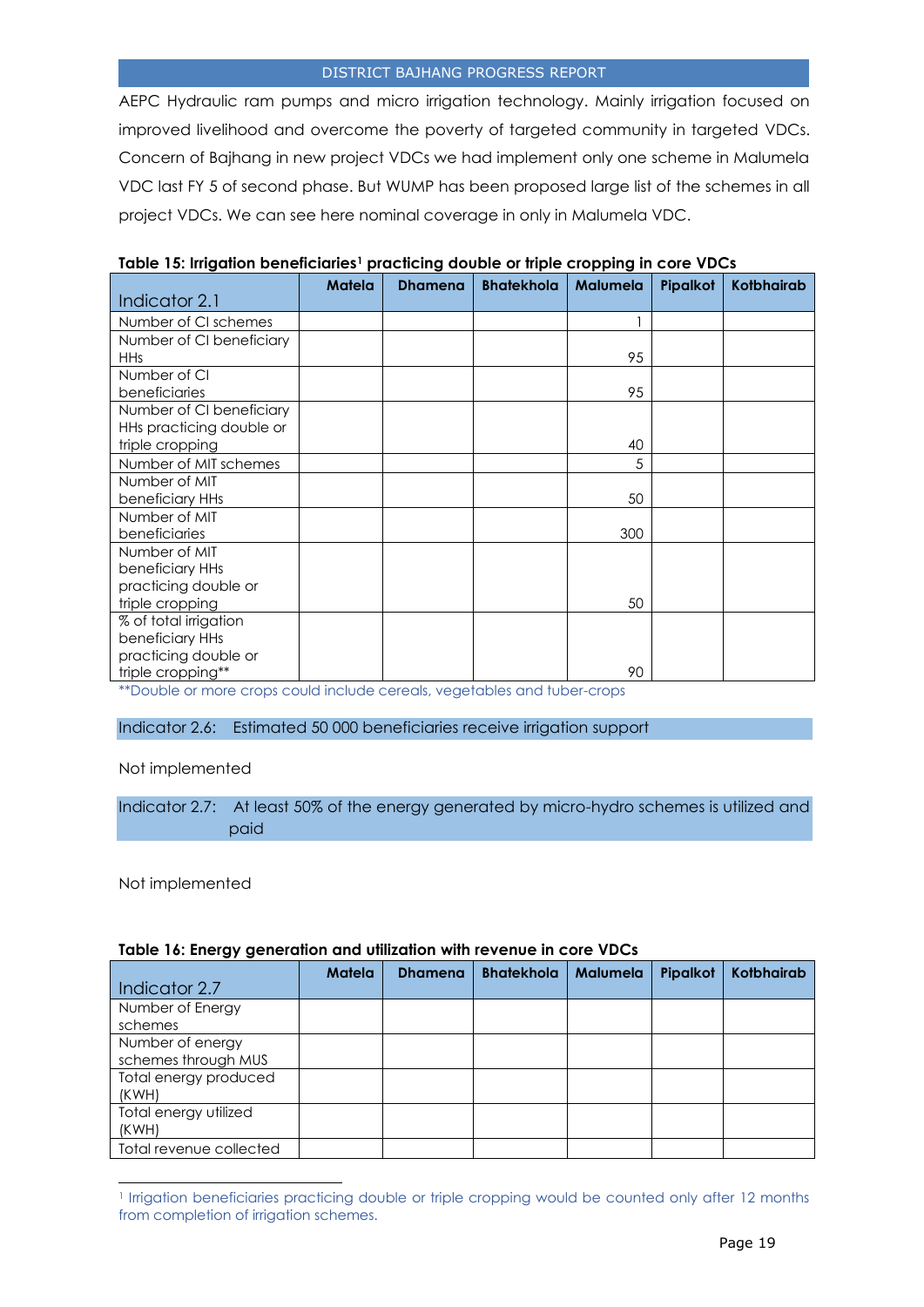|                                  |  | DISTRICT BAJHANG PROGRESS REPORT |  |  |
|----------------------------------|--|----------------------------------|--|--|
| % of energy utilized and<br>paid |  |                                  |  |  |
|                                  |  |                                  |  |  |

Indicator 2.9: At least 90% of UCs for the Project- supported micro-hydro schemes are active and able to maintain service level as verified by presence of a paid maintenance worker, public audit at least once a year and an affiliation with cooperatives to accumulate its capital

Not implemented

#### **Table 17: Active Micro-hydro UCs with capacity to maintain service level in core VDCs**

| Indicator 2.9                                                                                                                                                          | <b>Matela</b> | <b>Dhamena</b> | <b>Bhatekhola</b> | <b>Malumela</b> | Pipalkot | <b>Kotbhairab</b> | VDC <sub>7</sub> |
|------------------------------------------------------------------------------------------------------------------------------------------------------------------------|---------------|----------------|-------------------|-----------------|----------|-------------------|------------------|
| Number of Micro-hydro<br>schemes (including MUS<br>with MHP)                                                                                                           |               |                |                   |                 |          |                   |                  |
| Number of MH schemes having:                                                                                                                                           |               |                |                   |                 |          |                   |                  |
| Paid maintenance<br>worker                                                                                                                                             |               |                |                   |                 |          |                   |                  |
| Public audit at least<br>once a year                                                                                                                                   |               |                |                   |                 |          |                   |                  |
| Affiliated with<br>cooperatives                                                                                                                                        |               |                |                   |                 |          |                   |                  |
| <b>Number of schemes</b><br>having composition:<br>paid maintenance<br>worker +<br>conducted public audit<br>at least once a year +<br>affiliated with<br>cooperatives |               |                |                   |                 |          |                   |                  |
| % of MHP UCs: active<br>and able to maintain<br>service level                                                                                                          |               |                |                   |                 |          |                   |                  |

Indicator 2.10: At least 12 000 families trained in income generating activities

Income generating livelihoods means an advanced level of intervention, implemented in the VDCs categorized as high and medium potential. It includes market oriented vegetables, vegetable seed production, improved use of forest products, end users of micro hydro-based micro enterprises, vocational skills, marketing and processing, etc. Income generating activities will be implemented based on the sub-sector analysis and coordinated with GoN line agencies. Only the interventions that have market potential and get support for marketing will be implemented. In this connection leader farmers are 22, 23 household have been managed 23 households, 12 persons are nursery owners, 65 households are managed commercial vegetable farming. After the introduced of agriculture based income generating activities volume of availability of fresh vegetable is increased in market and very good house hold level consumption. Detail briefing below in Table no 18.

#### **Table 18: Detail of participation in Income Generating Activities**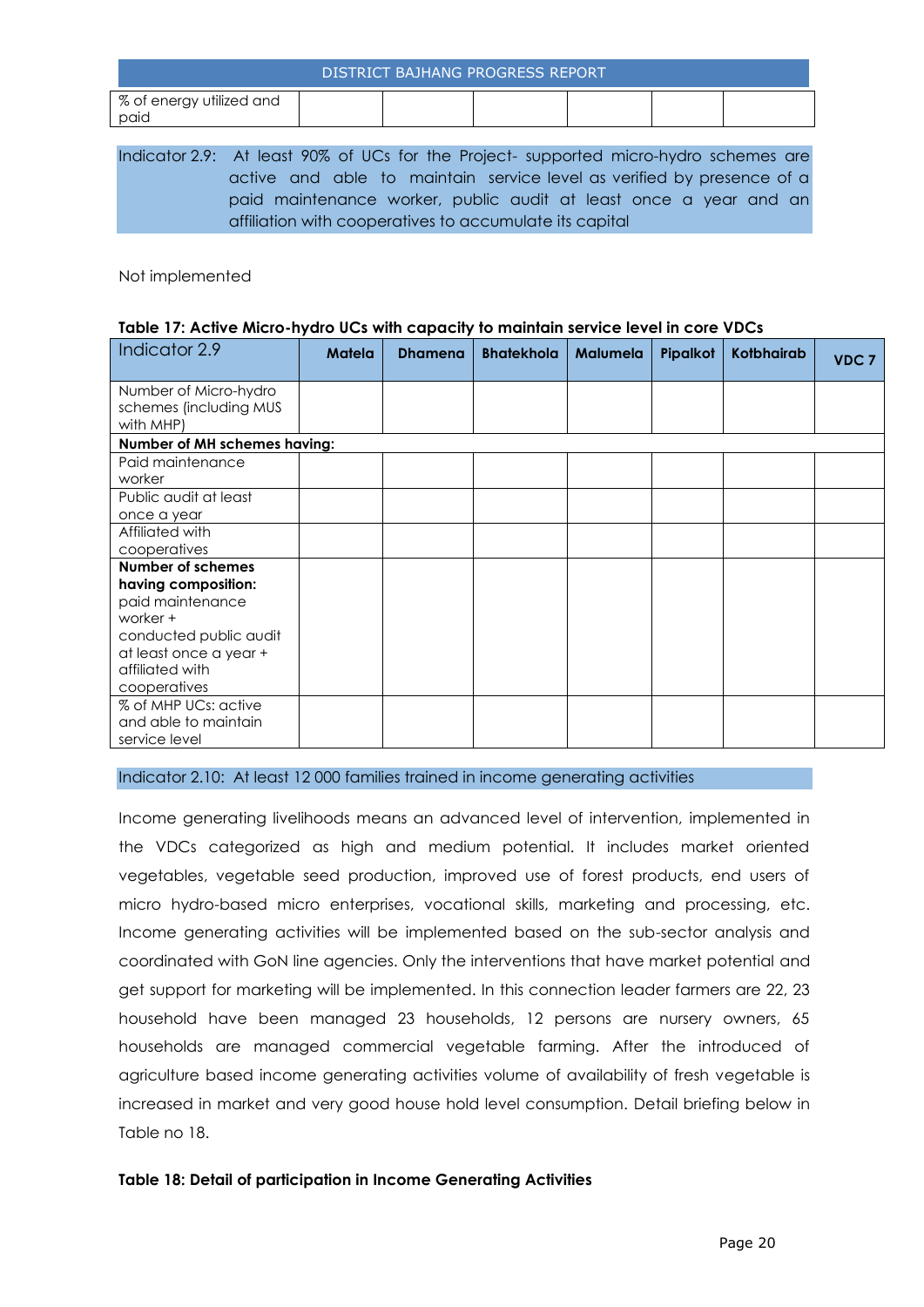| Type of<br>Income***<br>Generating<br>Training | <b>Number</b><br>of VDC<br>involved | Women<br>participants | <b>Dalit</b><br>participants | Janajati<br><b>Participants</b> | <b>Other</b><br>participants | <b>Total</b><br><b>Participants</b> |
|------------------------------------------------|-------------------------------------|-----------------------|------------------------------|---------------------------------|------------------------------|-------------------------------------|
| Leader Farmer                                  |                                     |                       |                              |                                 |                              |                                     |
| Training                                       | 6                                   | 8                     | $\Omega$                     | $\Omega$                        | 22                           | 22                                  |
| <b>Plastic House</b>                           |                                     |                       |                              |                                 |                              |                                     |
| Management                                     | 3                                   | 23                    | $\Omega$                     | $\Omega$                        | 23                           | 23                                  |
| Nursery Owner                                  |                                     |                       |                              |                                 |                              |                                     |
| Training                                       | 6                                   | 3                     | $\Omega$                     | $\Omega$                        | 12                           | 12                                  |
| Commercial                                     |                                     |                       |                              |                                 |                              |                                     |
| Vegetable Farming                              |                                     |                       |                              |                                 |                              |                                     |
| Training                                       | $\overline{2}$                      | 55                    |                              |                                 | 10                           | 65                                  |
| Total                                          |                                     |                       |                              |                                 |                              |                                     |

Note: Agro-vets, LRPs, Leader Farmers, Small Enterprises. This should also include all commercial farmers having been trained.

#### Indicator 2.11: At least 50% women in the leadership posts of project supported cooperatives

The Rural Village Water Resources Management Project has been supporting people in its working areas for the development of cooperatives with main objective assists the water supply scheme and other RV interventions to provide sustainable services to the community, and to provide goods & services to member households for their socio-economic improvement. Uplift of excluded community and provide leadership to those communities who are out of income generating and development activities ( Female and Dalit). In this connection in formed cooperatives female and Dalit leadership is very good in Dhamena 80% and Kotbhairab 100%. Dalit leadership position also 40% above. Detail briefing below in Table no 19.

| Indicator 2.11          | <b>Matela</b> | <b>Dhamena</b> | <b>Bhatekhola</b> | <b>Malumela</b> | Pipalkot | <b>Kotbhairab</b> |
|-------------------------|---------------|----------------|-------------------|-----------------|----------|-------------------|
|                         |               |                |                   |                 |          |                   |
| <b>Total leadership</b> |               |                |                   |                 |          |                   |
| position of             |               |                |                   |                 |          |                   |
| cooperatives            |               | 5              |                   |                 |          | 5                 |
| Female leadership       |               |                |                   |                 |          |                   |
| position                |               | 4              |                   |                 |          | 5                 |
| Dalit leadership        |               |                |                   |                 |          |                   |
| position                |               |                |                   |                 |          | 2                 |
| Janajati leadership     |               |                |                   |                 |          |                   |
| position                |               |                |                   |                 |          |                   |
| % Female leadership     |               |                |                   |                 |          |                   |
| position                |               | 80             |                   |                 |          | 100               |
| % Dalit leadership      |               |                |                   |                 |          |                   |
| position                |               |                |                   |                 |          | 40                |
| % Janajati leadership   |               |                |                   |                 |          |                   |
| position                |               |                |                   |                 |          |                   |

**Table 19: Composition of leadership<sup>2</sup> posts of project supported cooperatives.**

l

<sup>2</sup> Leadership position includes: Board of directors, Managers (not Assistant Manager), Account Committee.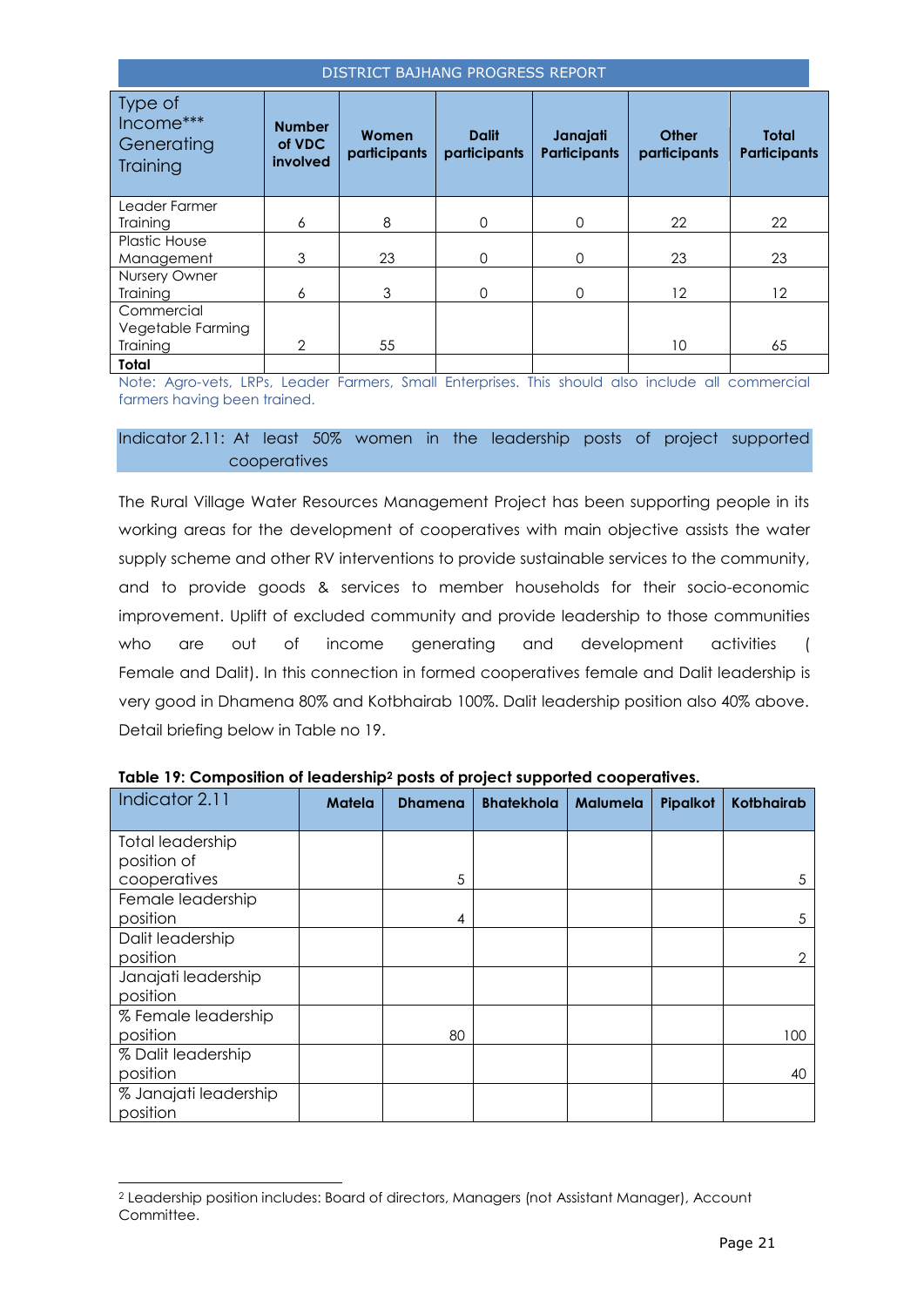Indicator 2.12: 90% of developed cooperatives shall achieve operational self-sufficiency, which should be greater than 110%.

Not reported by just new joined cooperatives

| . <b>.</b>             |                                              |                                               |                                     |                                               |                                                                                  |
|------------------------|----------------------------------------------|-----------------------------------------------|-------------------------------------|-----------------------------------------------|----------------------------------------------------------------------------------|
| Name of<br>cooperative | <b>Interest</b><br>Income (in<br>NPR)<br>(A) | <b>Operational</b><br>Cost (in<br>NPR)<br>(B) | Interest<br>Paid (in<br>NPR)<br>(C) | Loan Loss<br><b>Provision (in NPR)</b><br>(D) | Operational<br><b>Self</b><br><b>Sufficiency</b><br>(OSS) <sup>3</sup><br>(in %) |
|                        |                                              |                                               |                                     |                                               |                                                                                  |
|                        |                                              |                                               |                                     |                                               |                                                                                  |
|                        |                                              |                                               |                                     |                                               |                                                                                  |
|                        |                                              |                                               |                                     |                                               |                                                                                  |
|                        |                                              |                                               |                                     |                                               |                                                                                  |
|                        |                                              |                                               |                                     |                                               |                                                                                  |
|                        |                                              |                                               |                                     |                                               |                                                                                  |

#### **Table 20: Operational self-sufficiency of project supported cooperatives**

Indicator 2.13: Estimated 40 000 cooperative members

The Rural Village Water Resources Management Project has been supporting people in its working areas for cooperative development. The objective of cooperative development has been to "assist the water supply scheme and other RV interventions to provide sustainable services to the community, and to provide goods & services to member households for their socio-economic improvement. In this connection there are formed two cooperatives Dhamena 1 and Kotbhairab 1. Cooperative management training had provided and other capacity building activities are proposed for FY2. Total share holders are in Dhamena 370 and 93 in Kotbhairab total shareholders are 463 from Kotbhairab and Dhamena. Detail shareholders are given below in table no 21.

| <b>Name of cooperative</b>   | <b>Total</b>        | <b>Shareholders by</b><br>sex |        | <b>Shareholders by ethnicity</b> |          |               |
|------------------------------|---------------------|-------------------------------|--------|----------------------------------|----------|---------------|
|                              | <b>Shareholders</b> | Male                          | Female | <b>Dalit</b>                     | Janajati | <b>Others</b> |
| Pragatisil Saving and credit |                     |                               |        |                                  |          |               |
| cooperative Dhamena          | 370                 | 37                            | 333    | 86                               |          | 284           |
| Sana Kisan Cooperatives      |                     |                               |        |                                  |          |               |
| Kotbhairab                   | 93                  | 15                            | 78     | 33                               |          | 60            |
|                              |                     |                               |        |                                  |          |               |
|                              |                     |                               |        |                                  |          |               |
|                              |                     |                               |        |                                  |          |               |
| Total                        | 463                 | 52                            | 411    | 119                              |          | 344           |

| Table 21: Composition of shareholders of project supported cooperatives |  |
|-------------------------------------------------------------------------|--|
|-------------------------------------------------------------------------|--|

## <span id="page-21-0"></span>3.1.3 Institutional Capacity Building

l

<sup>&</sup>lt;sup>3</sup> Here, Operational Self Sufficiency is:  $\textit{OSS} = \left[\frac{A}{\text{Cov}^2}\right]$  $\frac{A}{(B+C+D)}$  \* 100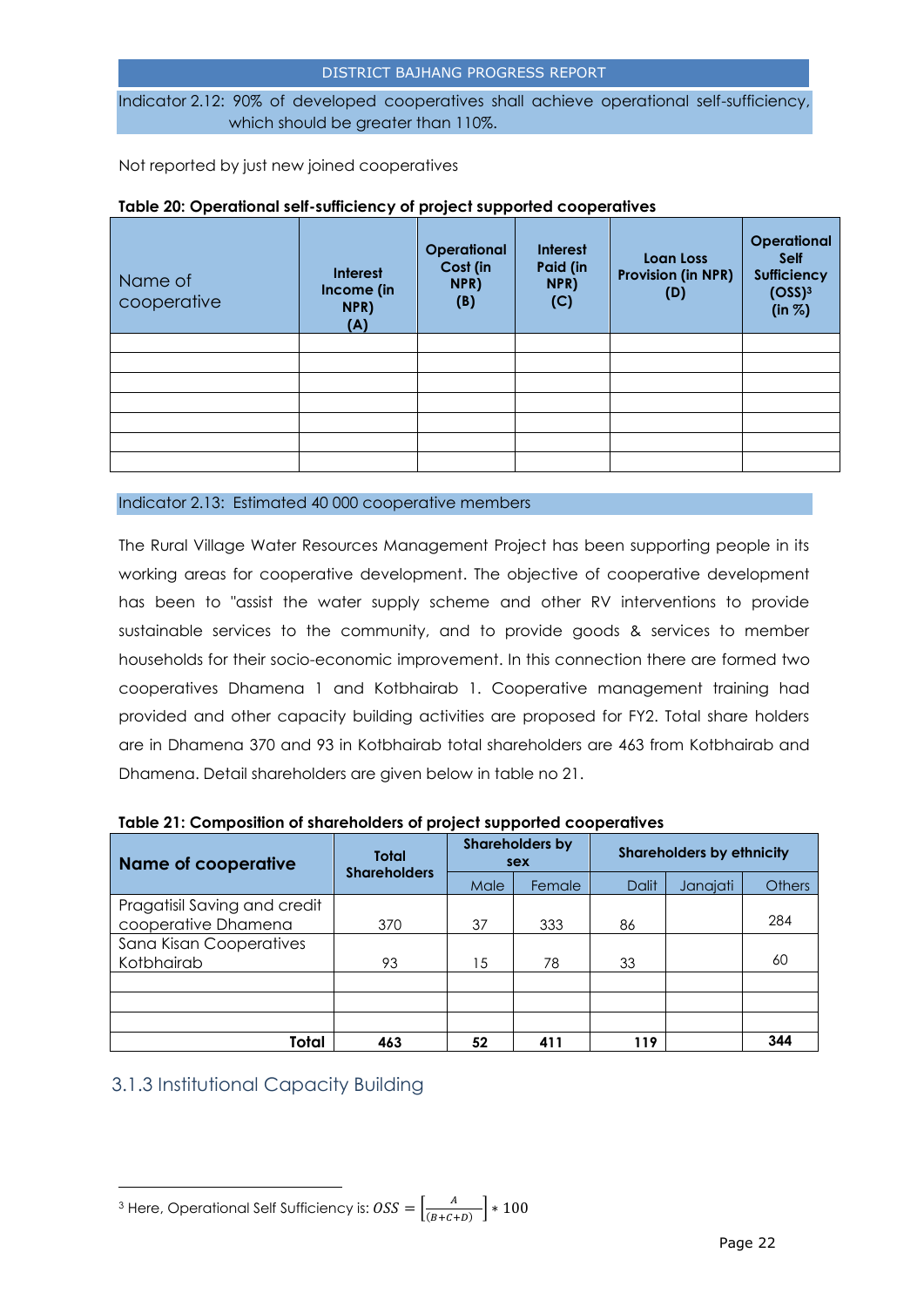|             | <u>DISTINICT DATIANU FINOUNESS INFLUINT</u>                                               |
|-------------|-------------------------------------------------------------------------------------------|
| Result 3: I | GoN institutional capacity to continue integrated water resources planning                |
|             | and support communities in implementing and maintaining WASH and<br>livelihood activities |

Indicator 3.1: Policy Advocacy approach approved and dissemination program prepared to ensure that RVWRMPs experiences are reflected in provincial and national policy planning

Policy Advocacy approach approved and dissemination program prepared to ensure that RVWRMPs experiences are reflected in provincial and national policy planning National and Provincial authorities in WASH, agriculture and small industries sectors informed on RVWRMP experiences District and VDC level Ownership strengthened, as demonstrated by minimum 1.5% contribution to scheme costs by DDC or corresponding future body Necessary technical and administrative support is provided without delays by DTO, DADO and other relevant offices, as verified by at least 10 annual DMC meetings in each Project district At least 80% of the annual budget allocated by CSIDB and DADO for joint LH activities in the Project VDCs has been utilized At least 85% of DWRDF funds are expended against the budget Project schemes' status updated annually in all Project DDCs, and data on WUMP reports and baseline are updated of New WUMPS prepared VDC ownership strengthened as demonstrated by minimum 6% contribution to scheme costs by VDC.

Indicator 3.2: National and Provincial authorities in WASH, agriculture and small industries sectors informed on RVWRMP experiences

Mention here if any district staff has been in touch with any regional level authorities and themes that were discussed. No reported

Indicator 3.3: Ownership strengthened, as demonstrated by minimum 1% contribution to scheme costs by DDC or corresponding future body

Each DDC should deposit their share annually to the DWRDF. The share of the respective fiscal year will be deposited during month of Asadh. The share of the DDC will be calculated at the end of each fiscal year based on the schemes implemented in the respective year. DDC's contribution in each technology is different contribution but in an average 1.5 above. The contribution from the DDC is one of the major performance evaluation parameters in their annual performance evaluation. In this connection DDC Bajhang had contributed in FY 1 Rs 538357 Five hundreds thirty eight thousands and three hundred fifty seven only this is 4% of capital expenditure.

## Indicator 3.4: Necessary technical and administrative support is provided without delays by DTO, DADO and other relevant offices, as verified by at least 10 annual DMC meetings in each Project district

Engineer and sub engineer support provided by District Technical Office (DTO), he is responsible for recommendation authority in Estimate and Final measurement book. District Agriculture Development Office (DADO), District Livestock Services Office (DLSO), Cottage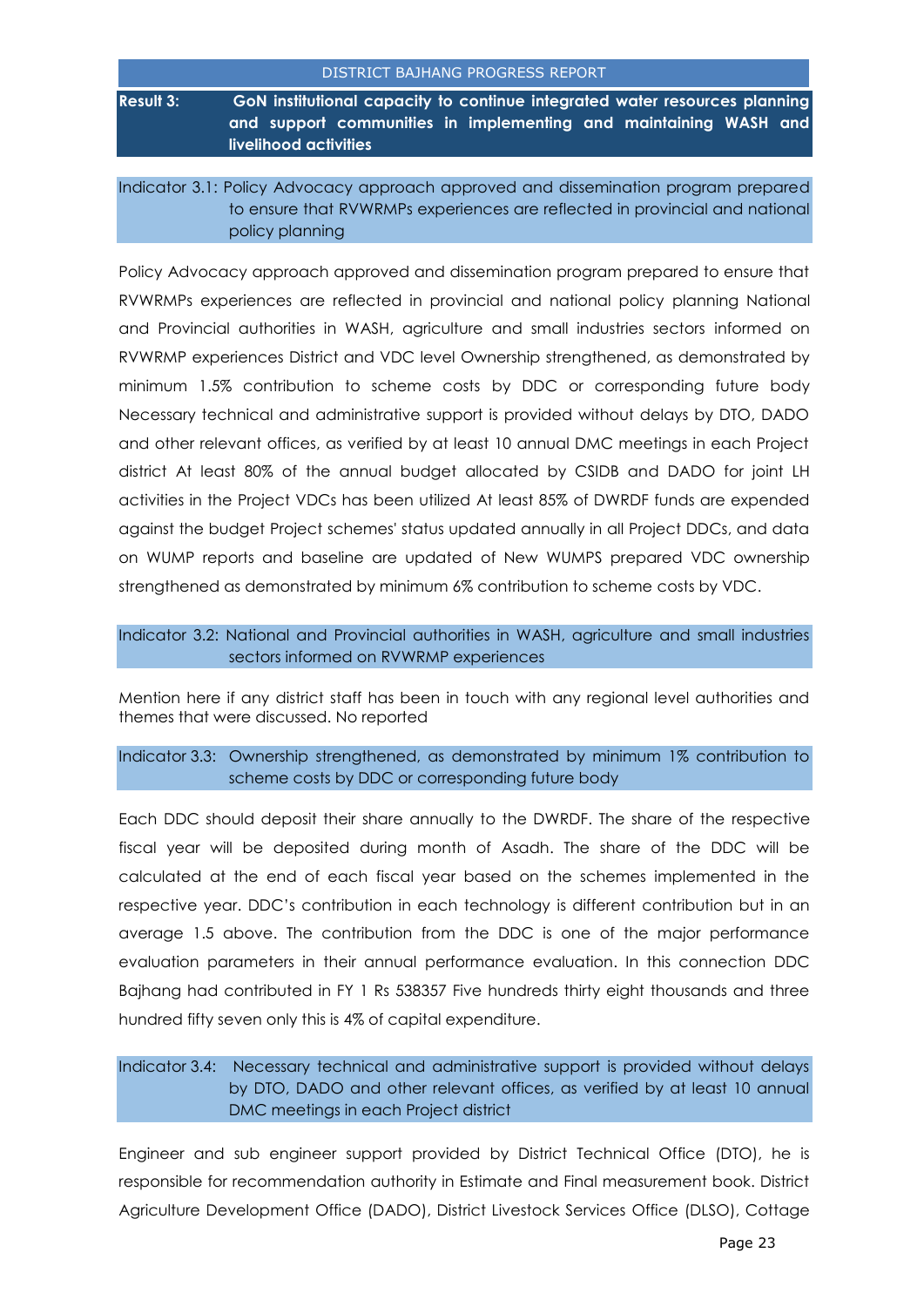Small Industry Board (CSIDB) has been provided as a training resources persons, technical facilitation in District level and community level livelihood and Micro Enterprises related training.

District Development Committee/Rural Village Water Resources Management Project/District Management Committee is district level policy maker and taking leading role for implementation. Members are from district level stakeholders and partners. DMC meeting had conducted regular each month in FY1 12 DMC meeting.

#### Indicator 3.5: At least 80% of the annual budget allocated by CSIDB and DADO for joint LH activities in the Project VDCs has been utilized

DDC/RVWRMP Bajhang has played a vital role for coordination with district level development stakeholders for synergy effect and established dynamic relationship. With coordination, it was easy to share vision, goal, and increased mutual understanding and accountability to address the poverty and social injustice. DDC/RVWRMP Bajhang is playing active role for uplift of social, culture and economic of rural community people by joining hand with line agency, and other development concerned partners like DADO, DLSO, CSIDB and VDC in income generation, livelihood activities, capacity building and promotion activities in community. Total collaborative amount is 797637 only and there is same budget has utilized as well allocated budget. Detail briefing below in Table 22.

| Name of activities                                                   | <b>of</b><br>Number<br><b>RVWRMP</b><br>working<br><b>VDCs</b><br>involved | Supporting<br>agency<br>(CSIDB<br>DADO) | Total<br>allocated<br><b>Budget</b><br>for<br><b>Joint</b><br>LH.<br>activities | Actual<br>utilized<br>amount | % utilized<br>against<br>planned |
|----------------------------------------------------------------------|----------------------------------------------------------------------------|-----------------------------------------|---------------------------------------------------------------------------------|------------------------------|----------------------------------|
| Plastic                                                              | 6                                                                          | <b>DADO</b>                             | 568000                                                                          | 568000                       |                                  |
| House/Commercial<br>veg farming                                      |                                                                            |                                         |                                                                                 |                              |                                  |
| Micro Enterprise                                                     |                                                                            | <b>CSIDB</b>                            | 25000                                                                           | 25000                        |                                  |
| Fodder Sapling                                                       | 6                                                                          | <b>DLSO</b>                             | 75000                                                                           | 75000                        |                                  |
| Plastic<br>House<br>Support Kotbhairab<br><b>VDC</b>                 |                                                                            | <b>DADO</b>                             | 70173                                                                           | 70173                        |                                  |
| Homegardining<br>Training<br>Joint<br>Collaborations<br>Pipalkot VDC |                                                                            | <b>DADO</b><br>and<br><b>DLSO</b>       | 59500                                                                           | 59500                        |                                  |
| Commercial<br>farming<br>vegetable<br>irrigation<br>and<br>support   |                                                                            | <b>DADO</b>                             | 450000                                                                          | 450000                       |                                  |
|                                                                      |                                                                            |                                         |                                                                                 |                              |                                  |
| Total                                                                |                                                                            |                                         | 1247673                                                                         | 1247673                      |                                  |

#### **Table 22: LH activities conducted through coordination / collaboration with CSIDB / DADO**

Indicator 3.6: At least 85% of DWRDF funds are expended against the budget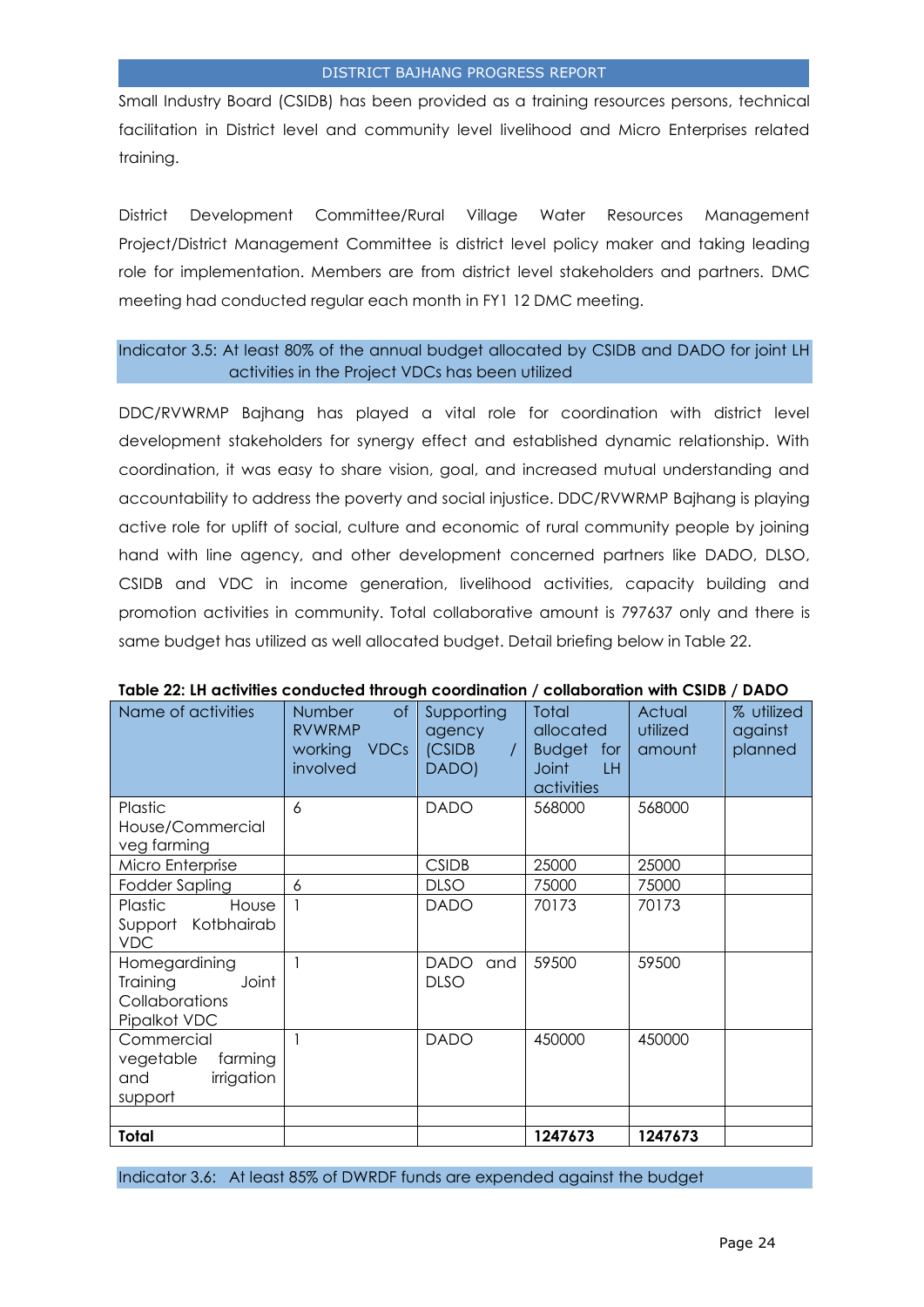District Water Resources Development Fund contribution is major part to operate the project activities in community and Scheme level. Agreement among the Government of Nepal, Government of Finland, District Development Committee and Village Development Committee has been contribution financial support in a ratio. District Development Committee had contributed 4%, Village Development Committee 5%, GoN contribution 37%, GoF contribution 34% and community contribution 20%. Total District Water Resources Development Fund budget FY 1 is NPR. 26500000.00 And expended NPR. 25918356.57 among that 101.35% expended in capital and 94% recurrent budget was expended. In overall expenditure is 98% in FY 1. Total budget of GoN Rs. 1308000 and expenditure is 100 percentage similarly GoF budget Rs. 13075000 and expenditure is Rs. 12299999.57 this is 94 percentage and DDC budget Rs. 345000 and expenditure Rs 538357 this is 156 percent of allocated budget. Detail briefing below in Table no 23 and 23.1.

| <b>Budget heading</b> | <b>Budget</b> | <b>Expenditure</b> | %<br>expenditure<br>against budget |
|-----------------------|---------------|--------------------|------------------------------------|
| Capital               | 14340000      | 14533356.57        | 101.35%                            |
| Recurrent             | 12160000      | 11385000           | 94%                                |
| Total                 | 26500000      | 25918356.57        | 98%                                |

#### **Table 23.1: Utilization of DWRDF by contribution**

| Contribution | <b>Budget</b> | <b>Expenditure</b> | Percentage |
|--------------|---------------|--------------------|------------|
| GoN          | 13080000      | 13080000           | 100        |
| GoF          | 13075000      | 12299999.57        | 94         |
| <b>DDC</b>   | 345000        | 538357             | 156        |
| <b>Total</b> |               |                    |            |

#### Indicator 3.7: Project schemes' status updated annually in all Project DDCs, and data on WUMP reports and baseline are updated

WUMP preparation must take place in close coordination and with steering by the concerned VDC to ensure commitment in and ownership of the plan by the local authorities, political parties and the communities. Similarly, the DDC should endorse the WUMP and thus be involved in its preparation. However, Water use master plan approved by village council and recognized by District council. WUMP copy available in district information and documentation center of District Development Committee. Every year annual plan approved by District council based on Water use master plan. WUMP copy are in DIDC center of DDC Bajhang from Dhamena, Bhatekhola, Malumela, Matela, Kotbhairab and Pipalkot.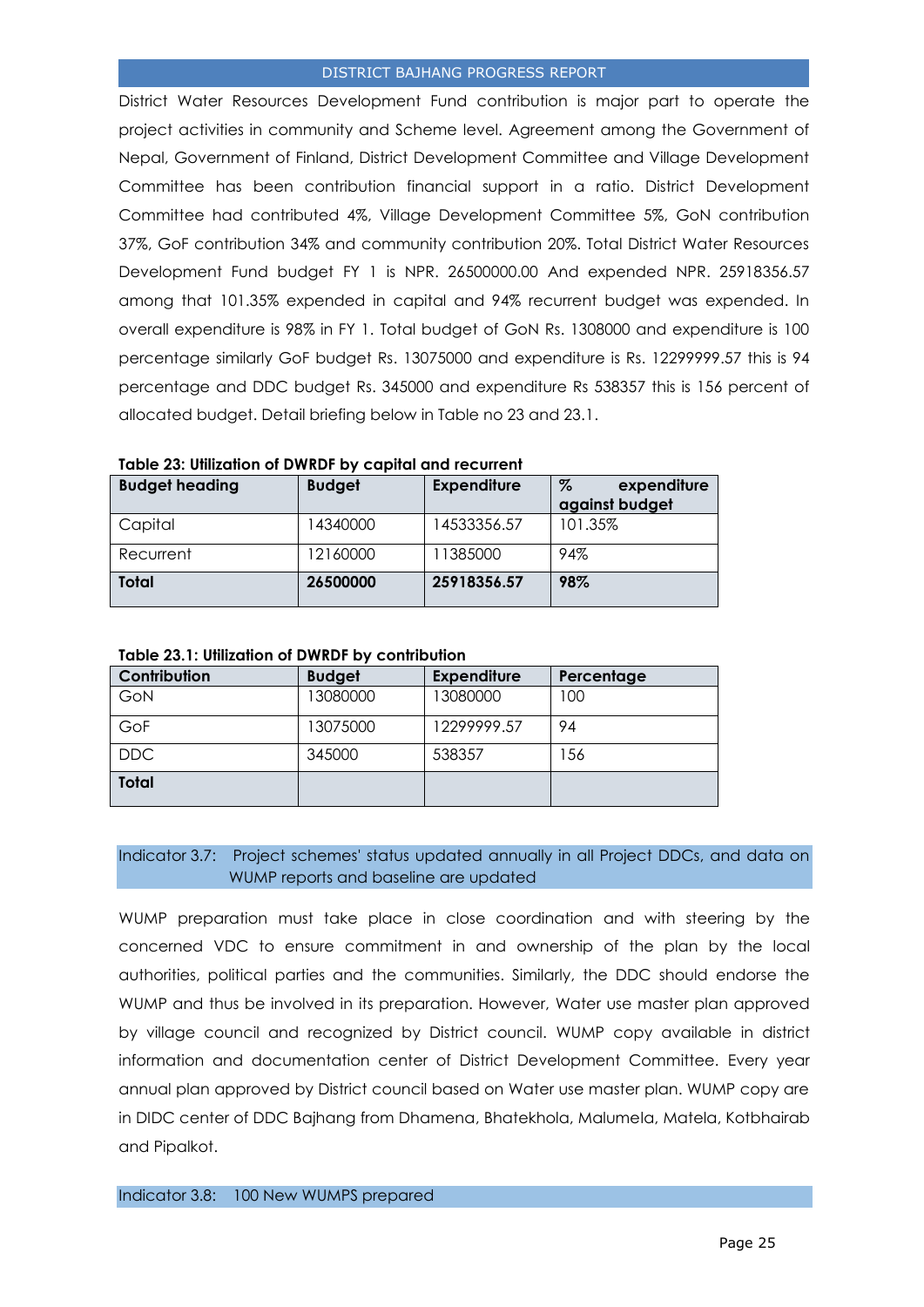The project document of Phase III has clearly indicated that project will support additional 100 VDCs to prepare WUMP during phase III period; RVWRMP jointly with WARMP/Helvetas provide support to VDC/district to develop the new WUMPs as follow Support in VDC selection process as per VDC selection criteria mentioned in the PIG. District development committee/Rural Village Water Resources management committee had completed WUMP preparation planning process in Dantola, Surma, Dahabagar and Deulikot VDC. Now WUMP report writing is ongoing. For next fiscal year 4 VDCs are proposed for new WUMP preparation.

## Indicator 3.9: VDC ownership strengthened as demonstrated by minimum 6% contribution to scheme costs by VDC

Village development committee is major implementing partner of the RVWRMP. The cash and kind contributions from the VDC for investment costs of a scheme for different types of technologies are in an average 5%. The cash and kind contribution from the users will be calculated during preparation of cost estimates and evaluation. Please refer to Annex 1 for components assigned to users for their in-kind contribution. VDC contribution is showing 5 to 15 % in DWSS and institutional toilet construction in an average VDC contribution is showing 7.25%. Detail is below in table no 24.

| Indicator 3.9           | Matela     | <b>Dhamena</b> | <b>Bhatekhola</b> | <b>Malumela</b> | <b>Pipalkot</b> | <b>Kotbhairab</b> |
|-------------------------|------------|----------------|-------------------|-----------------|-----------------|-------------------|
|                         |            |                |                   |                 |                 |                   |
| Total actual            |            |                |                   |                 |                 |                   |
| expenditure in          |            |                |                   |                 |                 |                   |
| investment cost         | 1080980.84 | 6074847.2      | 11884947.6        | 3532806.18      | 5966104.35      | 3584382.13        |
| <b>VDC</b> contribution | 162147.13  | 334262.94      | 594247.37         | 176640.31       | 298305.22       | 295062.76         |
| % of VDC                |            |                |                   |                 |                 |                   |
| contribution against    |            |                |                   |                 |                 |                   |
| actual expenditure      | 15%        | 5.5%           | 5%                | 5%              | 5%              | 8%                |

**Table 24: VDC contribution on total actual investment**

## <span id="page-25-1"></span><span id="page-25-0"></span>3.2 Highlights of Physical Achievements

## 3.2.1 Drinking Water Supply

Water is crucial resources for everyone to fulfill their needs and it is basic human rights of people to access to sufficient, safe water for active and healthy life. To access in safe drinking water is the basic human rights of human beings. DDC/RVWRMP has started 8 DWSS schemes are ongoing. Within this fiscal year 072/73, total 24 intake, 16 RVT, 2 DC, 6 Cable crossing, 108 public tap stand, 8 school taps have been constructing under gravity water supply system to provide safe drinking water supply. As a sustainability approach of water supply schemes, scheme level training according to Step By Step, Account management, CAP, GESI, O&M fund, VMW, Water tariff,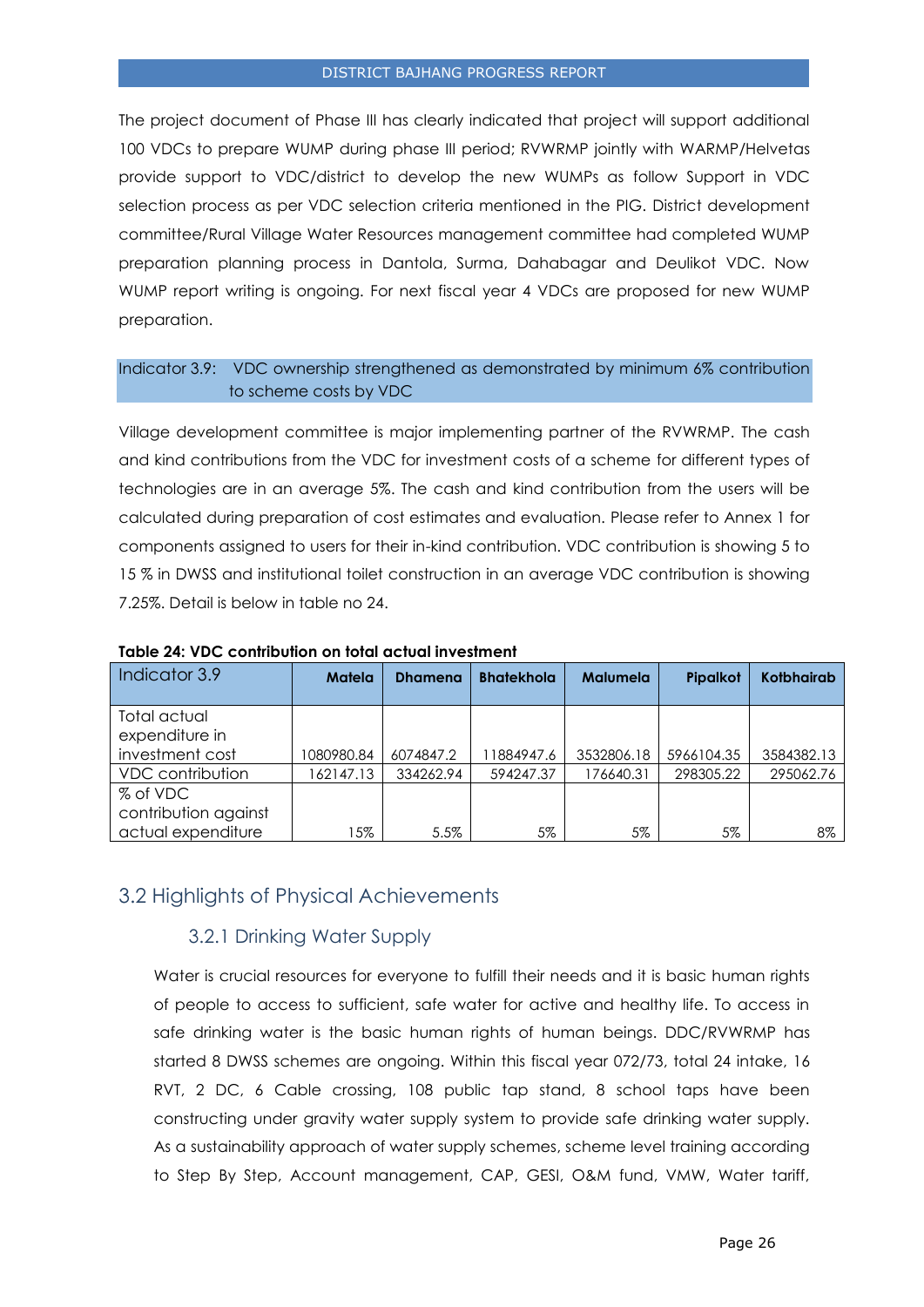climate change and DRRM, Water Safety Plan orientation has been given to Users Committee (UC) of gravity drinking water supply.

Similarly, International World water Day has been celebrated and information were disseminated to community about efficient water use, world population facing problems, climate change & its impacts on water resources and food, problems and sustainable management of water resources.

## 3.2.2 Sanitation and Hygiene

<span id="page-26-0"></span>Sanitation and Hygiene is a crucial aspect to ensure maximum impact on the health status and behavior changed of the target population. Main objective of promotion of Sanitation and Hygiene was to reduce the child mortality, develop healthy and productive human resources and reduce the incidence of five major water borne diseases due to poor sanitation and hygiene. DDC/RVWRMP Bajhang has conducted awareness campaign mass meeting and capacity building training related with sanitation & hygiene to VWASH-CC, child clubs, Teachers, SMC, FCHV, Health post In charge, Leader farmer women groups. Under post ODF activities, District level Total sanitation training for behavioral change to sanitation volunteers, Complete Sanitation triggering has been conducted for highlight the importance of toilet use, hand washing with soap, health and hygiene behaviours, proper solid and liquid waste management in and out of the home, Bajhang had declared open defecation free on 31 December 2015. This movement is ultimately support to national open defecation free process with in 2017. DDC/RVWRMP has celebrated sanitation and hygiene events like international women days, National sanitation weeks, International Menstrual Hygiene Day. Similarly, for the sustainability of post ODF towards the total sanitation movement, DDC/RVWRMP Bajhang has given emphasize towards coordination and cooperation with VWASHCC , DWASHCC, women groups, child clubs for regular monitoring and evaluation of total sanitation as well as sharing with other line agency and stakeholders. Total sanitation related activities conducted and implemented Amar middle school in Dhamena VDC. Masta, Rilu and Pauwagadhi VDCs are declared Chhau hut free VDCs.

## 3.2.3 Micro Hydro

<span id="page-26-2"></span><span id="page-26-1"></span>Not implementation

#### 3.2.4 Improved Water Mills

<span id="page-26-3"></span>Not implementation

## 3.2.5 Improved Cooking Stoves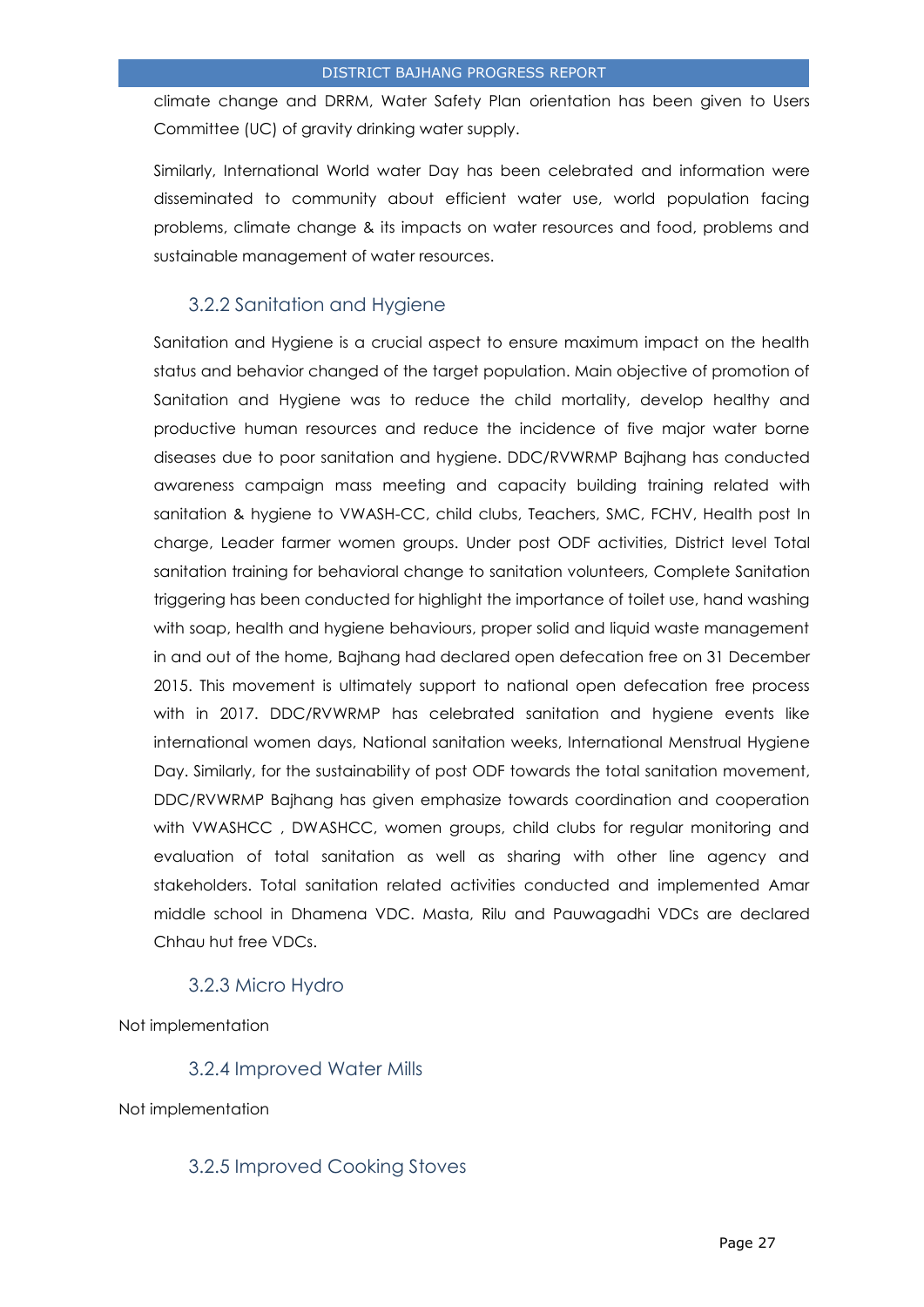Promotion of renewable energy like Improved Cooking Stove (ICS) has been promoted in project working VDC. In this fiscal year, ICS using VDC had declared ICS used VDCs with collaboration of DDC/RVWRMP, VDC, RDSC/CRT/SNV and GSTDS in five VDC namely Kafalseri, Pipalkot, Malumela, Matela and Bhatekhola. In this fiscal year ICS has constructed covering with 579 households 100% at Bhatekhola VDC supported by UMN, VDC Bhatekhola and mobilization support by RVWRMP Bajhang. Result of ICS using smoke related diseases are reduced.

## 3.2.6 Irrigation

<span id="page-27-1"></span><span id="page-27-0"></span>Not implementation

## 3.2.7 Cooperatives and Micro Finance Institutions

To sustain the project interventions in VDCs, providing goods and services to the community for the improvement of living conditions. Conducted Cooperatives management training to two cooperatives Pragatisil saving and credit cooperative Dhamena and Sanakisan cooperative Kotbhairab. Cooperative has been maintained bookkeeping, extent share holders specially focused to female and Dalit affiliation. Saving and credit activities are boost up for further development process. In this context, the cooperatives will be mobilized for to support the sustainability of constructed water facilities and livelihood activities in project core VDC.

## <span id="page-27-2"></span>3.2.8 Home Gardens

DDC/RVWRMP Bajhang has promoted basic livelihood components like Home garden Management(HGM), households using at least 4 low cost techniques, commercial production of seasonal and of off seasonal vegetable production considering to food security, nutrition and health as well as development of consuming habit. In project working VDC, total 582 households has managed HGM system, among them 9% at Matela, 6% at Dhamena ,34% at Bhatekhola, 32% at Malumela, 13% Pipalkot, and 5% at Kotbhairab. Similarly, many households are using four low cost techniques.

Under basic livelihood, total 4013 community people were benefitted from different kind of livelihood training like HMG and Leader farmers. About 53% women, 8% Dalit, 45% other female were participated and they had gained practical knowledge on organic compost preparation and management, urine collection and its use and methods of making organic pesticide at local level.

## <span id="page-27-3"></span>3.2.9 Measures for Livelihoods Promotion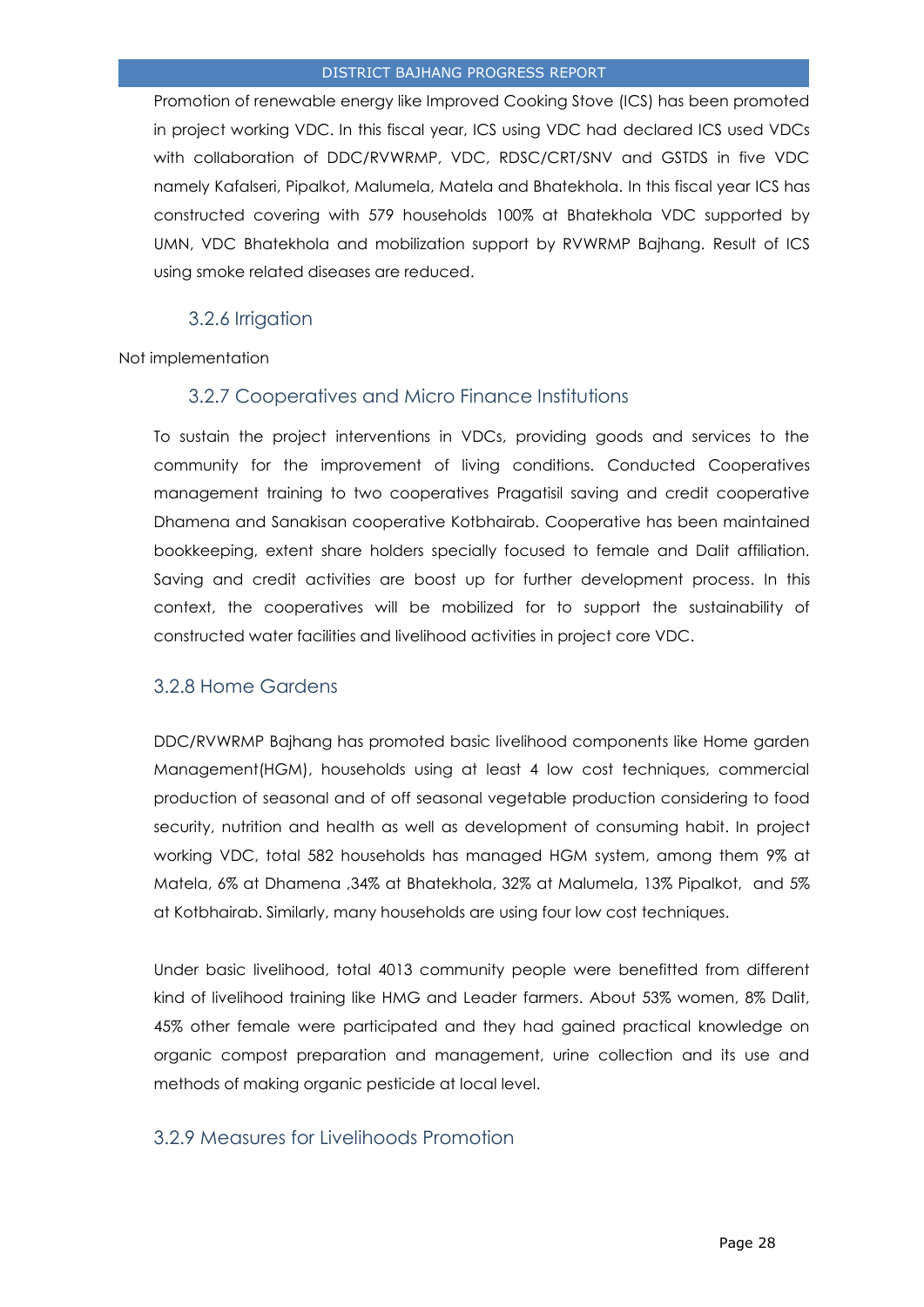Income generating livelihoods means an advanced level of intervention, implemented in the VDCs categorized as high and medium potential. It includes market oriented vegetables, vegetable seed production, improved use of forest products, end uses of micro hydro-based micro enterprises, vocational skills, marketing and processing, etc. Income generating activities will be implemented based on the sub-sector analysis and coordinated with GoN line agencies. Only the interventions that have market potential and get support for marketing will be implemented. Details in livelihoods guideline Major achievement in this fiscal year in livelihood sector was commercial vegetable production training in Malumela and Dhamena VDC.

## <span id="page-28-1"></span>3.2.10 MUS

#### <span id="page-28-0"></span>Not implementation

## 3.2.11 Income Generation Sustainability

DDC/RVWRMP Bajhang has promoted basic livelihood components like Home garden Management(HGM), households using at least 4 low cost techniques, commercial production of seasonal and of seasonal vegetable production considering to food security, nutrition and health as well as development of consuming habit.

Under basic livelihood, total 486 community people were benefitted from different kind of livelihood training like HMG and Leader farmers. About 84% women were participated and they had gained practical knowledge on organic compost preparation and management, urine collection and its use and methods of making organic pesticide at local level.

Advance level livelihood has been promoted by DDC/RVWRMP in project working VDC to provide practical knowledge about seasonal & off seasonal vegetable production, Plastic house and Multipurpose Nursery preparation. Plastic houses have been established with main objective to bring the change in the traditional vegetable farming method at rural community. Total 23 Plastic Houses and 12 Multiple Purpose Nurseries has been established at 6 working VDC. Community people are taking advantage directly by selling the seasonal & off seasonal Pomegranate, Bakaino, tomato, squash, pumpkin, cucumber, bitter guard, brinjeil. Plastic house has been prepared in joint collaboration among district level livelihood partners DADO and VDC.

#### <span id="page-28-2"></span>4. Sustainability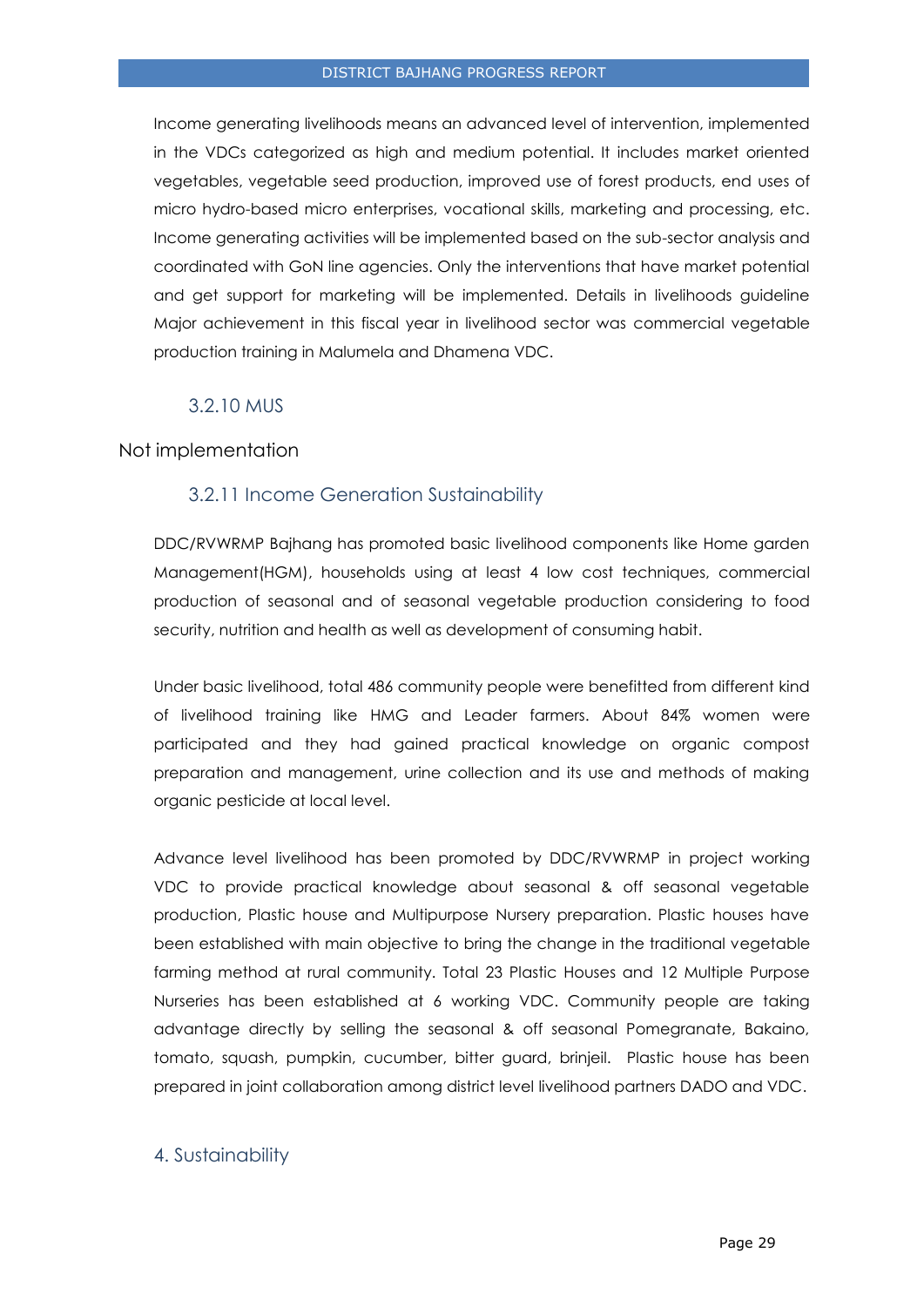District Development Committee had taken leading role to implement project in District level and similarly village development committee has been taken leading role to implement project in VDC level. At least 1.5 percentage financial contribution bared by District development committee in project implementation and six percentage financial contribution by village development committee. Direct leading from VDC and DDC made towards the sustainability of the schemes. There is record and ownership of the schemes. Village development committee has been allocated operation and maintenance fund for drinking water supply scheme in VDC level. And District development committee has been keeping record of the schemes and time to time monitoring. UC has been collected operation and maintenance fund for scheme sustainability and implemented of water safety plan in scheme level. Similarly VDC have allocated for operation and maintenance fund for scheme repair and re have propose. VMW mobilized in all schemes, UC regular meeting has been conducted in all Schemes.

## 5. Crosscutting Objectives

| <b>S.N.</b>    | <b>Training</b>                                                                                                        | <b>Matela</b> | <b>Dhamena</b> | <b>Bhatekhola</b> | <b>Malumela</b> | Pipalkot | <b>Kotbhairab</b> |
|----------------|------------------------------------------------------------------------------------------------------------------------|---------------|----------------|-------------------|-----------------|----------|-------------------|
| $\mathbf{1}$   | Step - By - Step (Water Supply<br>Sanitation Irrigation and Micro<br>Hydro Scheme UC level<br>Training)                | 397           | 199            | 209               | 197             | 347      | 206               |
| $\overline{2}$ | Livelihood Promotion related<br>Training                                                                               | 67            | 99             | 71                | 181             | 126      | 175               |
| 3              | Cooperatives Development<br>and Micro Finance Related<br>Training                                                      |               | 16             |                   |                 |          | 16                |
| $\overline{4}$ | Technical Trainings (VMW, LLB,<br>RWJM, Lead Farmers,<br>Agriculture Technician etc)                                   | 5             | 10             | 11                | 8               | 8        | 8                 |
| 5              | SO/SP Capacity Building<br>(Including Thematic<br>Orientations during Bimonthly<br>Meeting)                            | 13            | 13             | 13                | 13              | 13       | 13                |
| 6              | <b>District Level</b><br>Training/Workshop with<br>DMC/DWASHCC/Stakeholders<br>etc                                     | 6             | 13             | 14                | 11              | 10       | 12                |
| $\overline{7}$ | Water Use Master Plan Related<br>Training at VDC level (new<br>and updating)                                           |               |                |                   |                 |          |                   |
| 8              | Awareness Campaigns/Mass<br>meetings (Nutrition, HSE,<br>Environment, Sanitation Week,<br>public hearing/Auditing etc) | 1596          | 1402           | 444               | 886             | 1211     | 455               |
|                | Total                                                                                                                  | 2084          | 1752           | 762               | 1296            | 1715     | 885               |

#### **Table 25: Number of participants in CB activities**

#### **Table 26: Disaggregated participants in CB activities**

| - ສສ - ສ - - -             | <b>Dalit</b> | <b>Dalit</b>  | Janaiati | Janaiati | <b>Other</b> | Other  | Total | Total  | Total |
|----------------------------|--------------|---------------|----------|----------|--------------|--------|-------|--------|-------|
| Trainina                   | Male         | <b>Female</b> | Male     | female   | Male         | Female | male  | female |       |
| $Step - By - Step (Water)$ | 165          | 48            |          |          | 578          | 664    | 739   | 812    | 555   |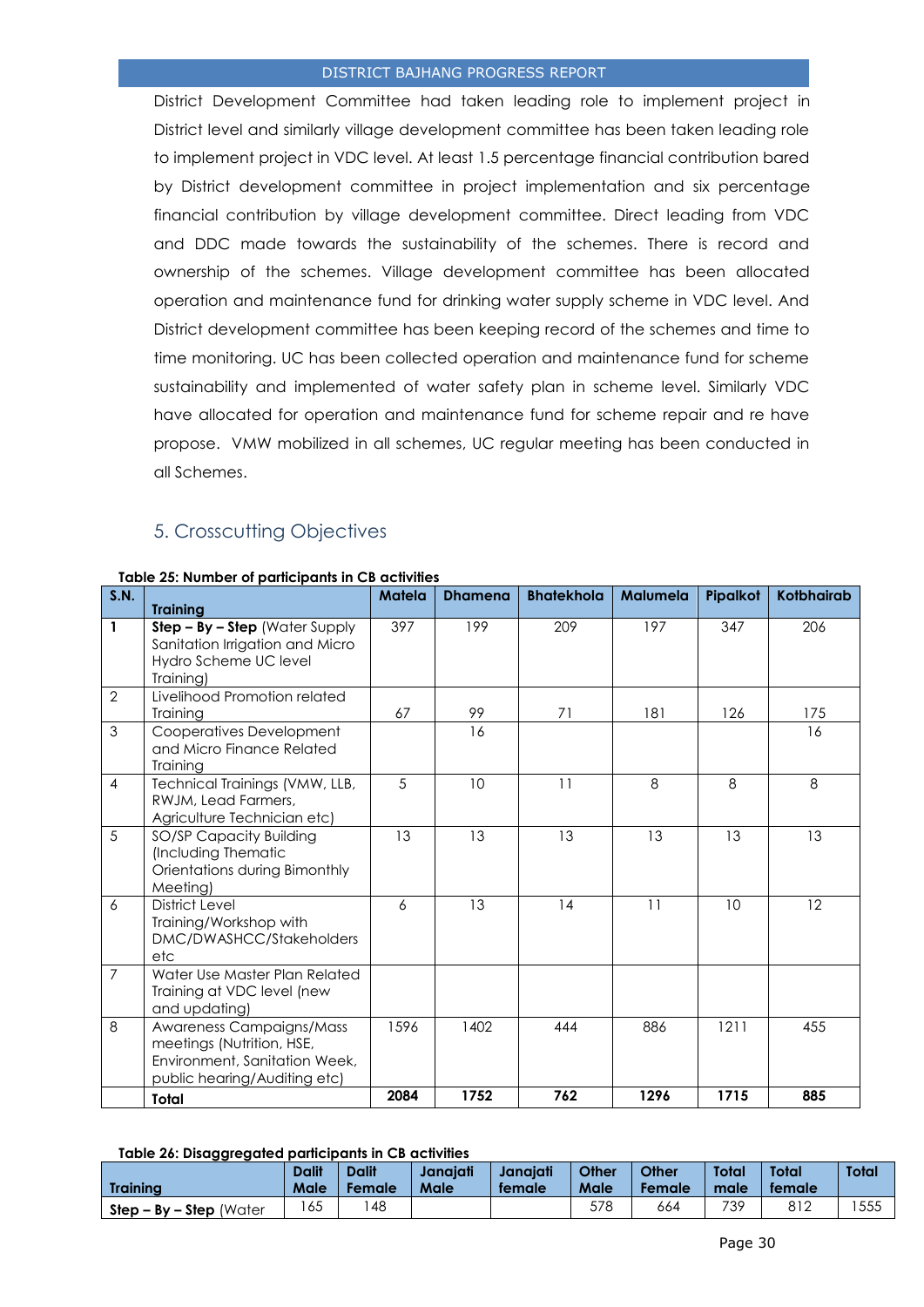| <b>DISTRICT BAJHANG PROGRESS REPORT</b>                                                                                      |                |                |  |  |      |      |      |      |      |
|------------------------------------------------------------------------------------------------------------------------------|----------------|----------------|--|--|------|------|------|------|------|
| Supply Sanitation<br>Irrigation and Micro<br>Hydro Scheme UC level<br>Training)                                              |                |                |  |  |      |      |      |      |      |
| Livelihood Promotion<br>related Training                                                                                     | 19             | 26             |  |  | 55   | 332  | 74   | 358  | 432  |
| Cooperatives<br>Development and<br>Micro Finance Related<br><b>Training</b>                                                  | $\overline{2}$ | $\overline{7}$ |  |  | 6    | 15   | 8    | 22   | 30   |
| <b>Technical Trainings</b><br>(VMW, LLB, RWJM, Lead<br>Farmers, Agriculture<br>Technician etc)                               | 4              | $\overline{2}$ |  |  | 37   | 14   | 41   | 16   | 57   |
| <b>SO/SP Capacity Building</b><br>(Including Thematic<br>Orientations during<br><b>Bimonthly Meeting)</b>                    | 3              |                |  |  | 63   | 12   | 66   | 12   | 78   |
| <b>District Level</b><br>Training/Workshop with<br>DMC/DWASHCC/Stakeh<br>olders etc                                          | $\mathcal{B}$  |                |  |  | 50   | 17   | 58   | 17   | 75   |
| Water Use Master Plan<br>Related Training at VDC<br>level (new and<br>updating)                                              |                |                |  |  |      |      |      |      |      |
| Awareness<br>Campaigns/Mass<br>meetings (Nutrition, HSE,<br>Environment, Sanitation<br>Week, public<br>hearing/Auditing etc) | 311            | 568            |  |  | 1835 | 3520 | 2146 | 4088 | 6234 |
| Total                                                                                                                        |                |                |  |  |      |      |      |      |      |

# <span id="page-30-0"></span>5.1 Gender Equality and Social Inclusion

Rural Village Water Resources Management Project has been working through User Committee in the community level. Whole implementation responsibility bared by UC and project has been facilitating and provided capacity building training and technical input. Project provision is at least 50% women participation in UC composition and also Dalit participation is compulsory. Social inclusion and gender inclusion process is strongly followed in project activities. VWASH-CC is main responsible and decision making agency for the program implementation in VDC level. VWASH-CC also participation 50% of female and Dalit composition is compulsory. Project has conducted different types of training focusing to income generation of females like Home gardening management, Commercial vegetable farming etc.

## <span id="page-30-1"></span>5.2 Human Rights, Democracy and Good Governance

A democratic and accountable society that promotes human rights – RVWRMP's tools include WUMPs, Step-By-Step, cooperative development and livelihoods concept; an inclusive green economy that promotes employment RVWRMP's cooperatives and livelihoods concept, but also the infrastructure-related works, open up opportunities for income generation and decent jobs. Sustainable management of natural resources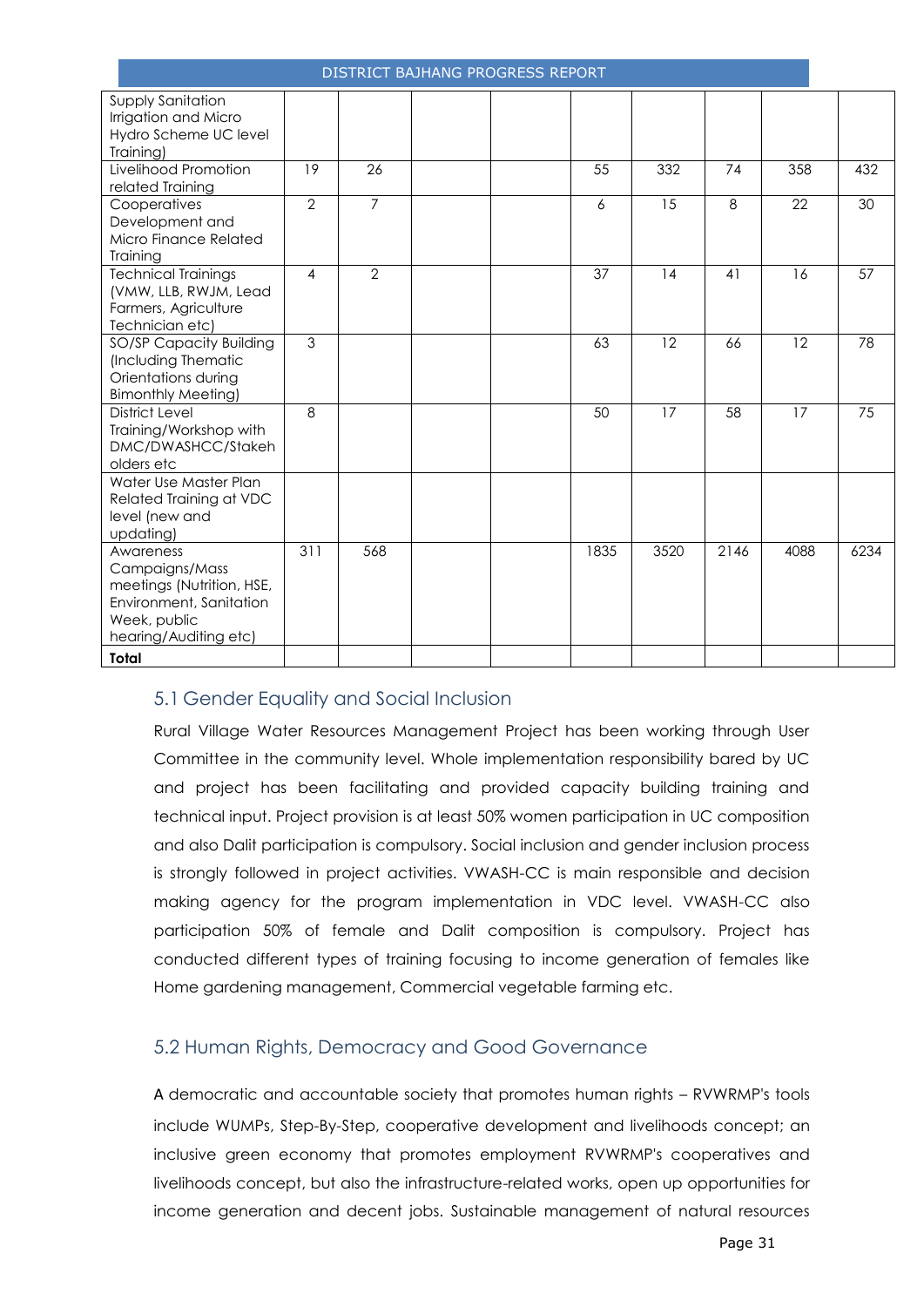and environmental protection – RVWRMP is by definition a natural resource management project which will be paying increasing attention to land use/resources, in addition to water resources, through watershed management. Human development the overall goal of RVWRMP's capacity building and empowerment efforts.

## <span id="page-31-0"></span>5.3 Environmental and Climate Change Sustainability

Rural Village Water Resources Management Project Bajhang introduced and implementation different kind of techniques related with environment sustainability. Different kind of tree, forage and fodder plantation in around the water sources/springs, pipe line, RVT and Intake. Environment sustainability related training and orientation had conducted to UC, VWASH-CC, SPs and DMC level. Multipurpose nurseries had established in each VDCs with produced different types of fodder and forage, fruit and tree saplings and seedlings. Community people buy saplings and seedlings from multipurpose nursery and plantation their home gardening management. Results VDCs have been greenery and having supply of fruit and fodder. Promotion of renewable energy like Improved Cooking Stove (ICS) has been promoted in project working VDCs and declared Inner home smoke less free VDCs.

## <span id="page-31-1"></span>6. Assumptions and Risks

The implementation of the LSG Act 1999 is only just beginning, and local government remains under-resourced in terms of staff and annual budgets and is therefore ineffective and unable to deliver services and provide support for local initiatives: The poorer groups are exposed to deep-rooted inequality and are unable to claim their rights to services, or prevent local elites capturing public resources. Public service staff is drawn mostly from the male elites and are somewhat less than responsive to the needs of women and the poor and excluded. Poor local services and a weak economic base leads to migration and the temporary and permanent loss of the young and able. The issues are complex and the traditional tools for implementation and management of interventions do not work well to reach pre-determined ends because of the multiplicity of actors, lack of flexibility, and the traditional use of linear—rather than process-based— approaches in many development projects. Detail is below in table no 27.

| <b>Issues and Risk</b>              | Likelihood of<br>Occurrence | Impact<br>or<br>Phase<br>III achievements |
|-------------------------------------|-----------------------------|-------------------------------------------|
| Natural calamities, climate change  | High                        | High                                      |
| Political instabilities and anarchy | <b>Medium</b>               | <b>Medium</b>                             |

## **Table 27: Risk analysis**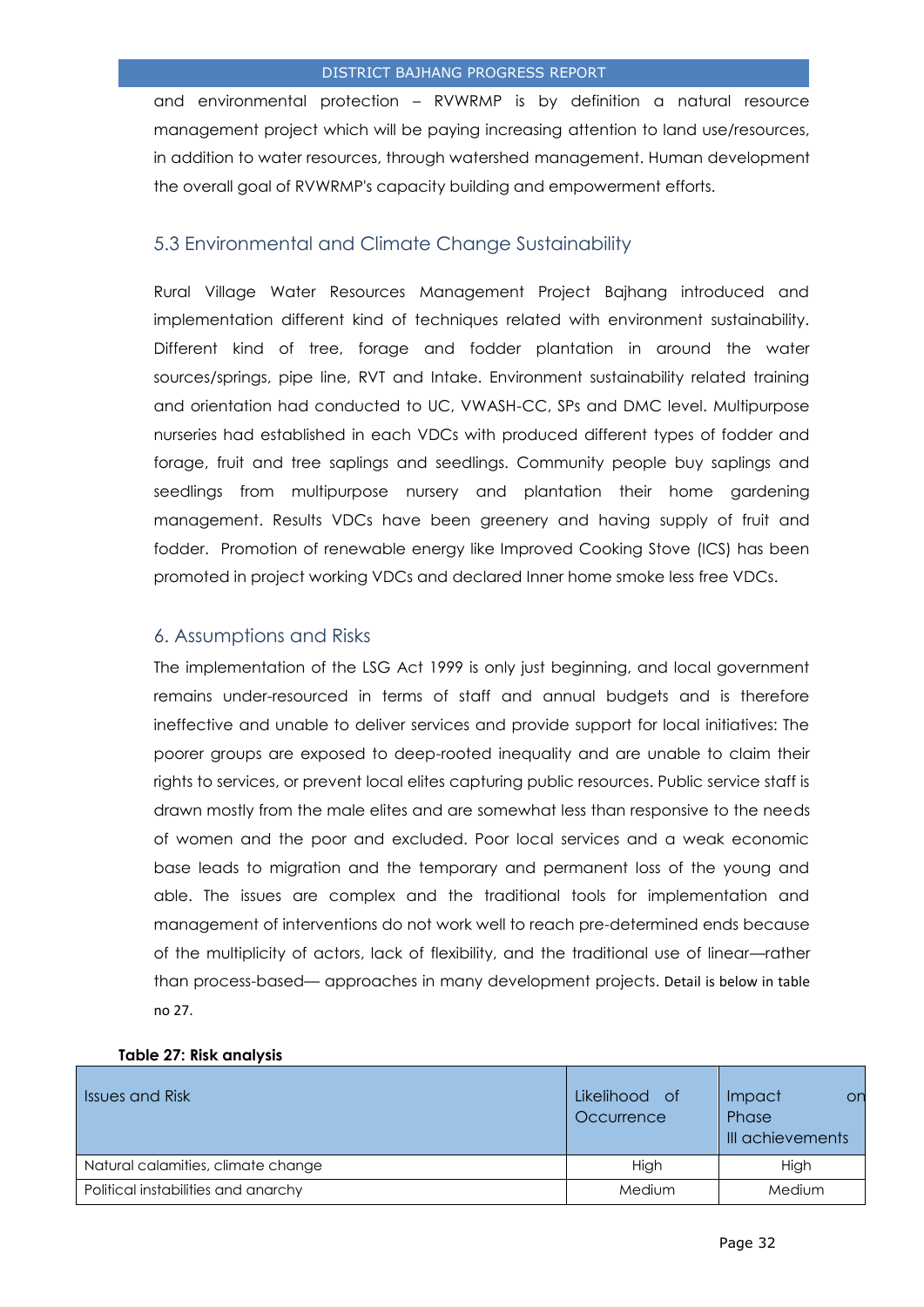| New administrative structure delayed        | Medium | Medium |
|---------------------------------------------|--------|--------|
| Limited political will to decentralize      | Medium | Medium |
| Limited support from local level            | Medium | Medium |
| Limited capacity of SOs                     | Medium | Medium |
| Remoteness and access to market             | Medium | Medium |
| Delayed or missing contributions            | Medium | Low    |
| Political pressure on expansion             | Medium | Low    |
| HIV/AIDS                                    | Low    | Low    |
| Inadequate O&M and revenue collection       | Medium | Medium |
| Possible devaluation of EUR against USD/NPR |        |        |

## <span id="page-32-0"></span>7. Resource Allocation

Water use master plan based annual work plan and budget has been approved by District council. Annual work plan and budget has been allocated on recurrent and capital budget headline budget come from Government of Nepal, Govern of Finland, District Development Committee, Community contribution cash and kind. Capital budget had expended in Drinking water supply and institutional sanitation. And re current budget has expended in Step-by step activities, livelihood promotion related training, Cooperative development and micro finance related training, technical training, SO/SP capacity building, District level training workshop, water use master plan related training and awareness campaigning program etc. Detail is below in table no 28.

| <b>S.N.</b>    | <b>Training</b>                                                                                                     | <b>DWRDF</b> | <b>TA</b> | Total    |
|----------------|---------------------------------------------------------------------------------------------------------------------|--------------|-----------|----------|
|                | Step - By - Step (Water Supply Sanitation Irrigation<br>and Micro Hydro Scheme UC level Training)                   | 417700       | 46680     | 464380   |
| $\overline{2}$ | Livelihood Promotion related Training                                                                               | 1275885      |           | 1275885  |
| 3              | Cooperatives Development and Micro Finance<br><b>Related Training</b>                                               | 321620       |           | 321620   |
| 4              | Technical Trainings (VMW, LLB, RWJM, Lead Farmers,<br>Agriculture Technician etc)                                   | 350470       |           | 350470   |
| 5              | SO/SP Capacity Building (Including Thematic<br>Orientations during Bimonthly Meeting)                               | 7006187      | 119500    | 7125687  |
| 6              | District Level Training/Workshop with<br>DMC/DWASHCC/Stakeholders etc                                               | 1163320      | 56315     | 1219635  |
| 7              | Water Use Master Plan Related Training at VDC level<br>(new and updating)                                           |              |           |          |
| 8              | Awareness Campaigns/Mass meetings (Nutrition,<br>HSE, Environment, Sanitation Week, public<br>hearing/Auditing etc) | 810218       |           | 810218   |
|                | Total                                                                                                               | 11385000     | 222495    | 11607495 |

#### **Table 28: Resource expenditure**

## <span id="page-32-1"></span>7.1 District Water Resources Development Fund (DWRDF)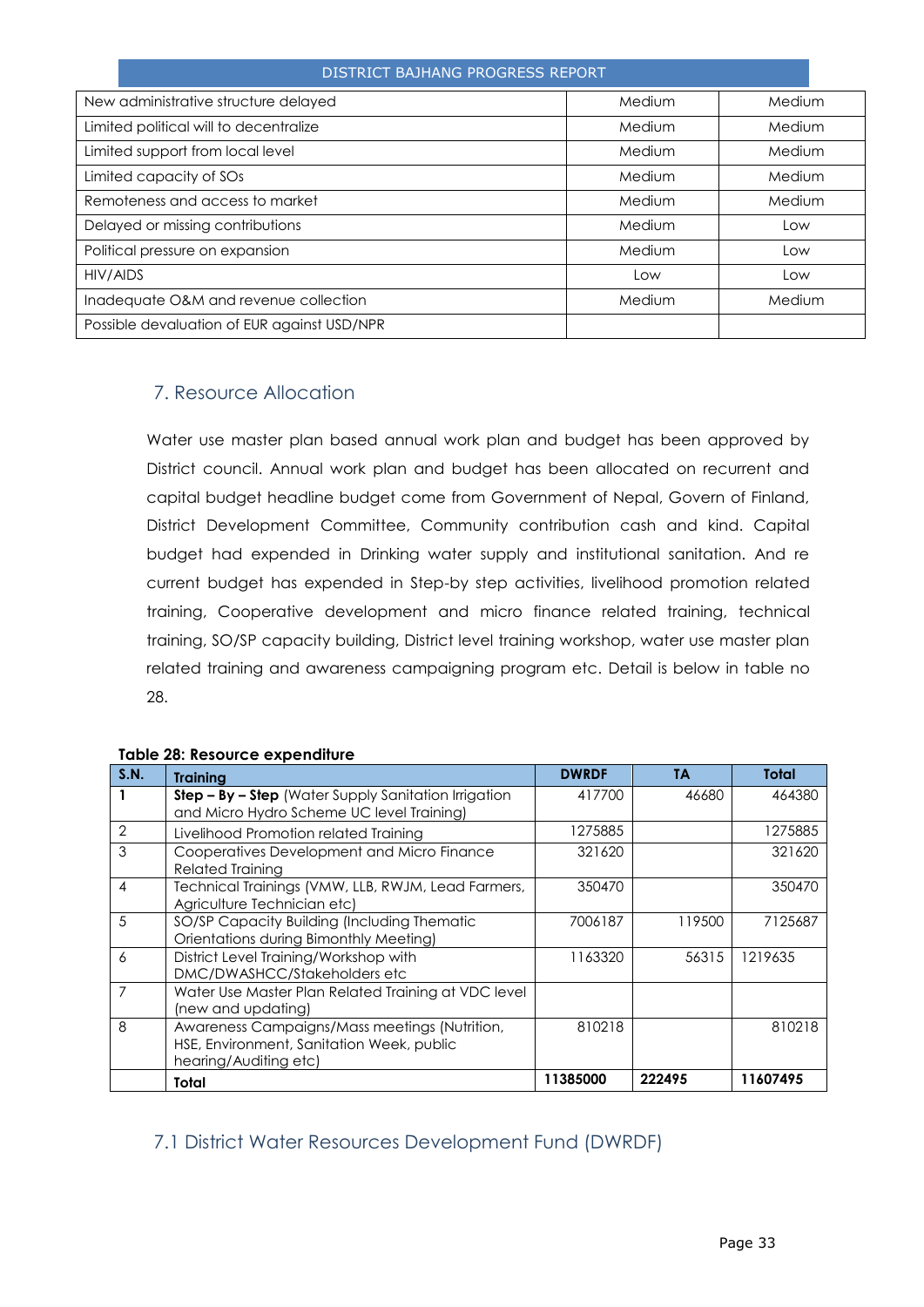The GON contribution for the Investment of the District sub-Projects will be channeled to DWRDF (investment account) as per the budget allocated in the red book (budget) annually. Money comes from the Ministry of Finance to the District Treasury and further to DDF and DWRDF. The flow of the fund will follow the regular GON process to reach the DWRDFs. DMC should forward the Annual Work Plan for the activities endorsed by District Council to the Project PSU. The PSU will compile, check and forward them to DoLIDAR. DoLIDAR will finalize the annual budget for each district. The contribution of Finland to the DWRDF will also be reflected in the Red Book. It will be deposited to DWRDF directly by the Ministry for Foreign Affairs, Finland, upon the written request sent by the district (LDO/DDC Chairperson). PSU facilitates the fund flow through a separate account as a bank draft for DDF/DWRDF based on the request as soon as the funds have arrived to Nepal. Similarly, contribution of Europian Union (EU) will also channeled through Ministry of Foriegn Affairs, Finland to DDC. The funds from GON are usually deposited to DDF/DWRDF on trimester basis. The Finnish funds will be deposited on trimester basis or on actual need basis; these requests can be done at any time of the year. Thus the funds from the two governments do not necessarily reach DWRDF at the same time or not even during the same trimester. DoLIDAR and PSU are responsible to monitor that the share of GON and GOF contributions, as well as the DDC contribution, are as stipulated in the Project Document. DoLIDAR and PSU are also responsible to monitor that there is not too much money in the DWRDF in relation to the annual/ trimester plans and in relation to actual progress of work. DMCs are encouraged to install a public board in DDC to show the payments transparently. The Project is financed jointly by the governments of Nepal and Finland, and the European Union (EU) through sharing the costs with District Development Committees (DDCs), Village Development Committees (VDCs), communities and Users Groups. Other sources are also possible for funding the activities in the villages through the District Development Funds (DDFs), through partnership arrangements between the DDC, RVWRMP and the potential other partner(s). Cost sharing and contributions from different stakeholders are discussed in the Inception Report and given in the Project Implementation Guidelines (PIG). Contributions differ depending on type of intervention and technology used. Total Project cost, tentative contributions and tentative annual budgets are presented in the Project Document. Actual annual budgets are planned and approved in the Annual Work Plans for each Nepali Fiscal Year within the total ceiling of the Project funding. These are approved by the Project Supervisory Board. The project will develop fiscal year wise planning of entire phase III.

## <span id="page-33-0"></span>7.2 TA Fund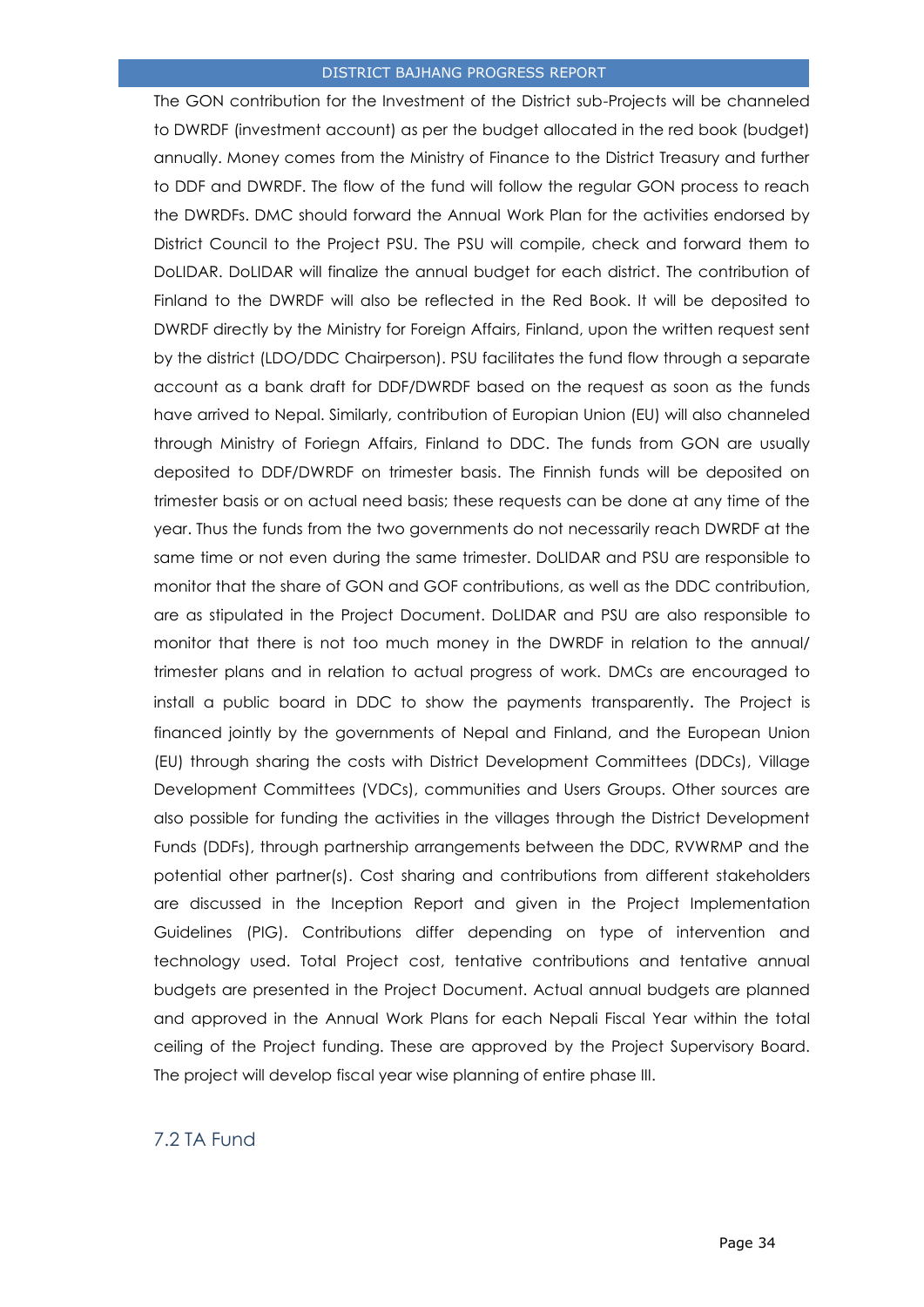This account covers funding for a range of capacity building activities, pilots, studies and plans, technical assistance and office running costs from the contribution by the Government of Finland. It is administrated and audited as per the rules and regulations of the Government of Finland. The Team Leader of the TA Team must approve all expenditure under Project Support Account prior procurement. S/he is also the signatory of the Project main bank accounts.

## <span id="page-34-0"></span>7.3 Human Resources

Human Resources is fundamentally an expression of an organizations belief in the employee element of that organizations success. Human Resources pure and simple are the implementation of a strategy to drive innovation, productivity and share price through mobilizing the workforce towards excellence. There is provision for Human Resources in different level. RVWRMP deputed 1 WRA, 1 WRO, 1 SWRT in regular basis and 1 Micro Enterprise Promoter short term basis. Now we are implementing SP modality 5 coordinators one in every VDC 1 is vacant, 6 Water Resources Technicians 1 every VDCs, 5 Health promoters each in every VDC 1 VDC is vacant, tow sub engineer 1 in three VDC and 1 livelihood promoter is looking two VDCs but 1 livelihood promoter is vacant. DDC also provided 1 focal persons and account section also provided input in accounting process under DWRDF. Engineer and sub engineer support provided by District Technical Office (DTO), he is responsible for recommendation authority in Estimate and Final measurement book. District Agriculture Development Office (DADO), District Livestock Services Office (DLSO), Cottage Small Industry Board (CSIDB) are provided as a training resources persons in District level and community level livelihood and Micro Enterprises related training.

District Development Committee/Rural Village Water Resources Management Project/District Management Committee is district level policy maker and taking leading role for implementation. Members are from district level stakeholders and partners. DMC meeting is organized regular in FY1 12 DMC meeting had conducted.

# <span id="page-34-1"></span>8. Lessons Learned

- Participatory and bottom up planning process has been brought synergetic effect in program implementation.
- Participatory and joint monitoring among the stakeholders has been brought way forward.
- Strongly follow up step by step maintained transparent and effective participation of community, stakeholders and partners.